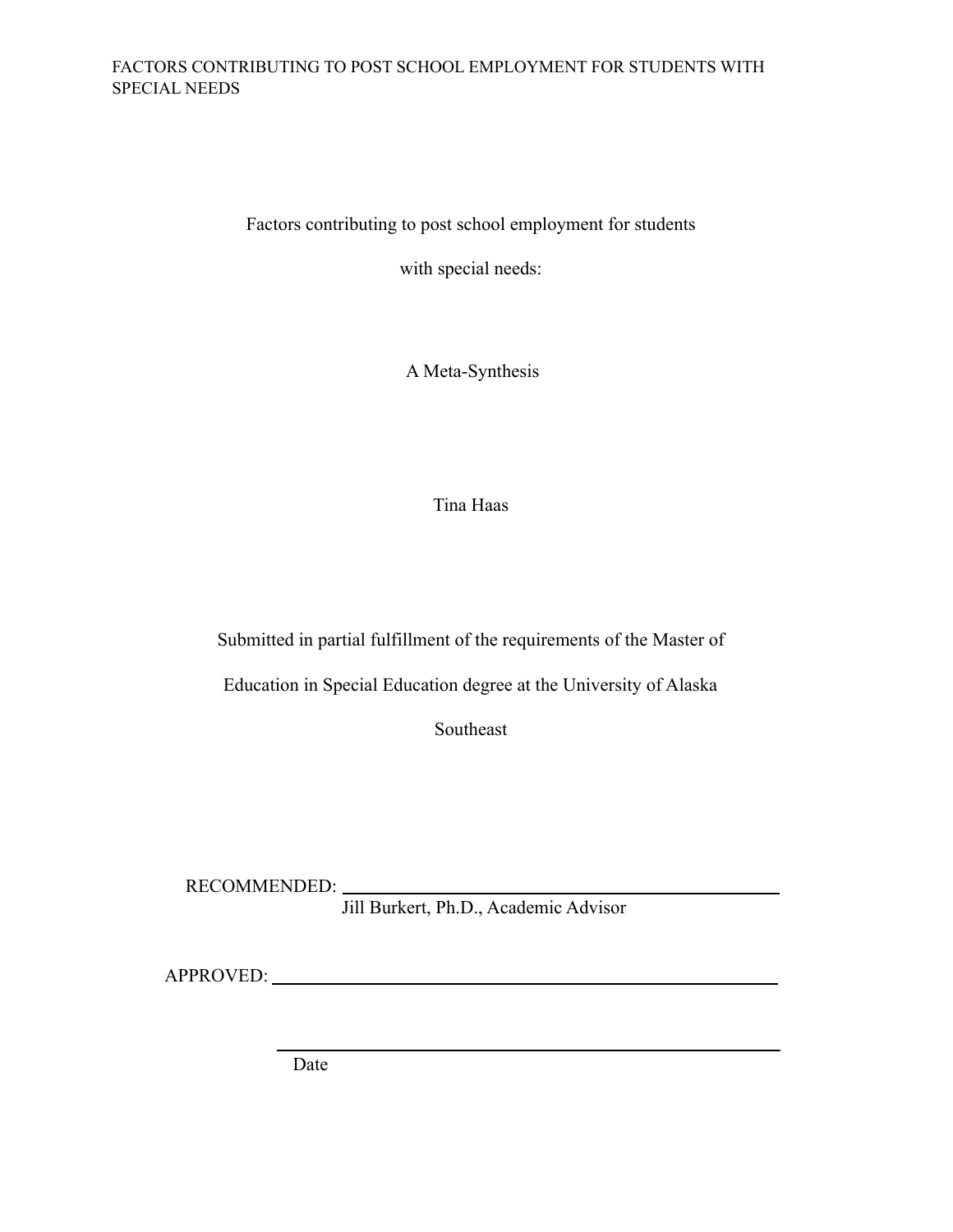#### **Abstract**

As the number of students qualifying for special education services continues to grow and the demands on districts to serve these students continues to change, it is important to investigate what is working. To help these students transition out of high school and into the working world, the transition plan that includes employability (the quality of being suitable for paid work) is an area that should be investigated. The work-based learning programs that have success are the ones we should emulate as it pertains to our growing population of students we serve with special needs. Additionally, it would be helpful to know what other factors contribute to a students' success in being employed after high school. This meta-synthesis of the literature on success factors and successful school-to-work curriculum models will help guide those of us in this field to start to engage in and begin to implement or support these different components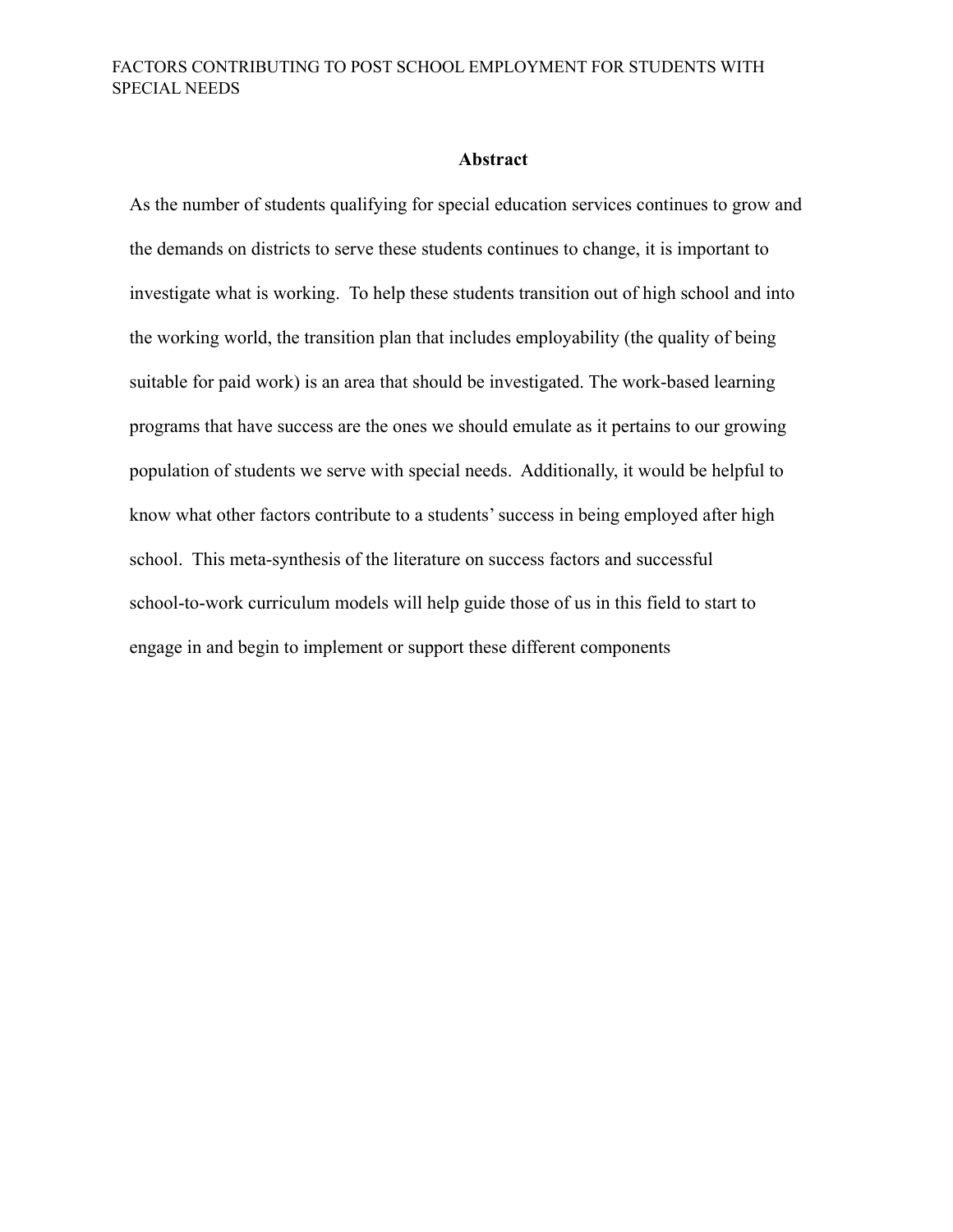#### **1. Introduction**

#### *1.1. Background*

It has long been known that students with special needs will require a transition plan and will need some kind of vocational training in high school in order for them to get and keep a job after they graduate. How we get there, however has changed over the past several decades starting in the 1960s before PL 94-142 when students who were not able to graduate were in school part of the day and the rest of the day was spend doing 'work study.' This public law, also known as The Education for All Handicapped Children Act required schools that got federal funds give students with disabilities access to free and appropriate education. After this public law passed in 1975, the Carl Perkins Act passed in 1984 and other federal programs funded what is now called career education, career technical education or work-based learning. Career education or CTE (career technical education) and WBL (work-based learning) was academic in nature and provided students with classroom instruction. Alfed, et al (2013) explained that the strategy was to help students apply academic and technical skills and develop employability skills.

Then in the 1990s, transition became the focus. The School-to-Work Opportunities Act of 1994 and the reauthorization of the Individuals with Disabilities Education Act (IDEA) Amendments of 1997 both focus on transition. According to the IDEA (2004), transition services are a coordinated set of plans that focus on and facilitate movement from high school to postschool activities and those activities include vocational training, adult services, independent living and/or community participation.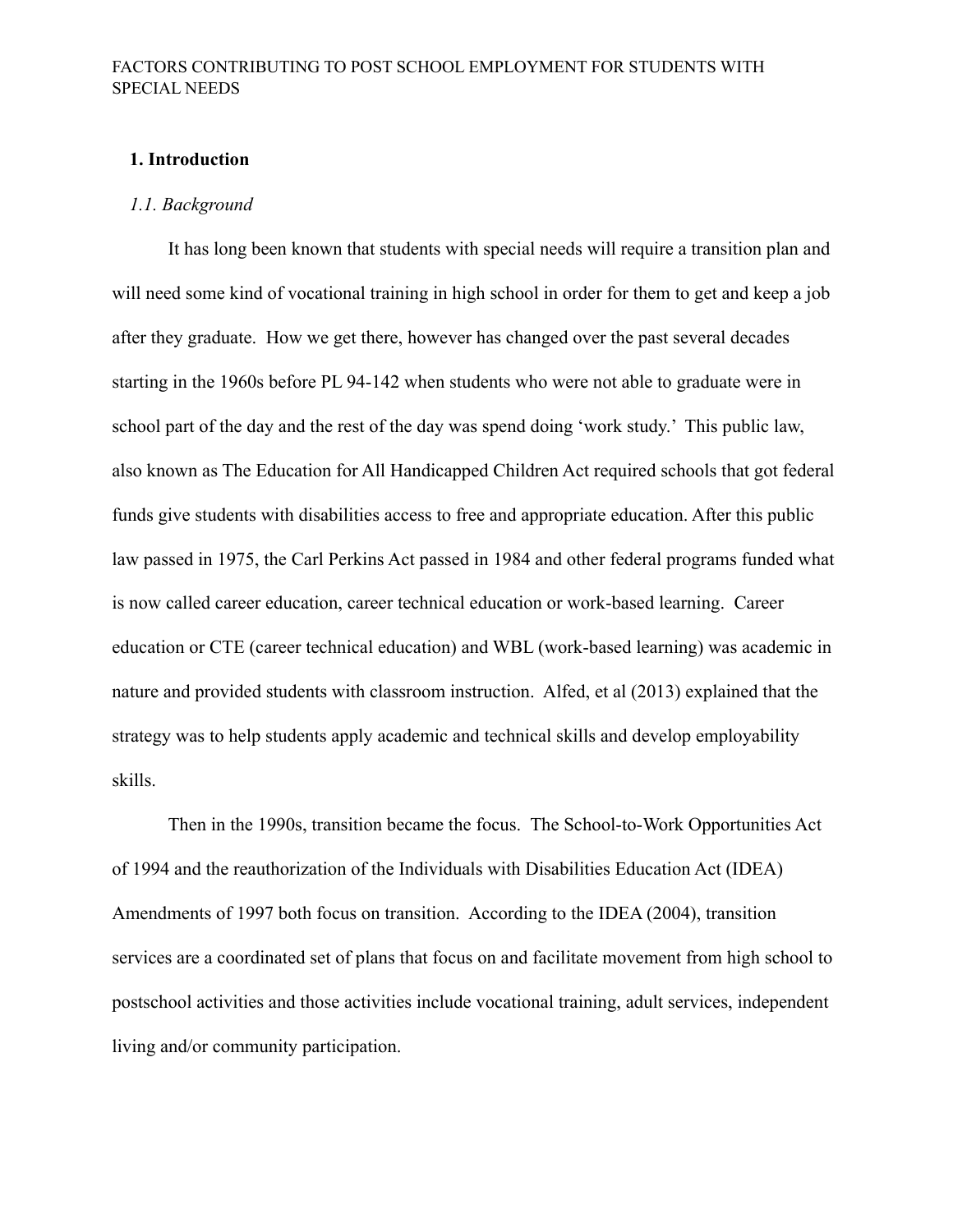In 2001, the *No Child Left Behind Act* required states to administer yearly tests in reading and math to demonstrate adequate progress by students. This requirement then forced school districts to return the focus back to academics. 'The federal investment in school-to-work fizzled during the era of *No Child Left Behind*, but interest in better aligning education and employment has resurfaced in light of a stubbornly high unemployment rate from 2008-2012.' (Alfeld, Charner, Johnson, & Watts, 2013, p. 3)

Sabbatino and Macrine, (2007) explain that transition plans do not necessarily translate into successful employment. They said that simply developing a transition plan does not automatically give that student experience and training that leads to long-term employment.

The term 'work study' or 'school-to-work' has popped back up in the educational system and is now being used to describe a number of different types of curriculum and school programming. The work study this author will be referring to includes classes taught at the secondary level that include teaching employability skills inside and outside the classroom.

## *1.2 Author's Beliefs and Experiences*

Not having taught in a formal classroom until the age of 43, this author has truly found her calling. After having received a master's degree in outdoor recreation, I went on to work in a variety of children's camps, outdoor residential facilities and environmental education programs. It wasn't after having children of my own and waiting until they were in school did I feel prepared to teach in a formal setting. Additionally, I enjoyed the hands-on education I was able to administer to youth in a variety of settings and wasn't ready for 4 walls.

Two years ago, I took a position as a special education teacher for students in intensive resource at a high school. My department head tried to explain that students in this program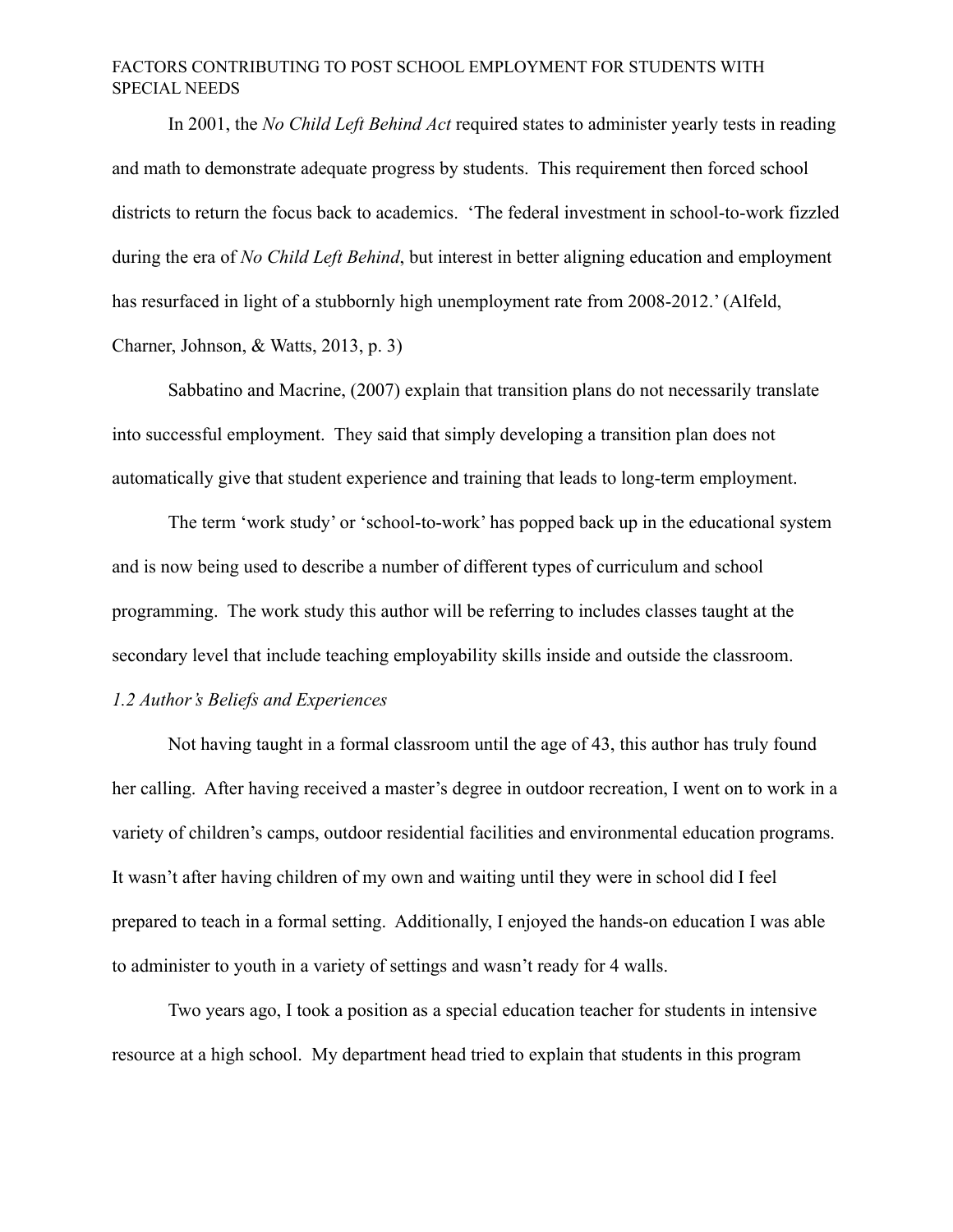were placed here because they were very low academically but had very high executive functioning. It was explained that this group needed social, emotional and employability skills even though the classes I had assigned to me were in science, civics and math. The students just described were on my caseload and all on IEPs. They were considered intensive resource and not college bound; they did not need to remember the parts of a cell or know how to solve an algebraic problem. After floundering for a year trying to meld these together, I worked with the district, my administrators and the school counselors and have created a work study program that includes students getting out into the community, practicing vocational proficiencies and working on adult living skills.

Now at the beginning of my third year in this position, I feel I am truly making a difference. My students have improved their work ethic so dramatically. They understand what it means to be 'work ready' and being 'on the clock' and working as a team. I am confident that most of them could get a keep a job that doesn't require much skill or thought, but that is routine in nature and pays a living wage.

It seems as if our newly created workforce, and the workforce we are currently preparing lack a good work ethic and their employability skills are extremely lacking. It's these millennials, as we are calling them, who are turning the tables and telling their employers how they are going to do things rather than the other way around. I have many friends who are business owners who only hire people in their upper 30s and beyond because of work ethic.

As the work study coordinator, I am thrilled to be able to do this kind of work; getting out into the community, cooking, cleaning and creating! The program I have built is structured in a way that emulates a real working environment, complete with time cards, uniforms and crew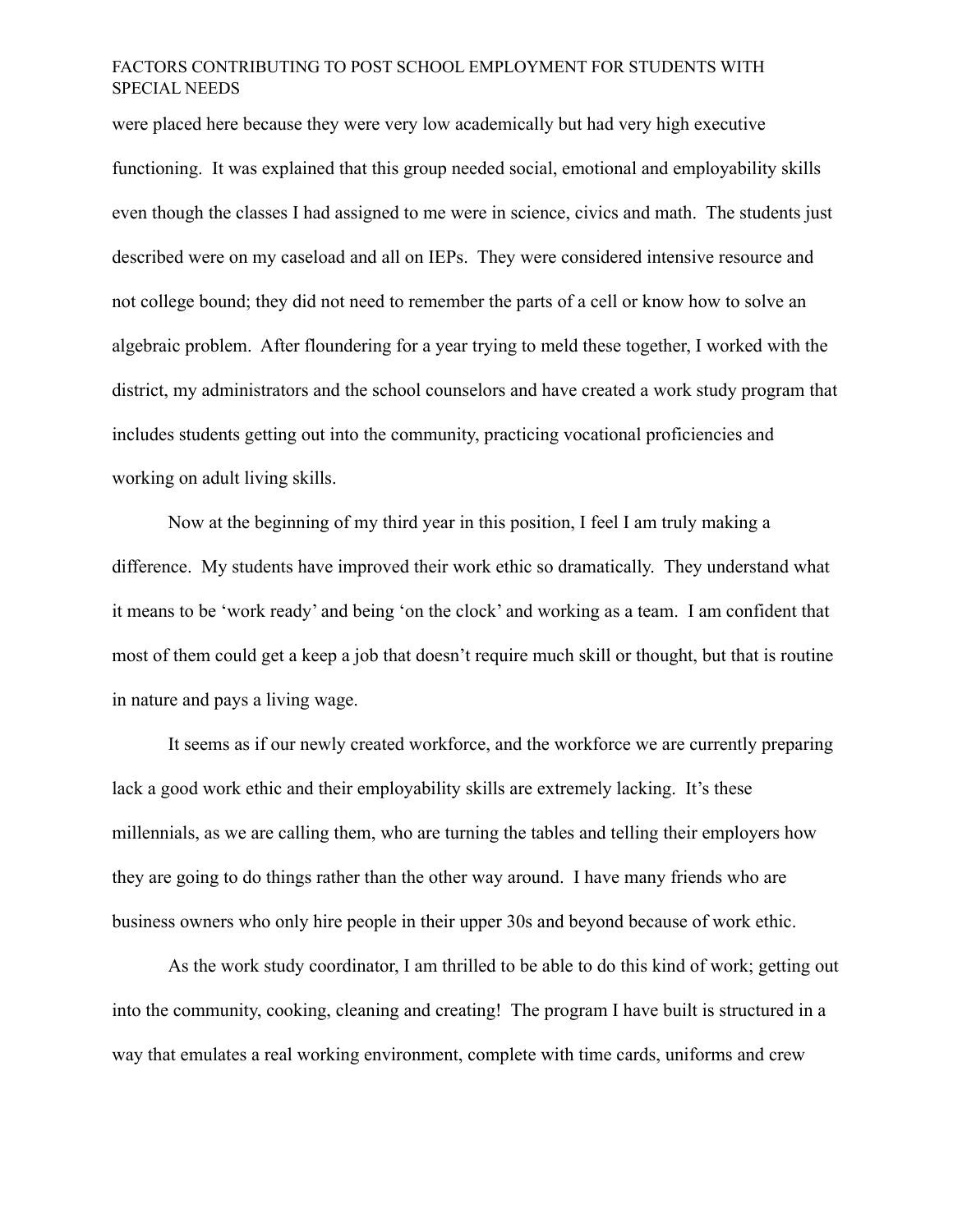leaders. Additionally, students participate in job shadowing, mock interviewing and job fairs. Students also practice filling out applications and keep an updated resume in their file. I now have a full-time aide and am working with the Department of Vocational Rehabilitation and my school district to get my students paid for the work they do, whereby giving this program credence and credibility and the benefits these students deserve.

Last year I attended a transition conference in Anchorage. As an exercise, one of the presenters asked us to count how many jobs we have had. There were about 50 participants and no one had come close to my 28 different jobs I have held at 28 different places of employment (from fast food to construction; to a camp director to a real estate agent). It was then I realized why I was the work study coordinator; what better person to help students become employable than someone who has searched up, applied to, interviewed for and kept 28 jobs (and counting)!

The topic I chose will help to create a better, more robust program for my students and help answer some questions I have formulated through my research:

1. What models of work-based learning are being implemented?

2. Which school-to-work models are actual hands-on learning?

3. Which components of these curriculum models are being used most?

4. What instructional models are the most successful in promoting employability skills for students who will be seeking jobs after high school?

#### *1.3. Purpose of this meta-synthesis*

This meta-synthesis, which focused on curriculum models for school-to-work programs for students with special needs, had multiple purposes. One purpose was to review articles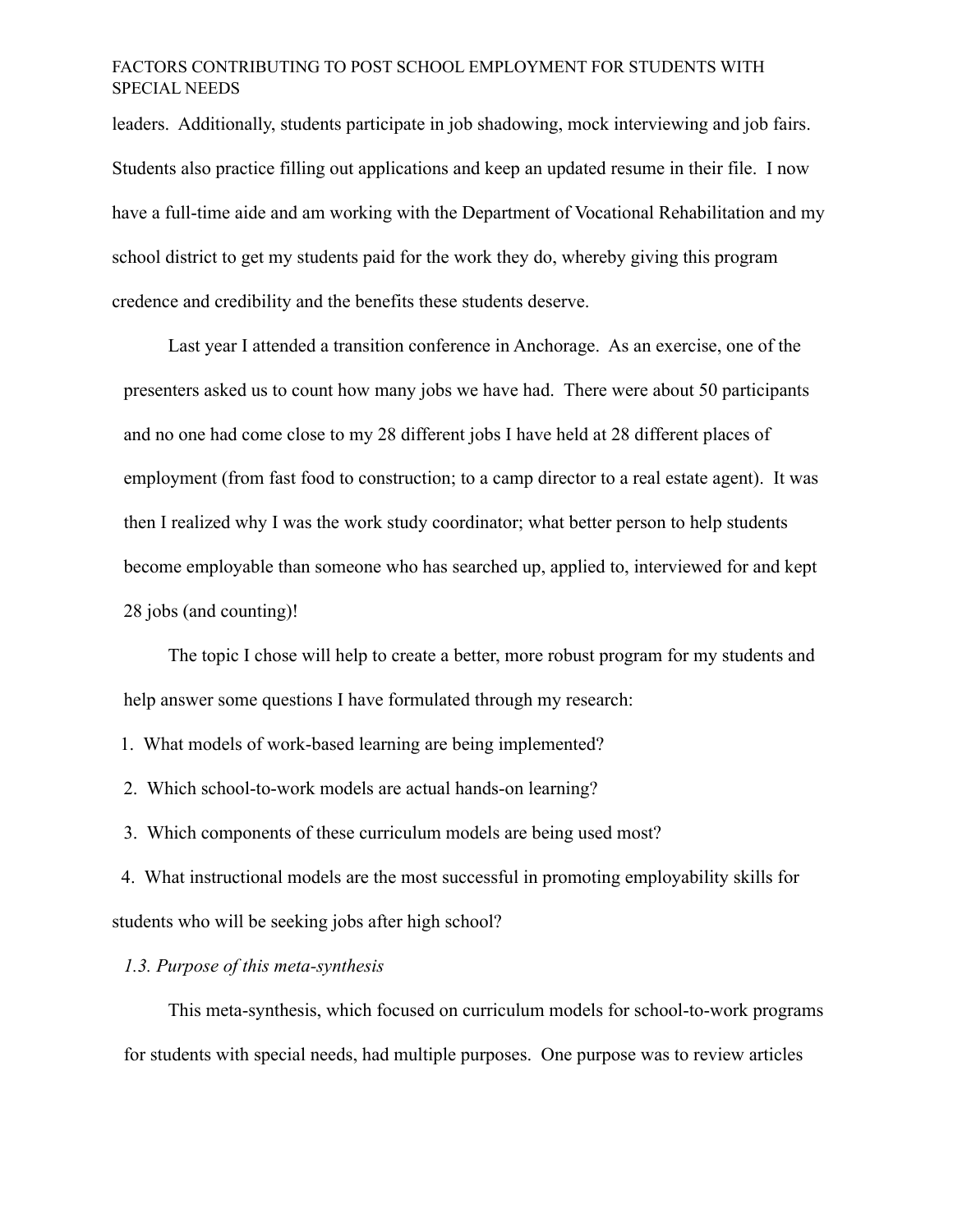about work study programs for students with disabilities throughout the world, to find common components and compare the different models. Another purpose was to find research studies detailing successes with different curriculum models as it pertained to teachers being hopeful, students reporting growth or students actually being employed after high school. These purposes together gave me purpose in conducting this meta-synthesis, which is to use this information to formulate my own model to use with students in my work study program. My students deserve a program that is research-based and will have the most success in helping them be contributing members of society. By helping to create a new workforce, one with special needs that is employable and with an amazing work ethic, is of greatest purpose!

#### **2. Methods**

#### *1.2. Selection criteria*

The 40 journal articles included in this meta-synthesis met the following selection criteria.

- 1. The articles explored school-to-work program models.
- 2. The articles explored school-to-work program models for students

with special needs.

3. The articles explored transition plan components for students in

high school.

- 4. The articles were published in peer reviewed journals related to the field of education.
- 5. The articles were published between 1989 and 2018.

## *1.3. Search procedures*

Database searches and ancestral searches were conducted to locate articles for this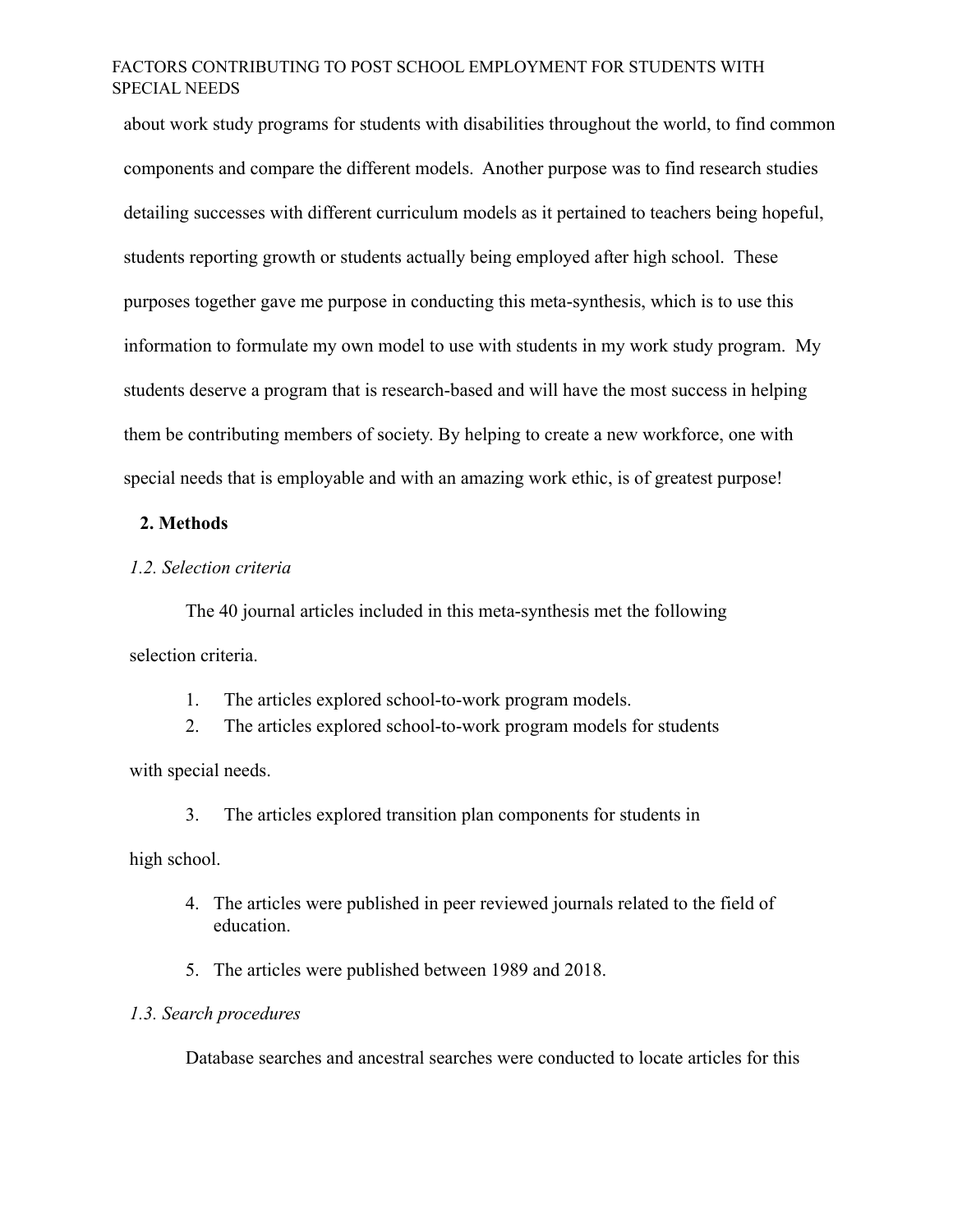meta- synthesis.

#### *1.3.1. Database searches*

I conducted Boolean searches within the Educational Resources Information

Center (ERIC, Ebscohost) using these specific search terms:

- 1. ("school-to-work") AND ("special needs").
- 2. ("work-based learning") AND ("disabilities").
- 3. ("work-based learning") AND ("disabilities") AND ("curriculum models").
- 4. ("school-to-work") AND ("special needs") AND ("curriculum models").
- 5. ("work-based learning") AND ("disabilities") AND ("high school").
- 6. ("work-based learning") AND ("special needs") AND ("secondary education").
- 7. ("school-to-work") AND ("special needs") AND ("program").
- 8. ("curriculum model") AND ("school-to-work") AND ("special needs").
- 9. ("vocational training") AND ("high school") AND ("disabilities").
- 10. ("secondary education") AND ("transition plan").

These database searches yielded a total of 22 articles (Alfeld, Charner, Johnson, & Watts, 2013; Alias, 2014; Black & Lawson, 2016; Bunn, Davis, & Speed, 2017; Beyer & Robinson, 2009; Cheong, Zainiyah, & Yahya, 2013; Fish & Smith-Augustine, 2015; Freedman, & Baker, 1995; Gallagher & Bennett, 2013; Giesen & Cavenaugh, 2012; Gothberg, Peterson, Peak, & Sedaghat, 2015; Moon, Simonsen, & Neubert, 2011; O'Connor, 2009; Pan, 2011; Ozbek, Girli, & Ozturk, 2017; Levinson & Palmer, 2005; Patton, Cronin, & Jairrels, 1997; Phelps & Hanley-Maxwell, 1997; Siperstein, Romano, Mohler, & Parker, 2006; Walker, Uphold, Richter,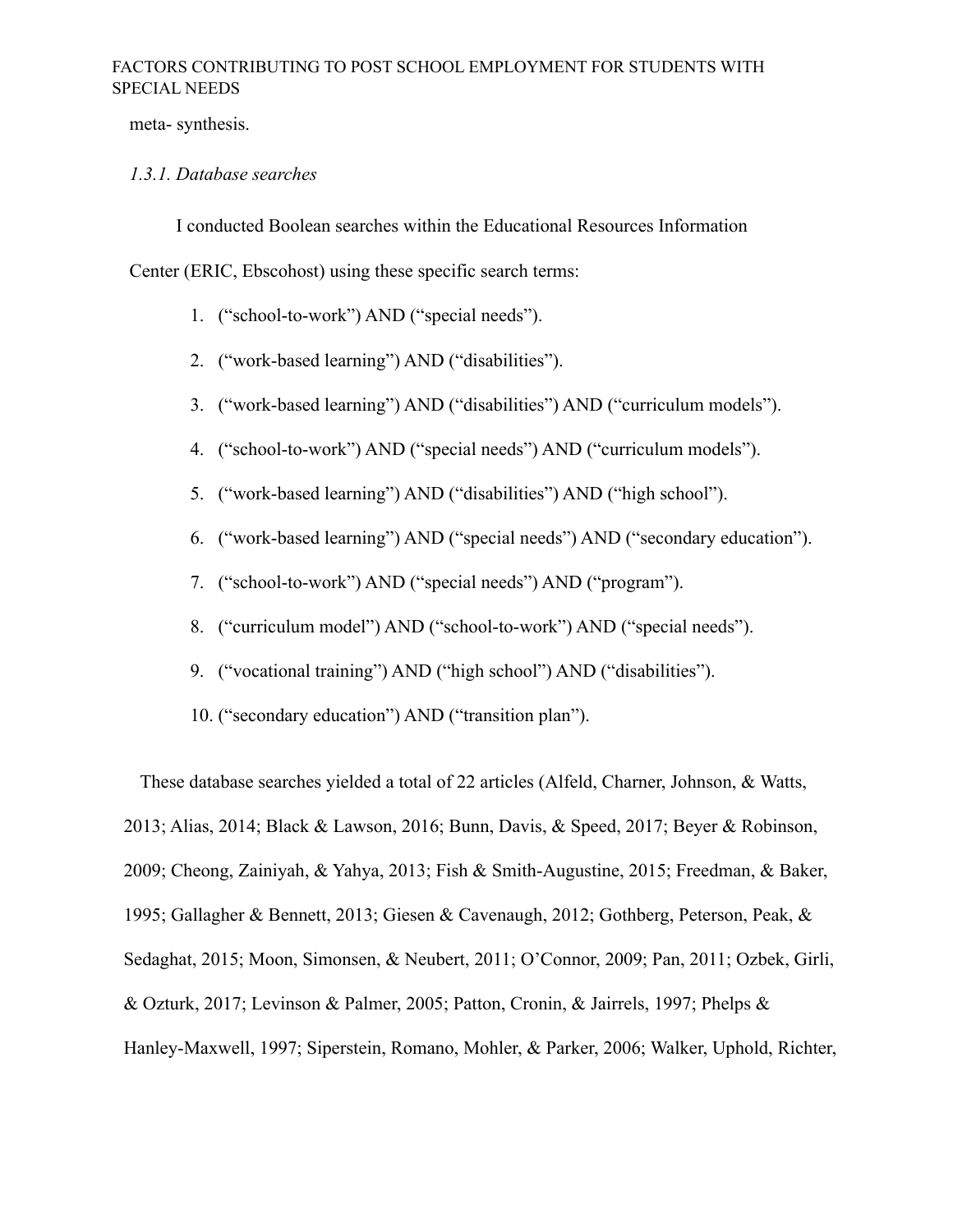& Test, 2010; Wong, 2016; Yan, Goubeaud, & Fry, 2004).

#### *2.2.2 Ancestral searches*

An ancestral search involves reviewing the reference lists of articles relevant to the research topic. I conducted ancestral searches using the reference lists of the previously retrieved articles. These ancestral searches yielded 18 additional articles that met the selection criteria (Barnett, Bork, Mayer, Pretlow, Wathingon, & Weiss, 2015; Benz, Lindstrom, & Yovanoff, 2000; Case, 1989; Cease-Cook, Fowler, & Test, 2015; Cobb, Lipscomb, Wolgemuth, & Schulte, 2013; Dubberly, 2011; Fabian, Lent, & Willis, 2001; Gold, Fabian, & Leucking, 2013; Goldberger, Kazis, & O'Flanagan, 1994; Kash, 2009; Kohler, Johnson, Chadsey-Rusch, 1993; Kohler & Chapman, 1999; Mazzotti & Rowe, 2015; Orr, 1995; Lipscomb, Lacoe, Liu, & Haimson, 2018; Luecking & Luecking, 2015; Rowe, Mazzotti, Hirano, & Alverson, 2015; Sabbatino & Macrine, 2007; Scholl & Mooney, 2004).

#### *2.3. Coding procedures*

I used a coding form to categorize the information presented in each of the 40 articles. This coding form was based on: (a) publication type; (b) research design; (c) participants; (d) data sources; and (e) findings of the studies.

#### *2.3.1. Publication types*

Each journal article was evaluated and classified according to publication type (e.g., research study, theoretical work, descriptive work, opinion piece/position paper, guide, annotated bibliography, review of the literature). *Research studies* use a formal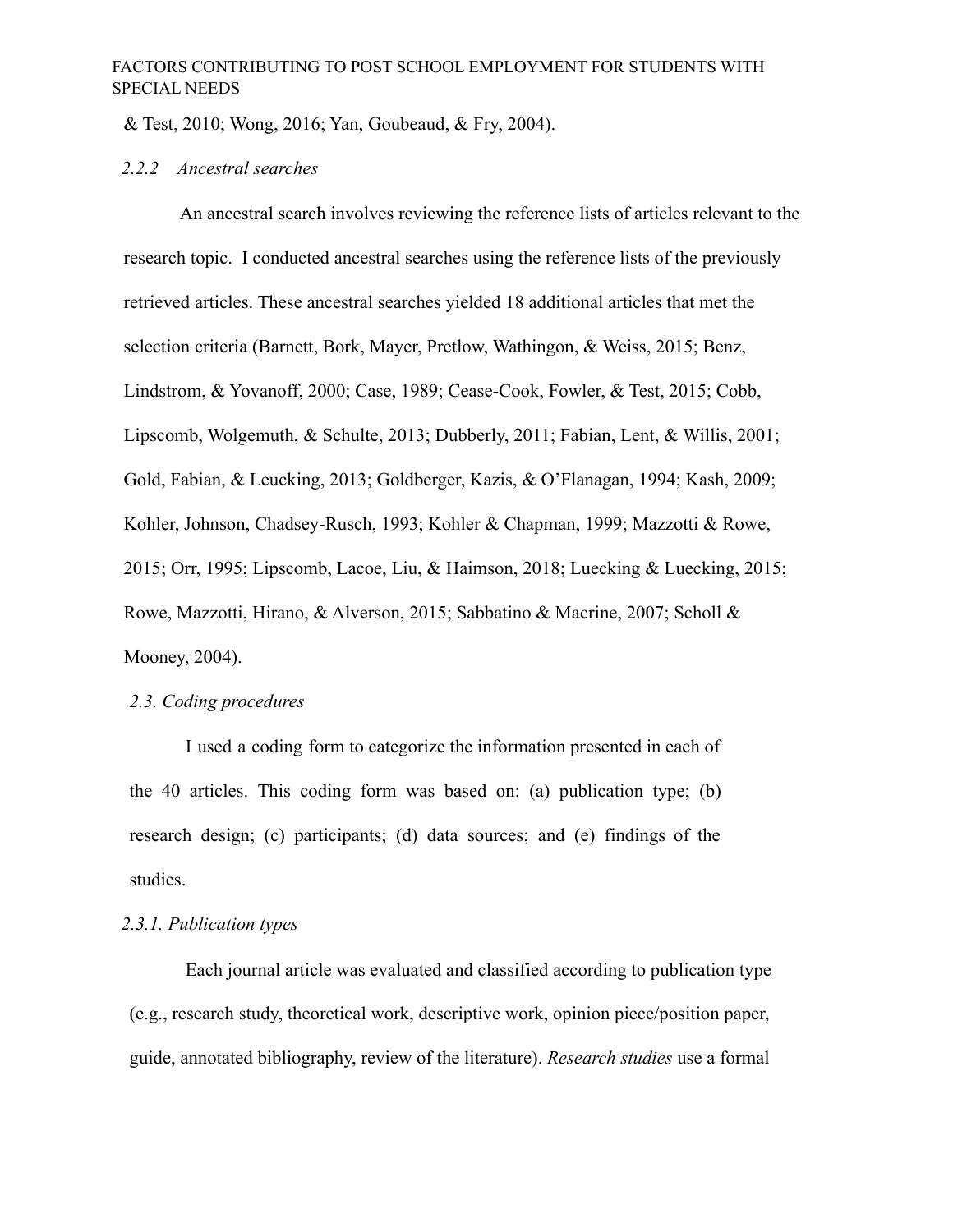research design to gather and/or analyze quantitative and/or qualitative data. *Theoretical works* use existing literature to analyze, expand, or further define a specific philosophical and/or theoretical assumption. *Descriptive works* describe phenomena and experiences, but do not disclose particular methods for attaining data. *Opinion pieces/position papers* explain, justify, or recommend a particular course of action based on the author's opinions and/or beliefs. *Guides* give instructions or advice explaining how practitioners might implement a particular agenda. An *annotated bibliography* is a list of cited works on a particular topic, followed by a descriptive paragraph describing, evaluating, or critiquing the source. *Reviews of the literature* critically analyze the published literature on a topic through summary, classification, and comparison. A *case study* is a research method involving an up-close, in-depth, and detailed examination of a subject of study. An *evidence review* is a scientific investigation that focuses on a specific question and uses explicit, pre-specified scientific methods to identify, select, assess, and summarize the findings of similar but separate studies. A *journal article/newspaper article/report* is a periodical dealing especially with matters of current interest or similar interests. A program evaluation evaluates a particular program. An *editorial* is an article in a newspaper or other periodical or on a website presenting the opinion of the publisher or writer.

#### *2.3.2. Research design*

Each empirical study was further classified by research design (i.e., quantitative, qualitative, mixed methods research). *Quantitative* research utilizes numbers to convey information. Instead of numbers, *qualitative* research uses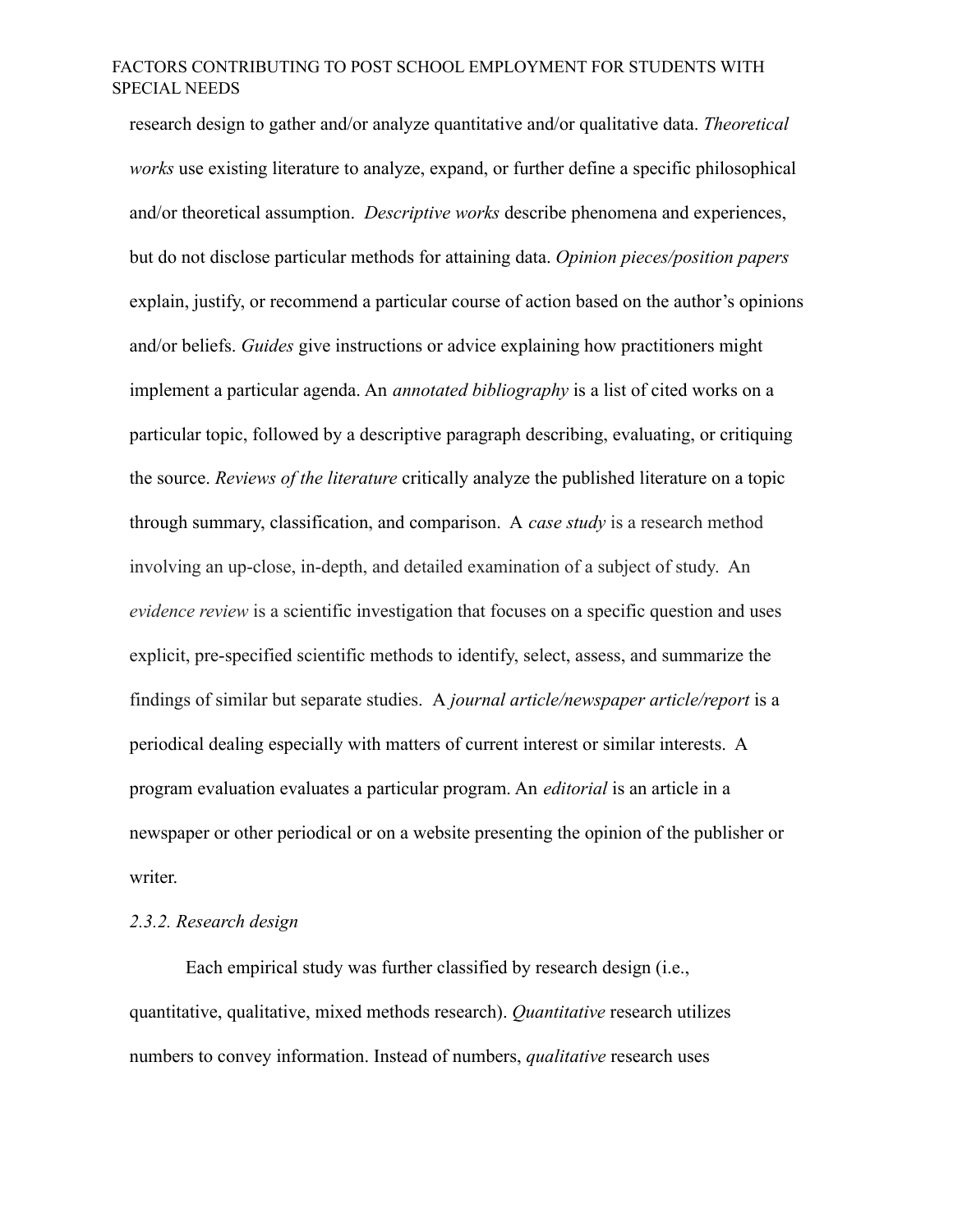language to explore issues and phenomenon. *Mixed methods* research involves the use of both quantitative and qualitative methods to present information within a single study.

## *2.3.3. Participants, data sources, and findings*

I identified the participants in each study (e.g., students with special needs, teachers of students with special needs, parents of students with special needs, employers of students with special needs, mentors of students with special needs). I also identified the data sources used in each study (e.g., observations, surveys, interviews). Lastly, I summarized the findings of each study (Table 2).

#### *2.4 Data analysis*

I used a modified version of the Stevick-Colaizzi-Keen method previously employed by Duke (2011) and Duke and Ward (2009) to analyze the 40 articles included in this meta- synthesis. Significant statements were first identified within each article. For the purpose of this meta-synthesis, significant statements were identified as statements that addressed issues related to: (a) suggestions for teachers in a school-to-work program; (b) students in a school-to-work program with special needs; (c) factors that influence success; (d) employer attitudes; (e) need for collaboration; (f) transition difficulties and system shortcomings; and/or (g) ideas for improved program models. I then generated a list of non-repetitive, verbatim significant statements with paraphrased formulated meanings. These paraphrased formulated meanings represented my interpretation of each significant statement. Lastly, the formulated meanings from all 40 articles were grouped into theme clusters, represented as emergent themes. These emergent themes represented the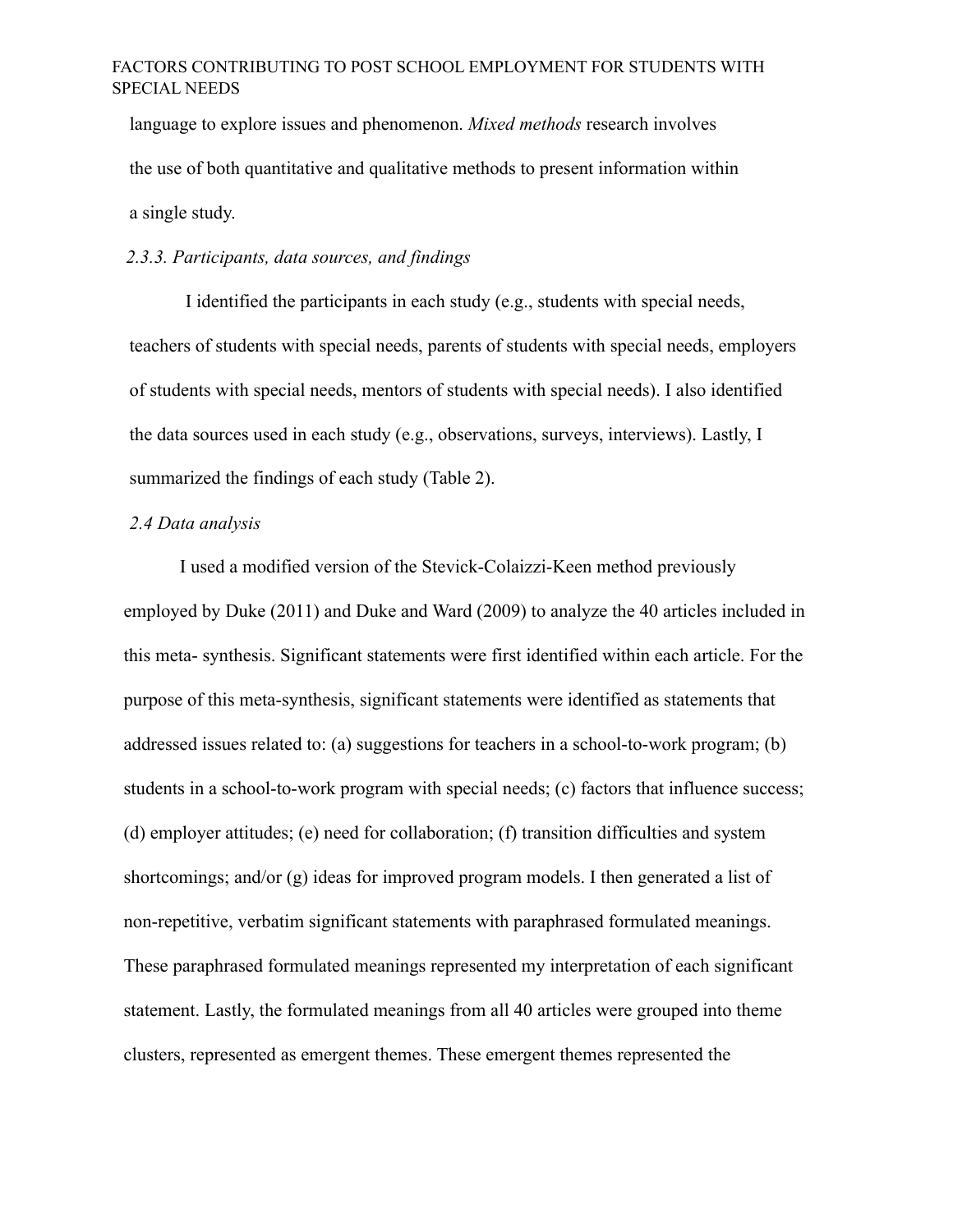fundamental elements of the entire body of literature.

#### **3. Results**

#### *3.1. Publication type*

I located 41 articles that met my selection criteria. The publication type of each article is located in Table 1. Sixteen of the 40 articles (39%) included in this meta-synthesis were research studies (Alias, 2014; Barnett, Bork, Mayer, Pretlow, Wathingon, & Weiss, 2015; Benz, Lindstrom, & Yovanoff, 2000; Bunn, Davis, & Speed, 2017; Case, 1989; Fabian, Lent, & Willis, 2001; Gallagher & Bennett, 2013; Giesen & Cavenaugh, 2012; Gold, Fabian, & Leucking, 2013; Lipscomb, Lacoe, Liu, & Haimson, 2018; Luecking & Luecking, 2015; Moon, Simonsen, & Neubert, 2011; Ozbek, Girli, & Ozturk, 2017; Scholl & Mooney, 2004; Siperstein, Romano, Mohler, & Parker, 2006; Walker, Uphold, Richter, & Test, 2010).

| <b>Author(s) &amp; Year of Publication</b>              | <b>Publication Type</b> |
|---------------------------------------------------------|-------------------------|
| Alfeld, Charner, Johnson, & Watts, 2013                 | Report                  |
| Alias, 2014                                             | Research Study          |
| Barnett, Bork, Mayer, Pretlow, Wathingon, & Weiss, 2015 | Research Study          |
| Benz, Lindstrom, & Yovanoff, 2000                       | Research Study          |
| Black & Lawson, 2016                                    | Journal Article         |
| Bunn, Davis, & Speed, 2017                              | <b>Research Study</b>   |
| Beyer & Robinson, 2009                                  | Literature Review       |
| Case, 1989                                              | Research Study          |
| Cease-Cook, Fowler, & Test, 2015                        | Journal Article         |

#### **Table 1**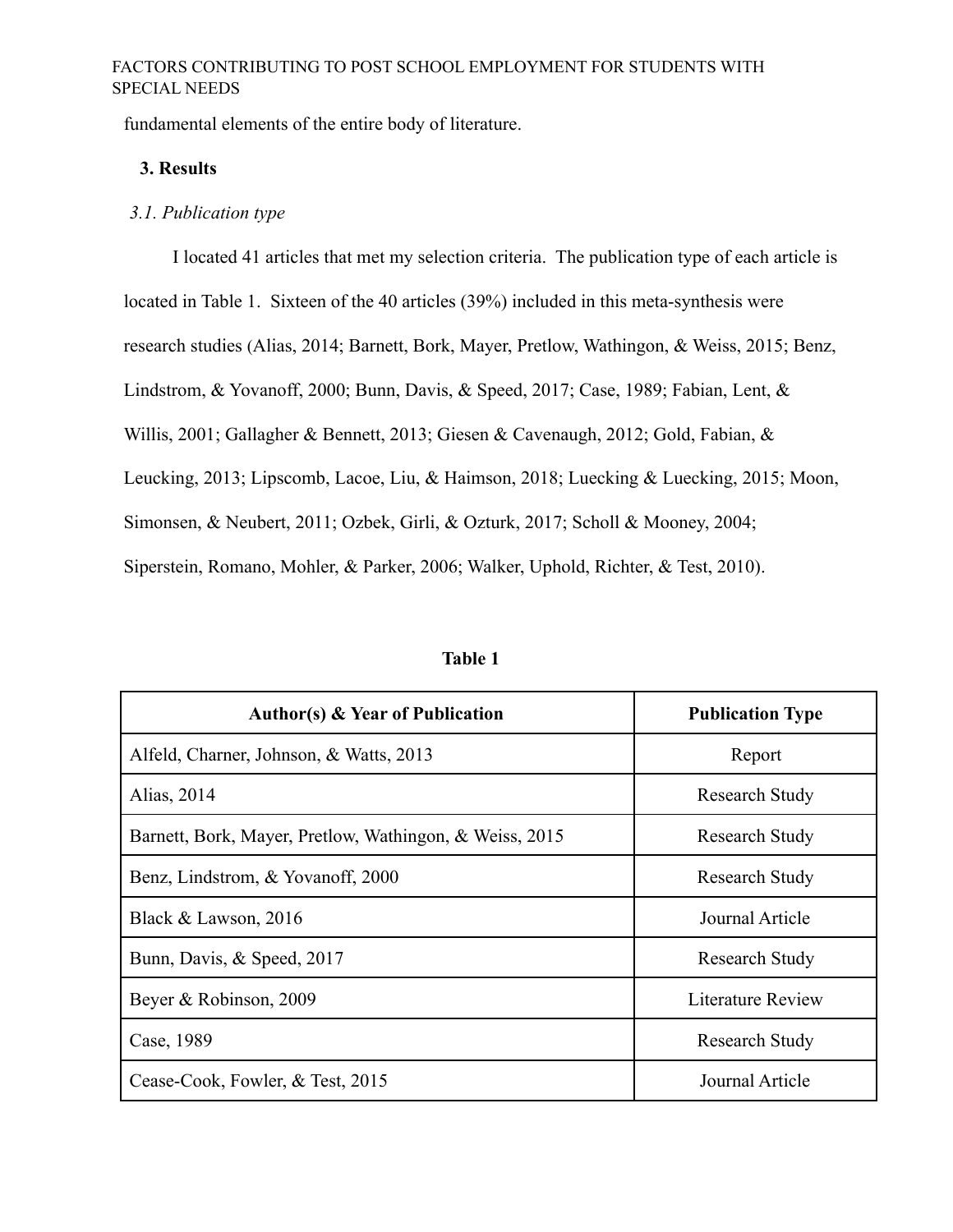| Cheong, Zainiyah, & Yahya, 2013               | Case Study               |
|-----------------------------------------------|--------------------------|
| Cobb, Lipscomb, Wolgemuth, & Schulte, 2013    | <b>Evidence Review</b>   |
| Dubberly, 2011                                | Report                   |
| Fabian, Lent, & Willis, 2001                  | <b>Research Study</b>    |
| Fish & Smith-Augustine, 2015                  | Journal Article          |
| Freedman, & Baker, 1995                       | Report                   |
| Gallagher & Bennett, 2013                     | <b>Research Study</b>    |
| Giesen & Cavenaugh, 2012                      | Research Study           |
| Gold, Fabian, & Leucking, 2013                | <b>Research Study</b>    |
| Goldberger, Kazis, & O'Flanagan, 1994         | Guide                    |
| Gothberg, Peterson, Peak, & Sedaghat, 2015    | <b>Journal Article</b>   |
| Kash, 2009                                    | Journal Article          |
| Kohler, Johnson, Chadsey-Rusch, & Rusch, 1993 | Guide                    |
| Kohler & Chapman, 1999                        | <b>Literature Review</b> |
| Levinson & Palmer, 2005                       | Journal Article          |
| Lipscomb, Lacoe, Liu, & Haimson, 2018         | <b>Research Study</b>    |
| Luecking & Luecking, 2015                     | <b>Research Study</b>    |
| Mazzotti & Rowe, 2015                         | Editorial                |
| Moon, Simonsen, & Neubert, 2011               | Research Study           |
| O'Connor, 2009                                | Journal Article          |
| Orr, 1995                                     | Report                   |
| Ozbek, Girli, & Ozturk, 2017                  | <b>Research Study</b>    |
| Pan, 2001                                     | Program Evaluation       |
| Patton, Cronin, & Jairrels, 1997              | Journal Article          |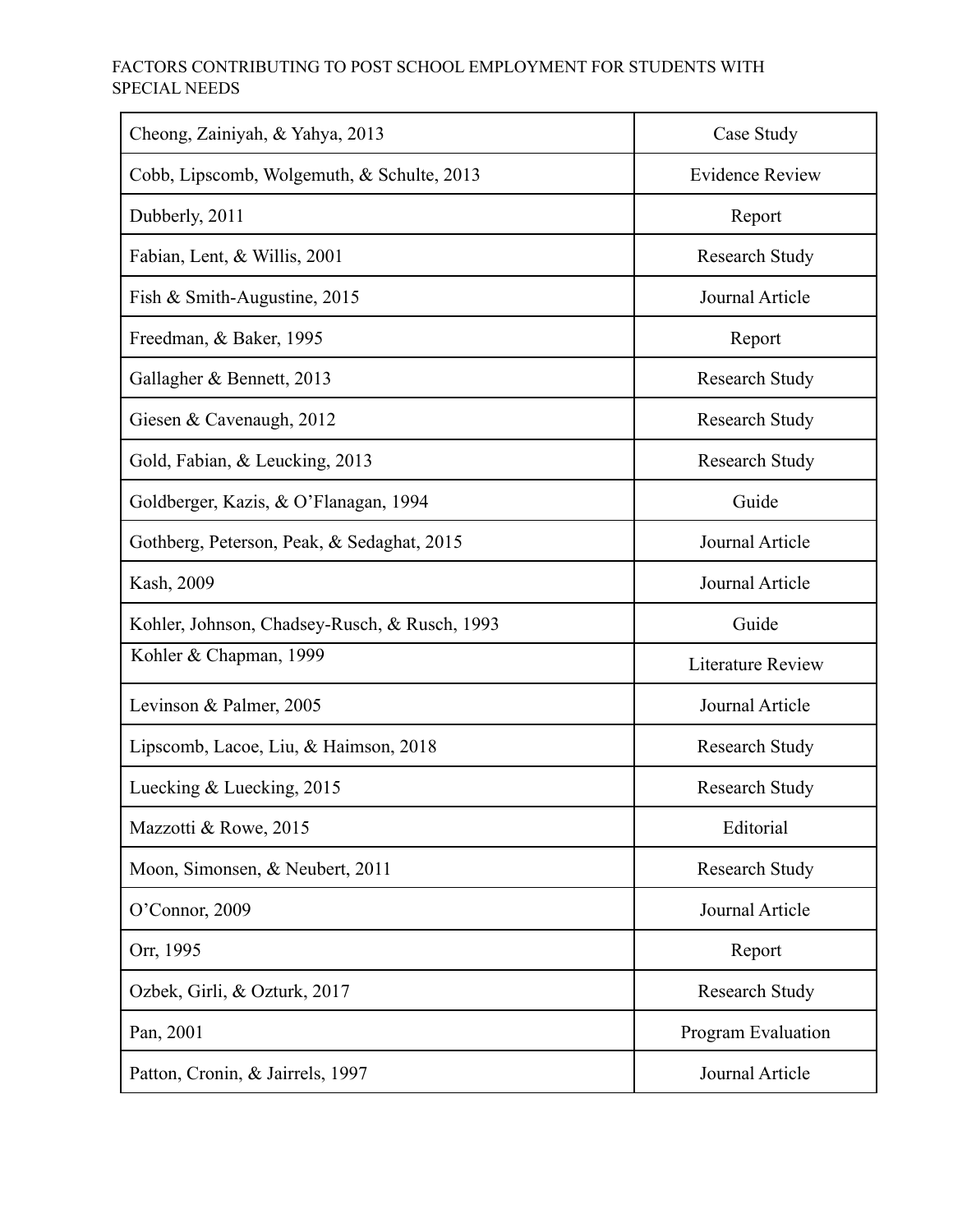| Phelps & Hanley-Maxwell, 1997              | <b>Research Article</b>          |
|--------------------------------------------|----------------------------------|
| Rowe, Mazzotti, Hirano, & Alverson, 2015   | Journal Article                  |
| Sabbatino & Macrine, 2007                  | <b>Research Article</b>          |
| Scholl & Mooney, 2004                      | <b>Research Study</b>            |
| Siperstein, Romano, Mohler, & Parker, 2006 | <b>Research Study</b>            |
| Walker, Uphold, Richter, & Test, 2010      | <b>Research Study</b>            |
| Wong, 2016                                 | Descriptive Newspaper<br>Article |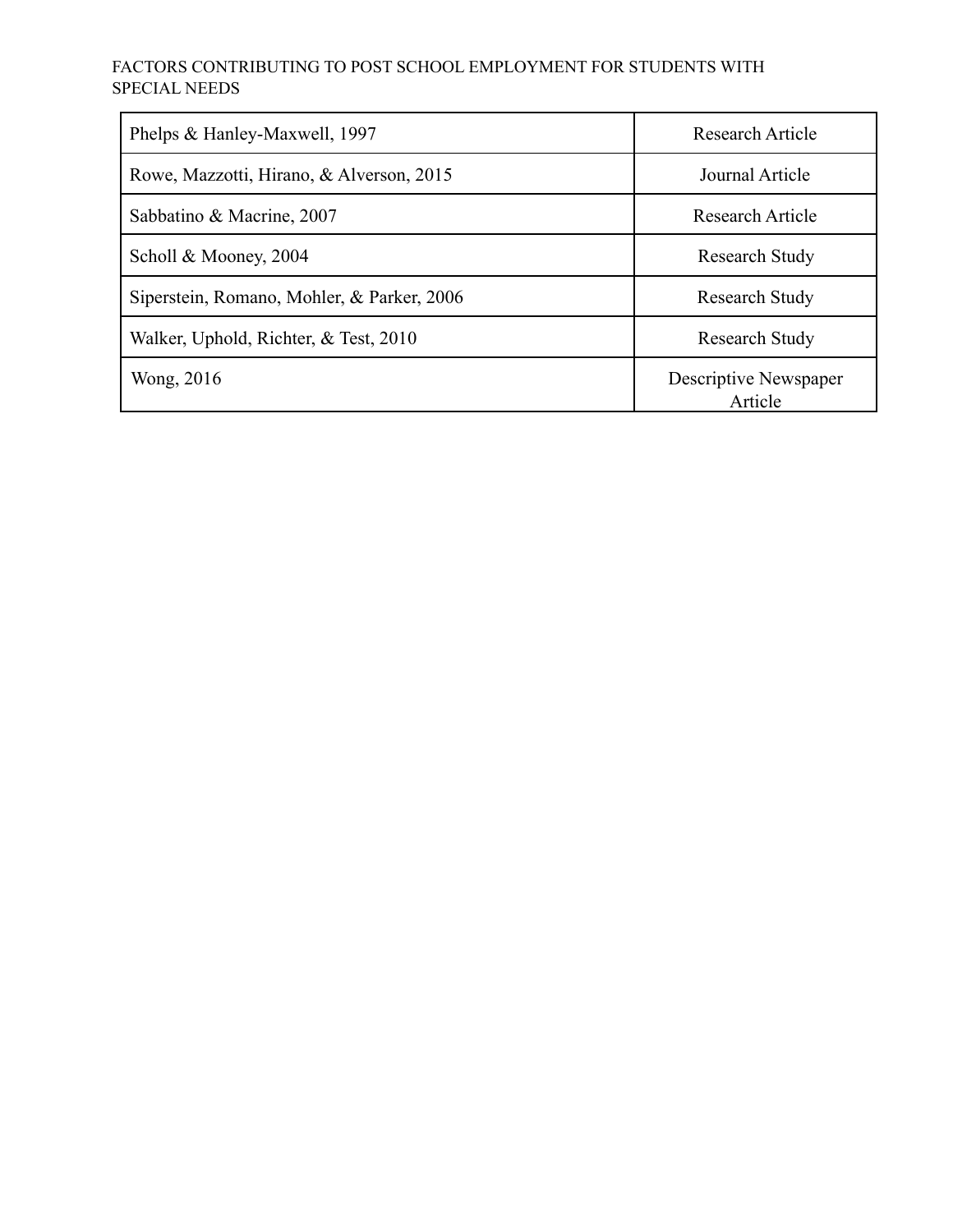## *3.2. Research design, participants, data sources, and findings of the studies*

As I stated previously, I located 16 research studies that met my selection criteria (Alias, 2014; Barnett, Bork, Mayer, Pretlow, Wathingon, & Weiss, 2015; Benz, Lindstrom, & Yovanoff, 2000; Bunn, Davis, & Speed, 2017; Case, 1989; Fabian, Lent, & Willis, 2001; Gallagher & Bennett, 2013; Giesen & Cavenaugh, 2012; Gold, Fabian, & Leucking, 2013; Moon, Simonsen & Neubert, 2011; Lipscomb, Lacoe, Liu, & Haimson, 2018; Luecking & Luecking, 2015; Ozbek, Girli, & Ozturk, 2017; Scholl & Mooney, 2004; Siperstein, Romano, Mohler, & Parker, 2006; Yan, Goubeaud, & Fry, 2004).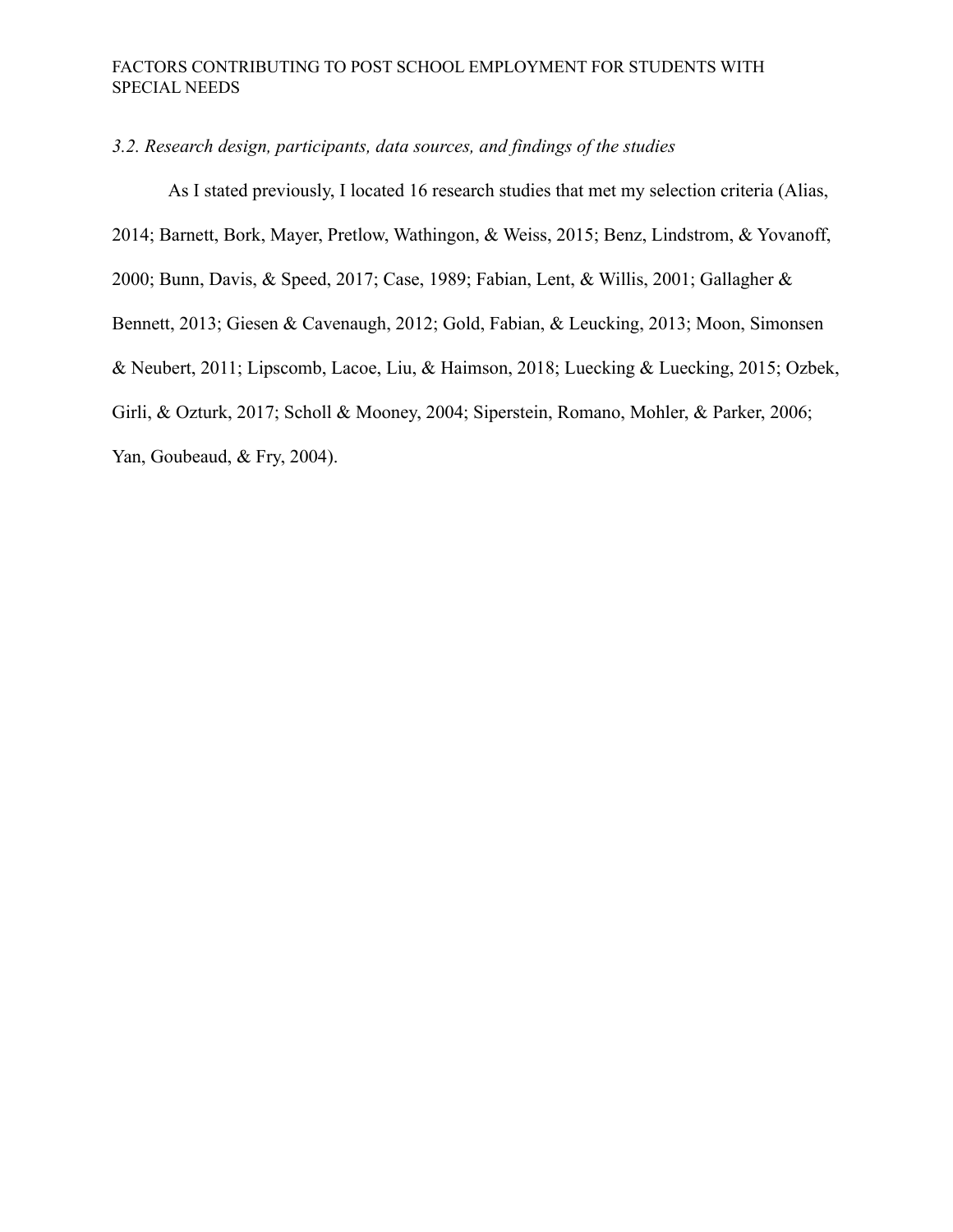| <b>Authors</b>                                                      | <b>Research</b>  | Participants                                                                                                    | Data                              | <b>Findings</b>                                                                                                                                                                                                                                                                                                                                                                                                                             |
|---------------------------------------------------------------------|------------------|-----------------------------------------------------------------------------------------------------------------|-----------------------------------|---------------------------------------------------------------------------------------------------------------------------------------------------------------------------------------------------------------------------------------------------------------------------------------------------------------------------------------------------------------------------------------------------------------------------------------------|
|                                                                     | Design           |                                                                                                                 | <b>Sources</b>                    |                                                                                                                                                                                                                                                                                                                                                                                                                                             |
| Alias, 2014                                                         | Qualitative      | 2 students with<br>learning<br>disabilities                                                                     | Interviews<br>and<br>observations | Success for students with<br>special needs to overcome<br>the challenges of acquiring<br>work-related skills on the<br>job and adjusting to their<br>work environment depends<br>on training in schools and<br>assistance from special<br>education teachers,<br>supervisors and co-workers                                                                                                                                                 |
| Barnett, Bork,<br>Mayer,<br>Pretlow,<br>Wathingon, &<br>Weiss, 2015 | Mixed<br>Methods | 1,318 students<br>with low<br>scores on a<br>college<br>placement test                                          | Placement<br><b>Tests</b>         | Found the effectiveness of<br>the 52-hour developmental<br>summer bridge program<br>(academic instruction in<br>one area of need, guidance<br>about academic<br>expectations, academic<br>support services, career<br>assessment and guidance<br>and knowledge needed to<br>navigate college) was not<br>statistically successful in<br>increasing students'<br>academic achievement,<br>credit accumulation or<br>postsecondary enrollment |
| Benz,<br>Lindstrom, $\&$<br>Yovanoff,<br>2000                       | Qualitative      | 709 students<br>with<br>disabilities<br>ages 15-21 and<br>45 young<br>adults with<br>disabilities<br>ages 17-26 | <b>Surveys</b>                    | Graduation and<br>employment outcomes of<br>students with disabilities<br>are associated with<br>career-related work<br>experience and<br>student-identified transition<br>goals; factors were paid<br>work experience,<br>participation in transition<br>planning, vocational<br>education classes and a                                                                                                                                   |

# **Table 2**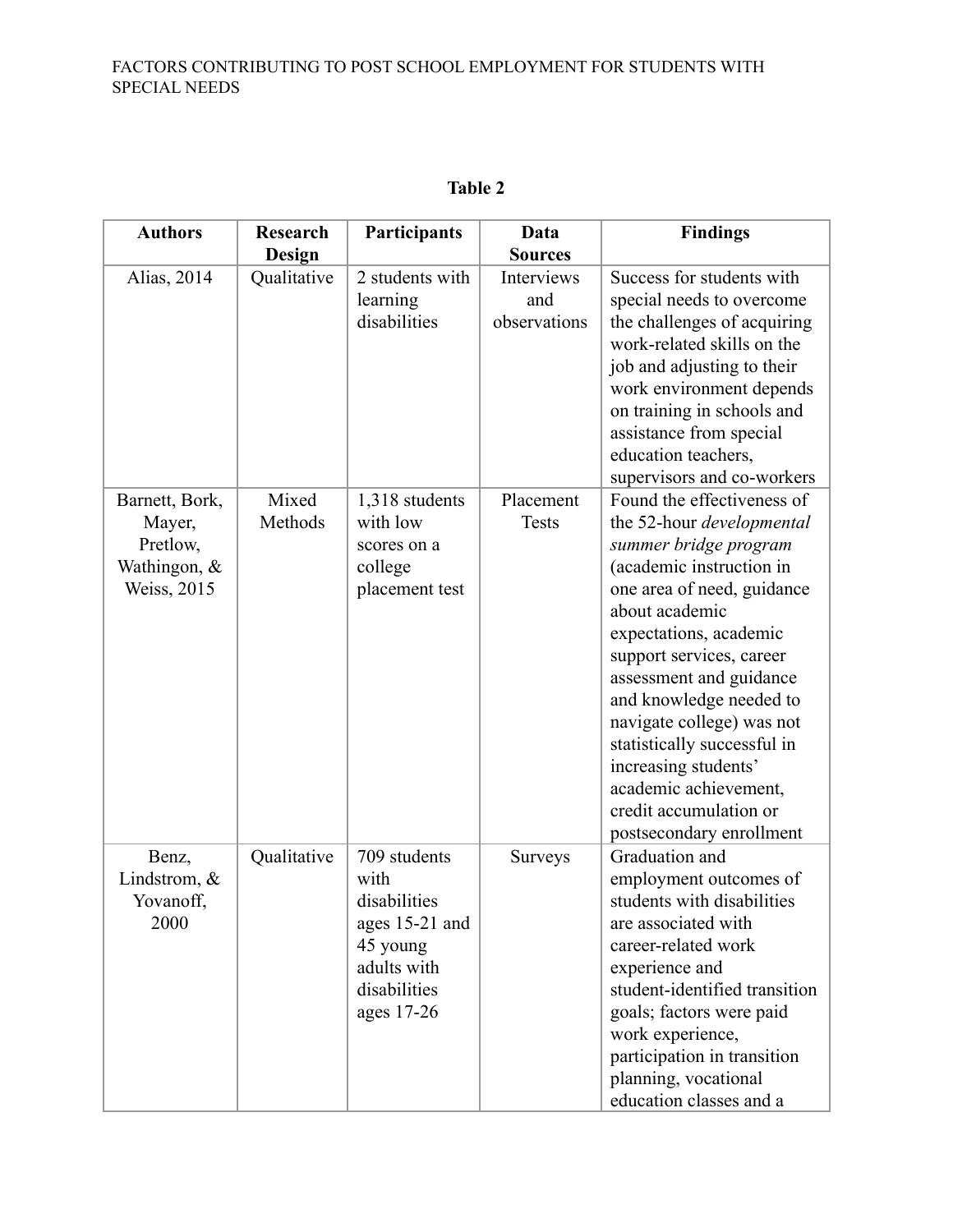|                                 |                  |                                                                                     |                                                                 | good relationship with at                                                                                                                                                                                                                                                                                                                                      |
|---------------------------------|------------------|-------------------------------------------------------------------------------------|-----------------------------------------------------------------|----------------------------------------------------------------------------------------------------------------------------------------------------------------------------------------------------------------------------------------------------------------------------------------------------------------------------------------------------------------|
|                                 |                  |                                                                                     |                                                                 | least one trusted adult.                                                                                                                                                                                                                                                                                                                                       |
| Bunn, Davis,<br>& Speed, 2017   | Qualitative      | 6 junior high<br>students with<br>special<br>educational<br>needs                   | Questionnair<br>e                                               | Workshop for high school<br>students' transition made a<br>positive difference in<br>students' lives by working<br>through the booklet and<br>having group discussions<br>about feelings regarding<br>transition, support systems<br>at home and school.<br>Students felt more<br>confident in finding<br>resources and realizing<br>their capability to grow. |
| Case, 1989                      | Qualitative      | 233 students<br>with<br>disabilities at 4<br>schools                                | Interviews<br>and surveys                                       | <b>Transition to Work Program</b><br>suggestions by participants<br>(students, parents, service<br>providers, teachers)<br>reported the need for parent<br>training, but all groups<br>surveyed saw activities as<br>positively impacting<br>students.                                                                                                         |
| Fabian, Lent,<br>& Willis, 2001 | Mixed<br>Methods | 2,258 high<br>school<br>students with<br>special needs<br>over a 5-year<br>period   | Referral data<br>form,<br>intervention<br>log,<br>questionnaire | Completion of a highly<br>structured,<br>community-based paid<br>vocational internship<br>program at local businesses<br>is associated with<br>positive/successful<br>post-school outcomes.                                                                                                                                                                    |
| Gallagher &<br>Bennett, 2013    | Mixed<br>Methods | 20 employers,<br>7 job coaches,<br>a principal, 21<br>students with<br>disabilities | Survey and<br>interviews                                        | Well-informed principals<br>and educators, supportive<br>networks, community<br>involvement foster<br>sustainable employment for<br>students with disabilities.                                                                                                                                                                                                |
| Giesen &<br>Cavenaugh,<br>2012  | Quantitativ<br>e | $2,282$ people<br>with visual<br>impairments<br>aged 22 or<br>younger               | <b>RSA</b><br>competitive<br>employment<br>indicator            | Education is important for<br>competitive employment<br>for youths with visual<br>impairments and early work<br>experience for<br>transition-age youth was<br>also important.                                                                                                                                                                                  |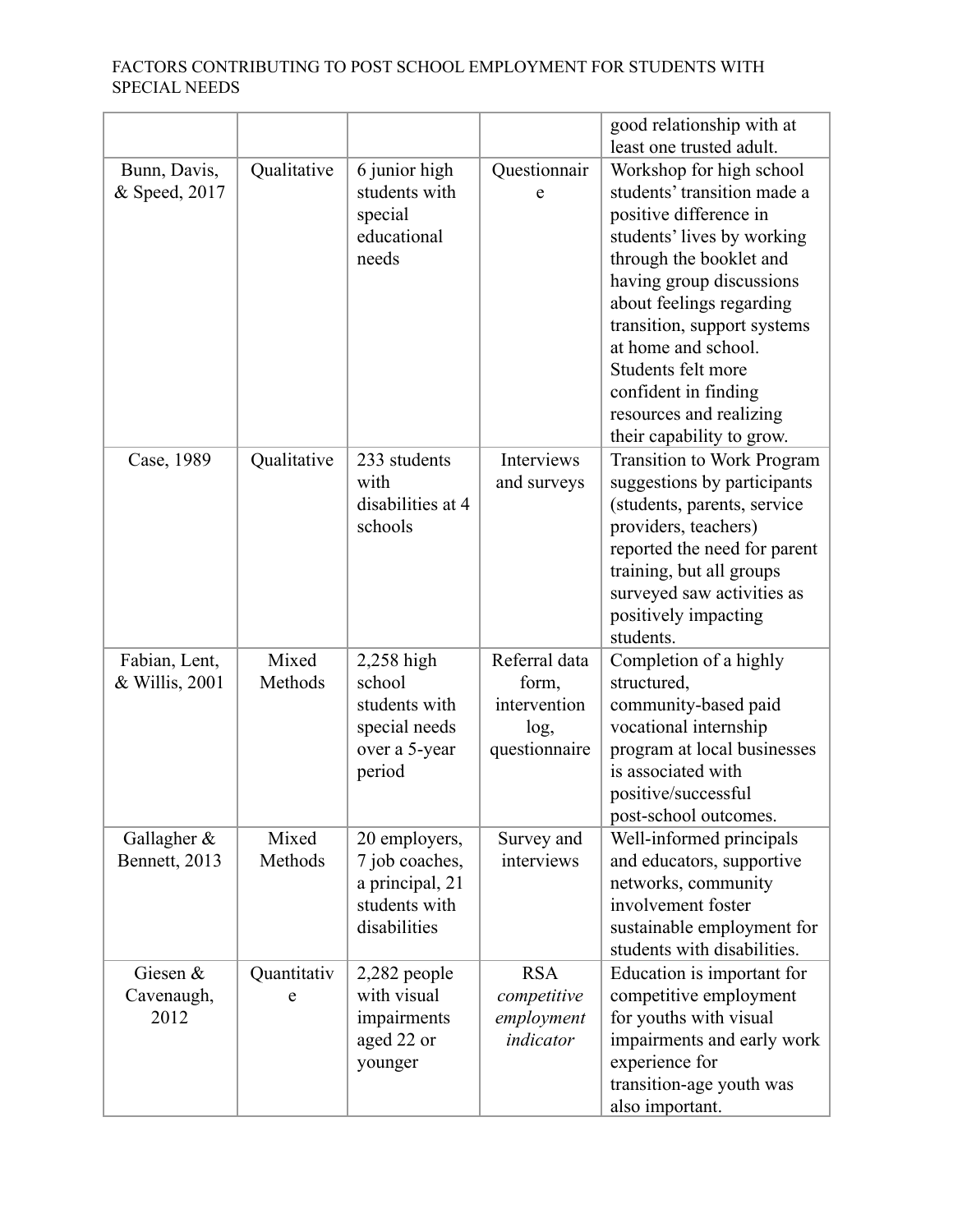| Gold, Fabian,       | Mixed       | 6,028 students                 | Interviews     | Need for school systems to                       |
|---------------------|-------------|--------------------------------|----------------|--------------------------------------------------|
| & Leucking,         | Methods     | with                           | and            | increase their efforts and                       |
| 2013                |             | disabilities                   | demographic    | use available resources to                       |
|                     |             |                                | data           | support paid employment                          |
|                     |             |                                |                | for youth with disabilities                      |
|                     |             |                                |                | and an intensive program                         |
|                     |             |                                |                | prior to school exit greatly                     |
|                     |             |                                |                | increases the likelihood of                      |
|                     |             |                                |                | employment after high                            |
|                     |             |                                |                | school. Outcome                                  |
|                     |             |                                |                | indicators: career                               |
|                     |             |                                |                | counseling, job placement,                       |
|                     |             |                                |                | paid work experience,                            |
|                     |             |                                |                | support for student and                          |
|                     |             |                                |                | employer for job training                        |
|                     |             |                                |                | and workplace                                    |
|                     |             |                                |                | accommodations all                               |
|                     |             |                                |                | contributed to positive                          |
|                     |             |                                |                | outcomes                                         |
| Moon,<br>Simonsen & | Qualitative | 12 community<br>rehabilitation | Phone          | Participants reported that                       |
| Neubert, 2011       |             |                                | surveys        | authentic work experiences,                      |
|                     |             | providers                      |                | teaching self-advocacy<br>skills, obtaining paid |
|                     |             |                                |                | employment and learning                          |
|                     |             |                                |                | transportation modes all                         |
|                     |             |                                |                | contributed to successful                        |
|                     |             |                                |                | transition after high school.                    |
| Luecking $\&$       | Mixed       | 349 secondary                  | Program        | Components contributing to                       |
| Luecking,           | Methods     | education                      | Database       | successful post-school                           |
| 2015                |             | students with                  | (applications, | outcomes (ultimately                             |
|                     |             | disabilities                   | exit forms)    | careers for students with                        |
|                     |             |                                |                | disabilities) include: family                    |
|                     |             |                                |                | involvement, work-based                          |
|                     |             |                                |                | experiences, leadership                          |
|                     |             |                                |                | development, community                           |
|                     |             |                                |                | employment services                              |
|                     |             |                                |                | linkage                                          |
|                     |             |                                |                |                                                  |
|                     |             |                                |                |                                                  |
|                     |             |                                |                |                                                  |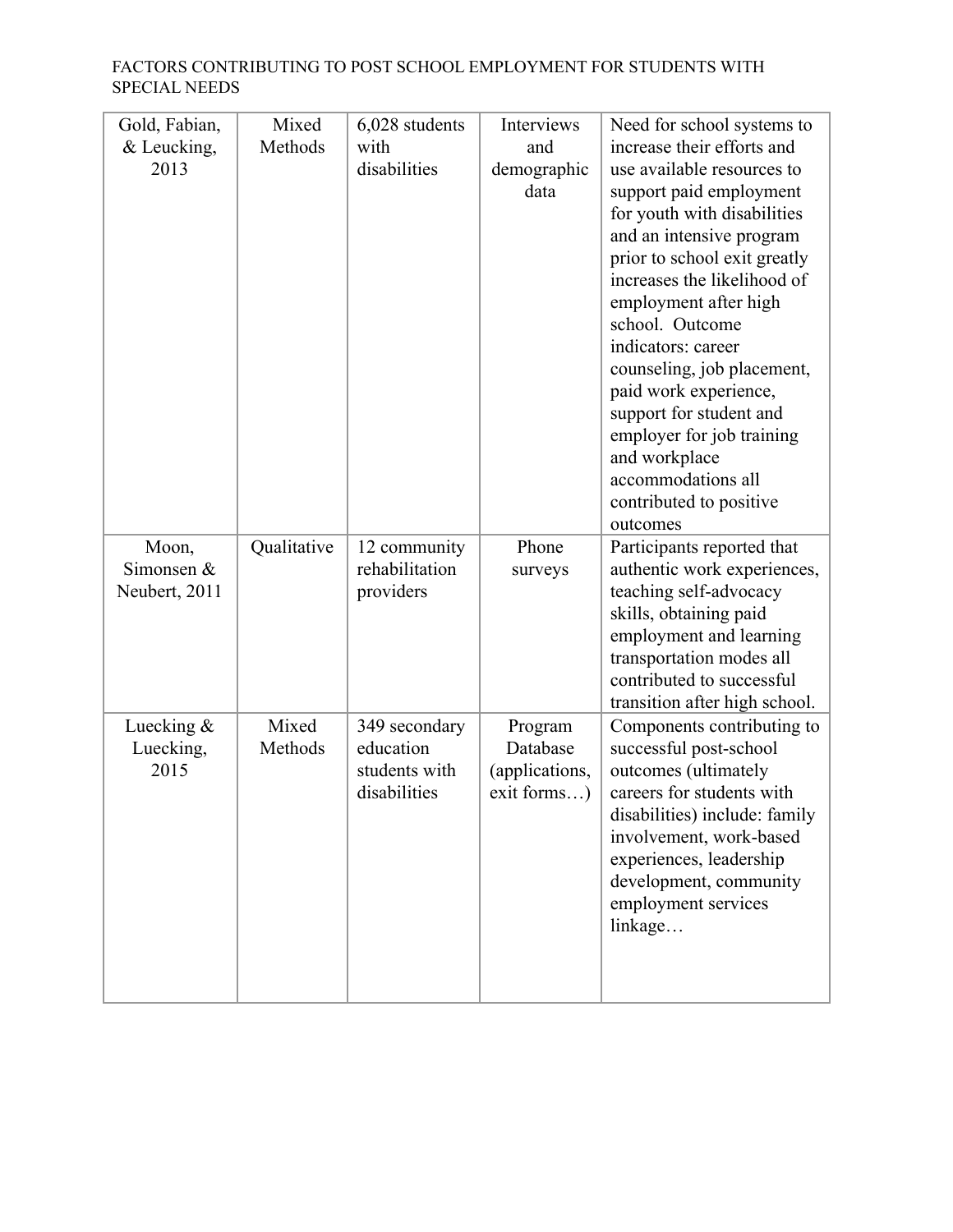| Lipscomb,<br>Lacoe, Liu, $\&$<br>Haimson, 2018 | Quantitativ<br>e | $13,000$ parents<br>of students<br>with special<br>needs and<br>students with<br>special needs<br>ages 13-21 | U.S.<br>Department<br>of Education<br>Database                    | Youth with an IEP are less<br>likely to participate in key<br>transition activities like<br>paid work experience,<br>having parents involved at<br>school and parents<br>participating in post-high<br>school transition planning-<br>one predictor was<br>socioeconomic status.                     |
|------------------------------------------------|------------------|--------------------------------------------------------------------------------------------------------------|-------------------------------------------------------------------|------------------------------------------------------------------------------------------------------------------------------------------------------------------------------------------------------------------------------------------------------------------------------------------------------|
|                                                |                  |                                                                                                              |                                                                   | Over the past decade there<br>has been greater<br>engagement and use of<br>supports in school among<br>students with disabilities<br>but less likely than in the<br>past to participate in<br>important transition<br>activities, like supports to                                                   |
|                                                |                  |                                                                                                              |                                                                   | help make progress in<br>school, equal opportunities<br>to participate in school<br>activities and strategies to<br>encourage successful<br>transition after high school.                                                                                                                            |
| Ozbek, Girli,<br>& Ozturk,<br>2017             | Qualitative      | 59 teachers<br>employed at<br>vocational or<br>special<br>education<br>schools                               | Interviews                                                        | Teachers in this sample had<br>significant lack of<br>knowledge and experienced<br>significant problems<br>regarding both the<br>curriculum and the means<br>at the school about existing<br>opportunities for students<br>with special needs as it<br>pertains to teaching<br>employability skills. |
| Scholl &<br>Mooney, 2004                       | Mixed<br>Methods | 31 program<br>participants<br>(high school<br>apprentices<br>with<br>disabilities)                           | Interviews,<br>exit and<br>follow-up<br>surveys and a<br>database | Factors identified as<br>enhancing success of youth<br>included: high levels of<br>program organization and<br>coordination, quality<br>worksite placement,<br>rigorous instruction that<br>integrated technical and<br>academic competencies.                                                       |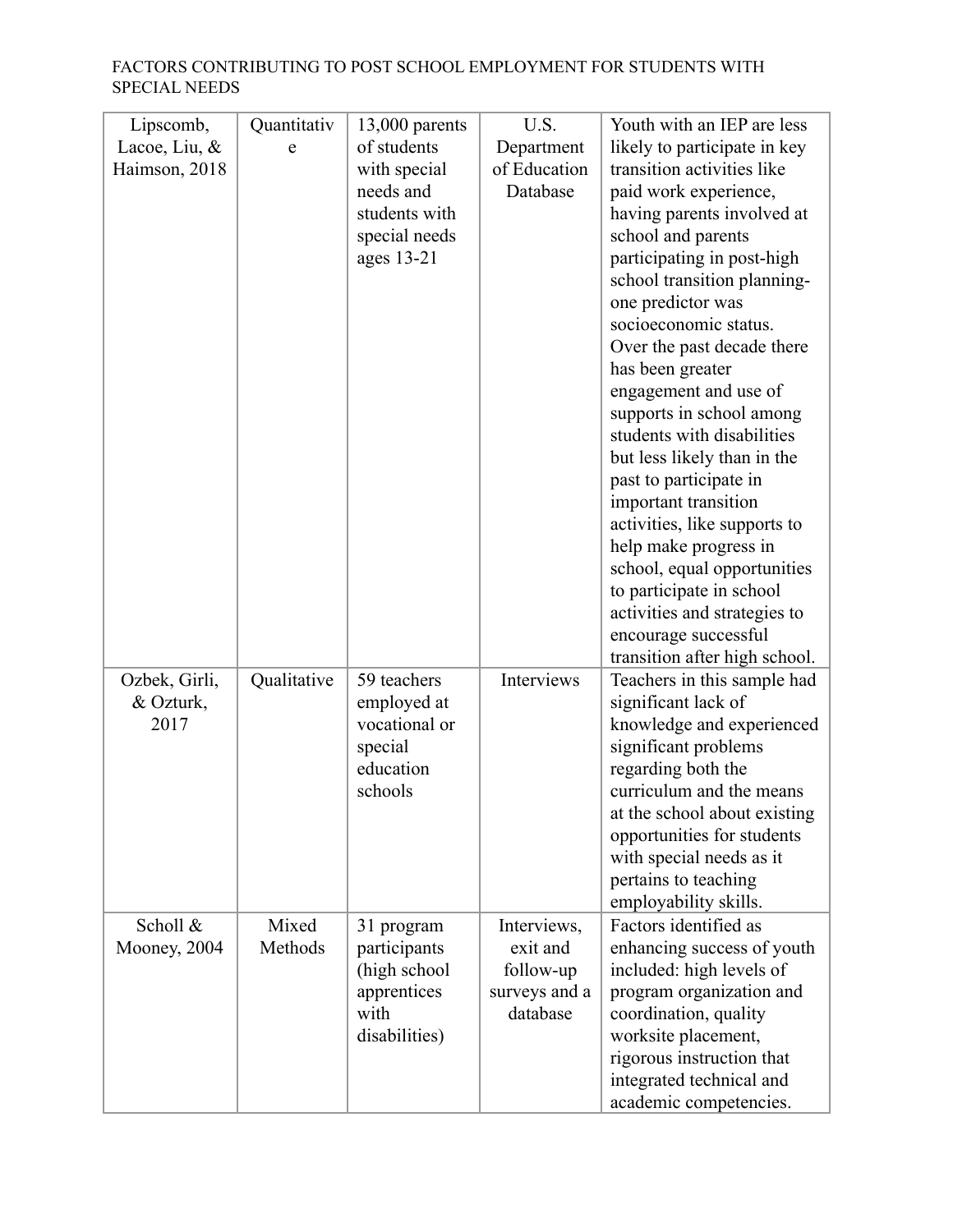| Siperstein,<br>Romano,<br>Mohler, $&$<br>Parker, 2006 | Qualitative      | 803 random<br>adults | Phone<br>interviews | Consumer attitudes towards<br>companies that hire people<br>with disabilities was overall<br>positive.                                                                                                                                                                                 |
|-------------------------------------------------------|------------------|----------------------|---------------------|----------------------------------------------------------------------------------------------------------------------------------------------------------------------------------------------------------------------------------------------------------------------------------------|
| Yan,<br>Goubeaud, $&$<br>Fry, 2004                    | Quantitativ<br>e | 367 teachers         | Survey              | Survey measured attitudes<br>towards the<br>School-to-Work program in<br>their school. Results<br>indicated teachers had very<br>positive attitudes, however<br>teachers reported doing<br>work-based activities like<br>job shadowing, co-op work<br>and internships<br>infrequently. |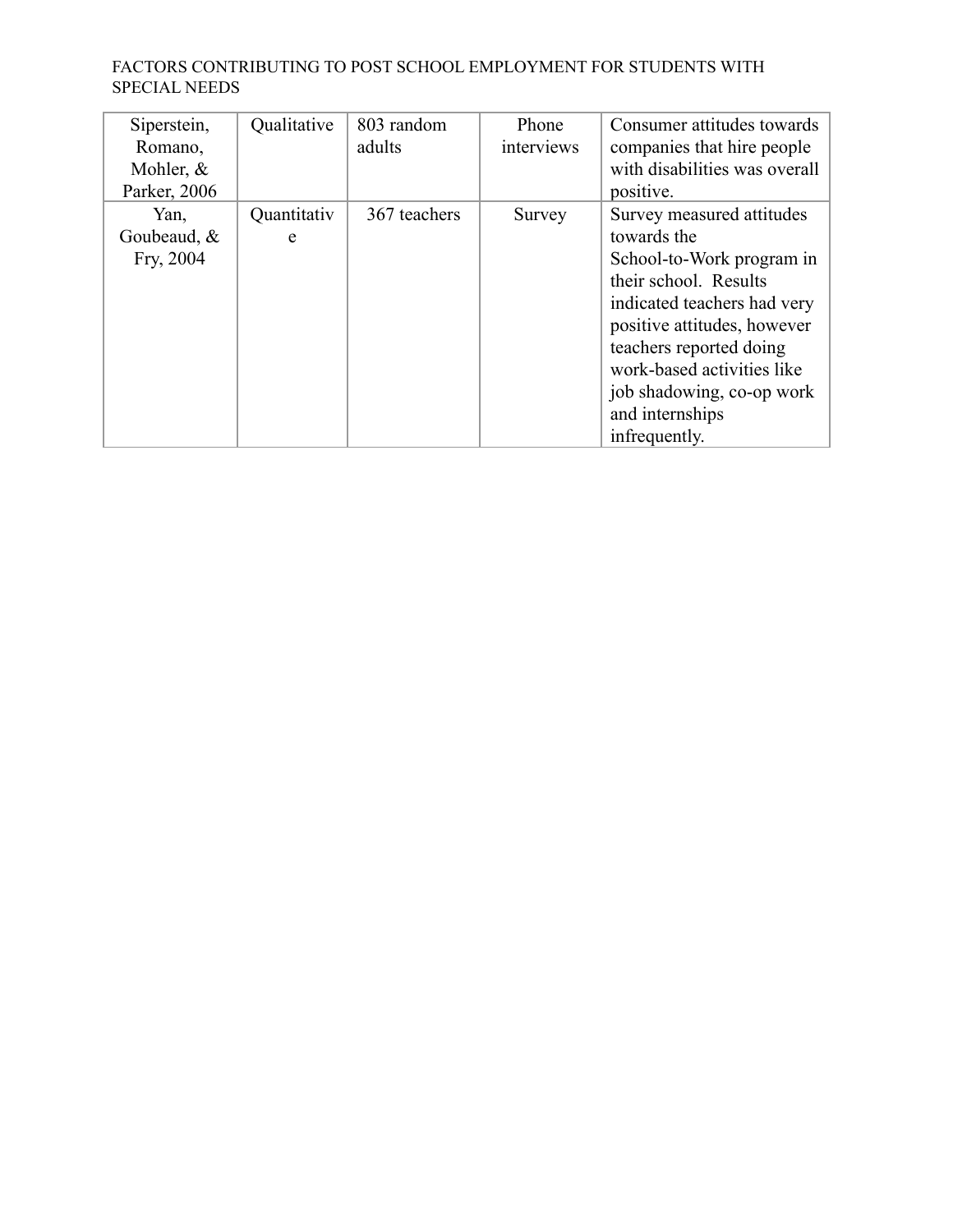## *3.2.1 Research and Design*

Seven of the 16 studies (43.7%) used a qualitative research design (Alias, 2014; Benz, Lindstrom, & Yovanoff, 2000; Bunn, Davis, & Speed, 2017; Case, 1989; Moon, Simonsen & Neubert, 2011; Ozbek, Girli, & Ozturk, 2017; Siperstein, Romano, Mohler, & Parker, 2006). Six of the studies (37.5%) utilized mixed methods research design (Barnett, Bork, Mayer, Pretlow, Wathingon, & Weiss, 2015; Fabian, Lent, & Willis, 2001; Gallagher & Bennett, 2013; Gold, Fabian, & Leucking, 2013; Luecking & Luecking, 2015; Scholl & Mooney, 2004). Three of the studies (18.7%) used a quantitative research design (Giesen & Cavenaugh, 2012; Lipscomb, Lacoe, Liu, & Haimson, 2018; Yan, Goubeaud, & Fry, 2004).

#### *3.2.2 Participants and data sources*

A majority of the research studies included in this meta-synthesis analyzed data from students or school aged-youth with special needs. Twelve of the studies (75%) analyzed data collected from students or school-aged youth with special needs (Alias, 2014; Barnett, Bork, Mayer, Pretlow, Wathingon, & Weiss, 2015; Benz, Lindstrom, & Yovanoff, 2000; Bunn, Davis, & Speed, 2017; Case, 1989; Fabian, Lent, & Willis, 2001; Gallagher & Bennett, 2013; Giesen & Cavenaugh, 2012; Gold, Fabian, & Leucking, 2013; Luecking & Luecking, 2015; Scholl & Mooney, 2004; Yan, Goubeaud, & Fry, 2004). Three of the sixteen studies (18.7%) analyzed data collected from teachers, parents, community rehabilitation providers, employers, and paraprofessionals who work with students with disabilities (Moon, Simonsen & Neubert, 2011; Ozbek, Girli, & Ozturk, 2017; Yan, Goubeaud, & Fry, 2004). One study utilized (.6%) adults by random digit telephone dialing (Siperstein, Romano, Mohler, & Parker, 2006).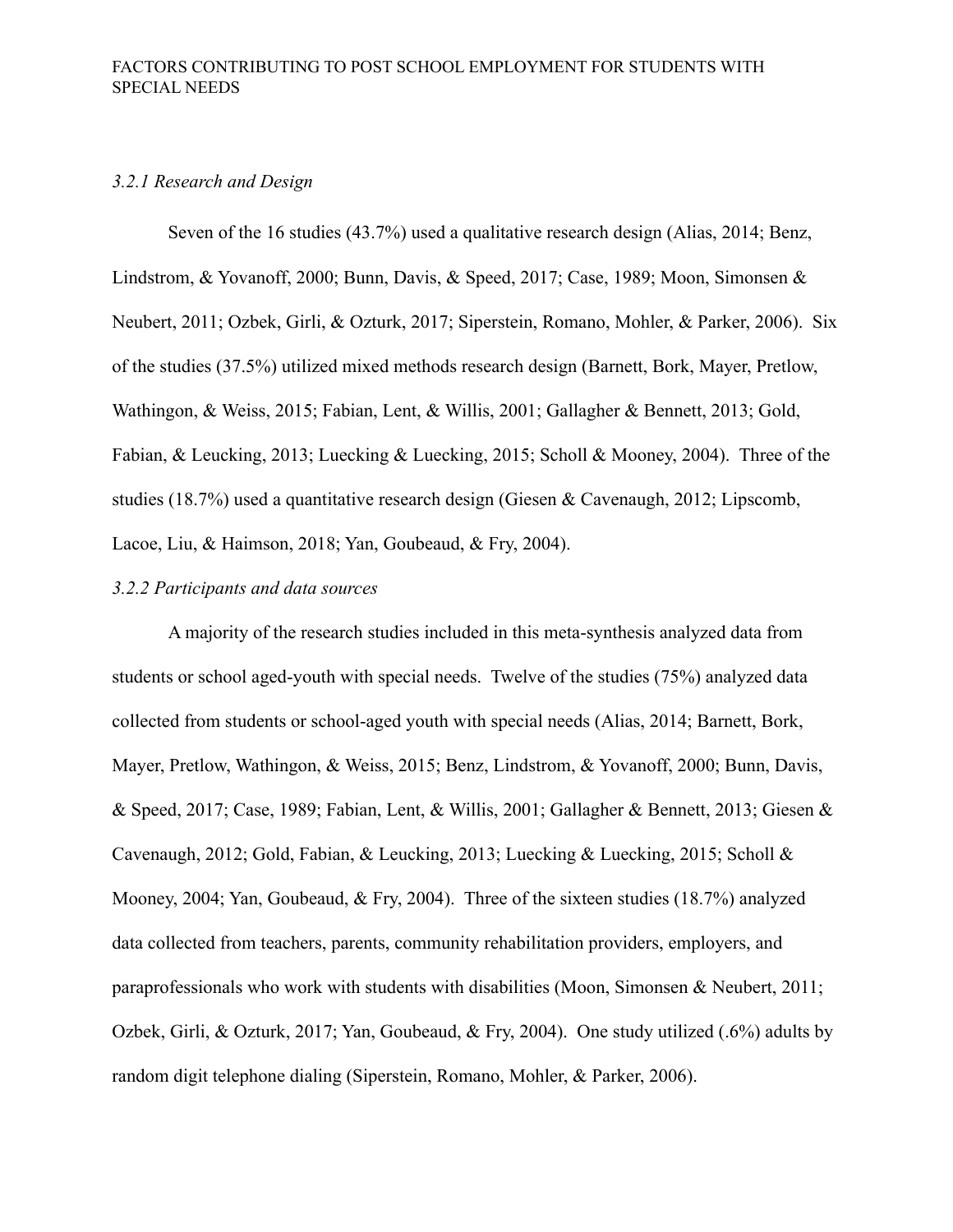Ten of the studies (62.5%) used surveys, tests, questionnaires, interviews and phone/survey interviews; these provided the main sources of data used in the research studies (Barnett, Bork, Mayer, Pretlow, Wathingon, & Weiss, 2015; Benz, Lindstrom, & Yovanoff, 2000; Bunn, Davis, & Speed, 2017; Case, 1989; Gallagher & Bennett, 2013; Giesen & Cavenaugh, 2012; Moon, Simonsen & Neubert, 2011; Ozbek, Girli, & Ozturk, 2017; Siperstein, Romano, Mohler, & Parker, 2006; Yan, Goubeaud, & Fry, 2004). Two of the studies (12.5%) used some form of demographic data from a database (Lipscomb, Lacoe, Liu, & Haimson, 2018; Luecking & Luecking, 2015). One study (6.2%) used interviews, exit surveys and a database (Scholl & Mooney, 2004), one study (6.2%) used observation with follow-up interviews (Alias, 2014), one study (6.2%) used interviews and demographic data (Gold, Fabian, & Leucking, 2013), and one research study (6.2%) used a combination of referral data, intervention log and questionnaire (Fabian, Lent, & Willis, 2001) as the sources of data.

## *3.2.3 Findings of the studies*

The findings of the 16 research studies included in this meta-synthesis can be summarized as follows.

- 1. High school students with special needs who had actual work experience in a highly structured work-based program were more likely to have meaningful employment after high school and positive post-secondary school outcomes.
- 2. Paid work experiences during a high school as a part of a school-to-work program was a success factor in these students with disabilities continuing employment after high school.
- 3. Students with outside support networks like parent and family involvement significantly increased the likelihood of employment after high school. Additionally, students with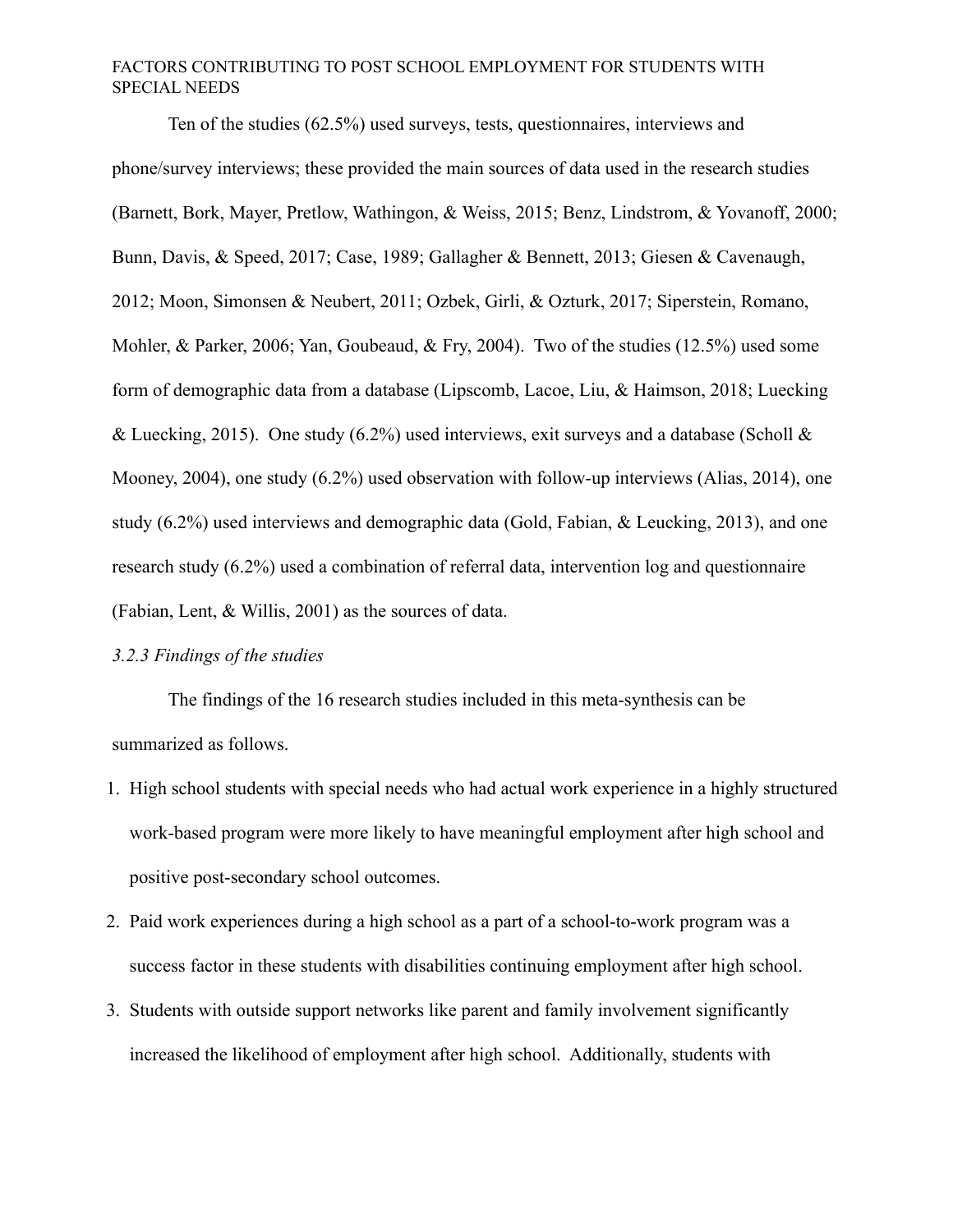disabilities that had community involvement outside of school showed more success working after high school.

#### *3.3. Emergent Themes*

Seven themes emerged from my analysis of the 40 articles included in this meta-synthesis. These emergent themes, or theme clusters, include: (a) need for staff and parent training; (b) employer awareness and support; (c) program organization and coordination; (d) family involvement; (e) paid work experiences; (f) well-informed and supportive school districts and administrators (g) supported employment and job coaching. These seven theme clusters and their formulated meanings are represented in Table 3.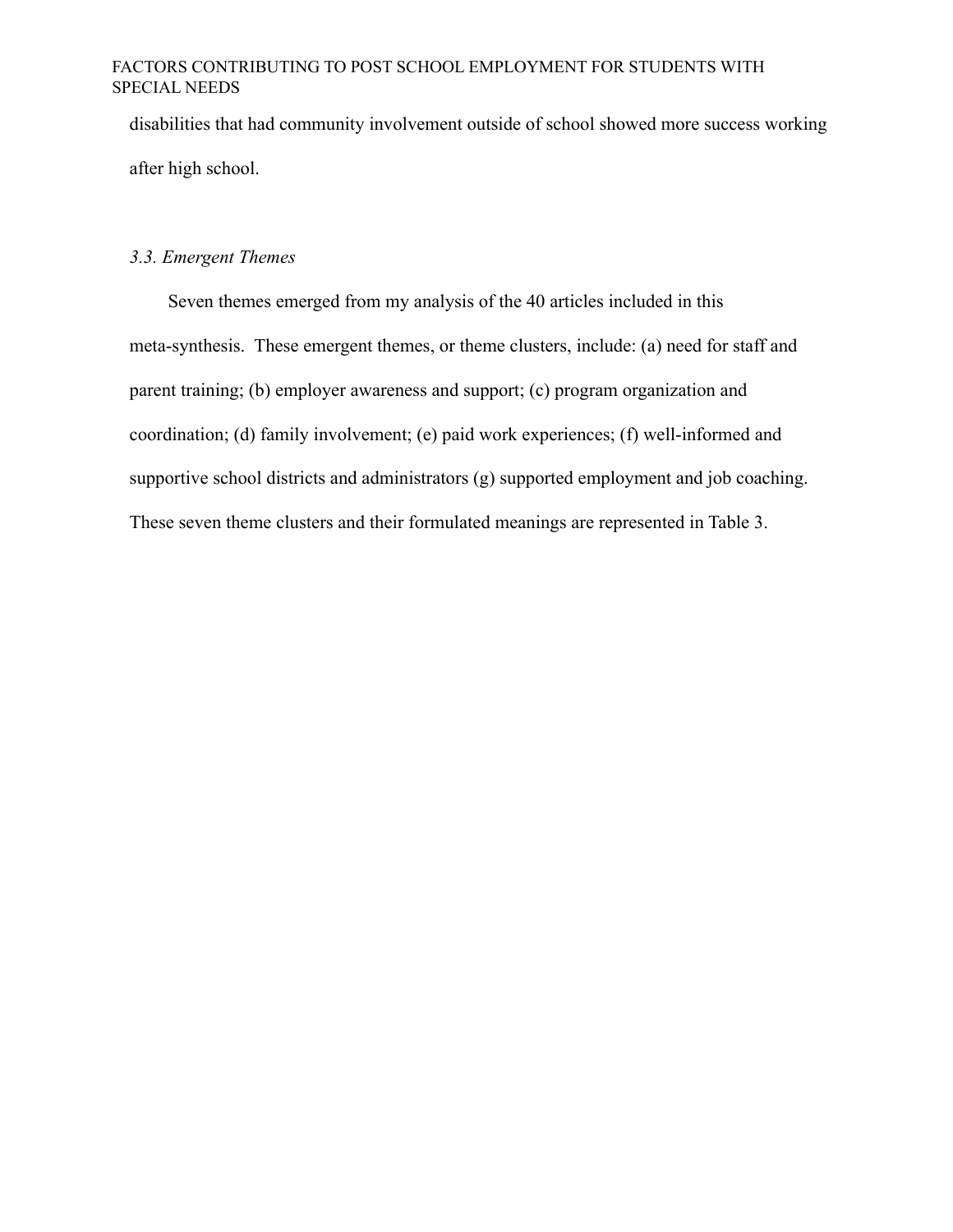| <b>Theme Clusters</b>                  | <b>Formulated Meanings</b>                                                                                                                                                                                                                                                                                                                                                                                                                                                                                                                                                                                                                                                                                                                                                                                                                                                                                                                                                                                                                                                                                                                                                                                                                                            |  |
|----------------------------------------|-----------------------------------------------------------------------------------------------------------------------------------------------------------------------------------------------------------------------------------------------------------------------------------------------------------------------------------------------------------------------------------------------------------------------------------------------------------------------------------------------------------------------------------------------------------------------------------------------------------------------------------------------------------------------------------------------------------------------------------------------------------------------------------------------------------------------------------------------------------------------------------------------------------------------------------------------------------------------------------------------------------------------------------------------------------------------------------------------------------------------------------------------------------------------------------------------------------------------------------------------------------------------|--|
| <b>Staff/Parent</b><br><b>Training</b> | • Provide professional development for teachers and staff to develop<br>instructional strategies and problem-solving skills.<br>• Offer resources and information about high-quality work study<br>curriculum and programs.<br>• Know the service and employment agencies that are available to<br>students with disabilities.<br>• Determine the roles of the different agencies in the school to work<br>transition process.<br>• Parent training topics to help students and their families with<br>transitioning to adult life and in the area of transition to work.<br>• Topics to include: effects of wages on social security benefits, service<br>and employment agencies available to students with disabilities after<br>they leave high school and roles of different agencies in the school to<br>work transition process.<br>• Patience and dedication of staff benefit students.<br>• There is a need to educate parents on different types of employment<br>opportunities since many of the students are not able to communicate<br>properly the information they receive at school from staff.<br>• In-service training is needed for educational assistants to understand<br>their roles and to explain the importance of specific activities as it |  |
|                                        | pertains to the transition process.<br>• There is a need for people who are trained to train persons with learning<br>disabilities and a need to have trained transition personnel to support the<br>transition.<br>• Training the educators is important and needed to provide adequate<br>vocational training for students with special needs.<br>• Schools can help parents support their children's career and vocational<br>explorations by offering presentations and workshops, which will help<br>increase their child's occupational awareness by talking with them<br>about various career options.<br>· Family focused training increases parents' knowledge and skills related<br>to advocacy, planning, support and legal issues.                                                                                                                                                                                                                                                                                                                                                                                                                                                                                                                        |  |
| <b>Employer</b>                        | • Hold meetings with employer associations to support the creation of                                                                                                                                                                                                                                                                                                                                                                                                                                                                                                                                                                                                                                                                                                                                                                                                                                                                                                                                                                                                                                                                                                                                                                                                 |  |

# **Table 3**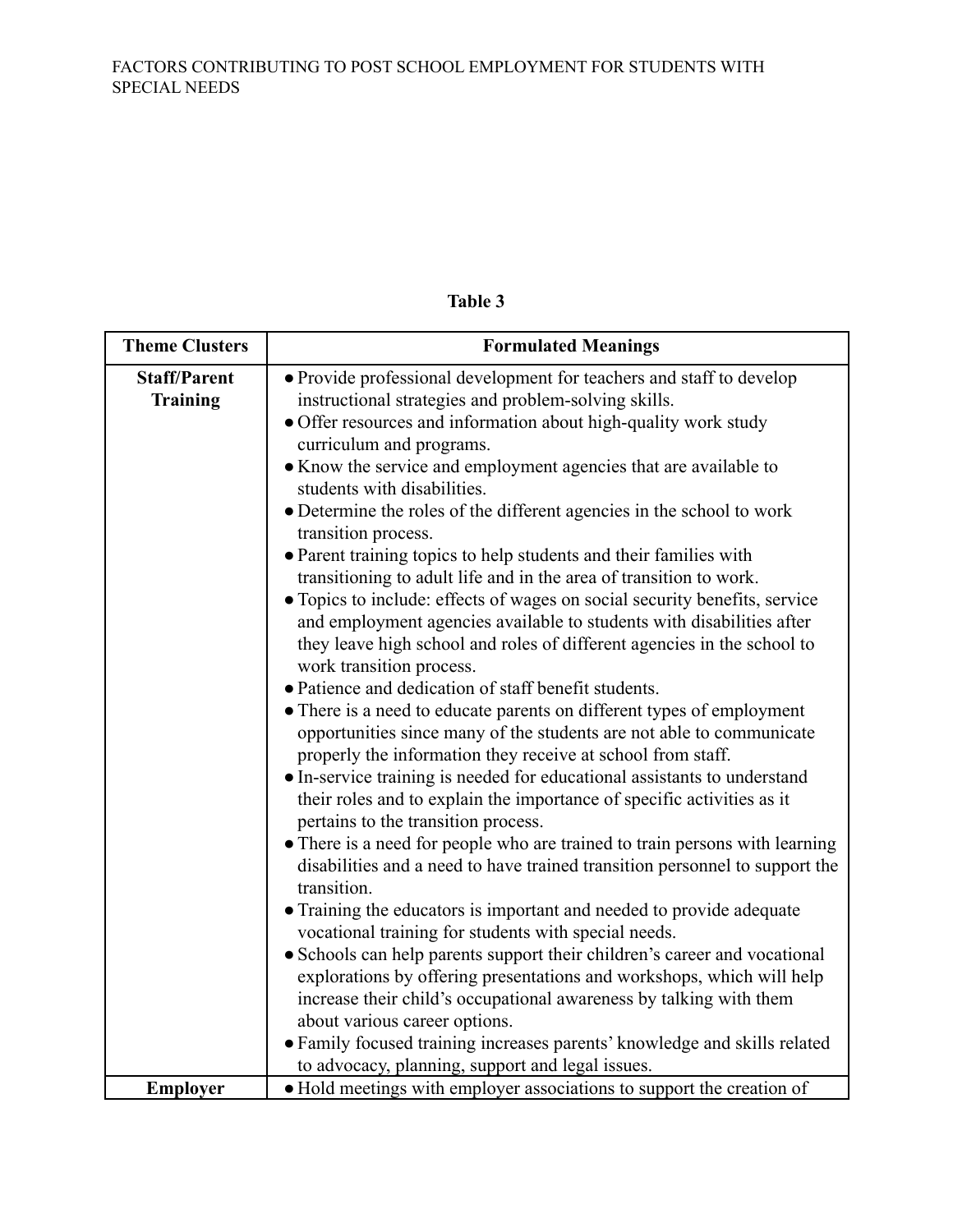| <b>Awareness and</b>    | more meaningful work-based learning programs connected to the school                                                         |  |  |  |
|-------------------------|------------------------------------------------------------------------------------------------------------------------------|--|--|--|
| <b>Support</b>          | curriculum.                                                                                                                  |  |  |  |
|                         | • Need for new institutional structures at the regional labor market level                                                   |  |  |  |
|                         | to provide coordination, quality assurance and sustainability.                                                               |  |  |  |
|                         | • Employers must be shared the learning goals of students and the work                                                       |  |  |  |
|                         | study program coordinators must have strong links to the labor market                                                        |  |  |  |
|                         | to meet employer needs.                                                                                                      |  |  |  |
|                         | • Employers have the tendency not to employ people who have special                                                          |  |  |  |
|                         | needs.                                                                                                                       |  |  |  |
|                         | • An employer's needs must be understood so they can be good                                                                 |  |  |  |
|                         | employers of disabled people.                                                                                                |  |  |  |
|                         | • Person-centered employment planning or discovery is an approach to                                                         |  |  |  |
|                         | assessment undertaken in partnership to understand a person's                                                                |  |  |  |
|                         | aspirations, skills, needs and abilities and can benefit the job seeker as                                                   |  |  |  |
|                         | well as the employer.                                                                                                        |  |  |  |
|                         | • Persons with learning disabilities need support from employers to have                                                     |  |  |  |
|                         | a successful transition into the workplace.                                                                                  |  |  |  |
|                         | • There should be more awareness created for employers and others to                                                         |  |  |  |
|                         | understand persons with learning disabilities and understanding from                                                         |  |  |  |
|                         | the employers to help them stay employed.                                                                                    |  |  |  |
|                         | • There is a challenge faced by employers to train the worker with a<br>learning disability which requires additional costs. |  |  |  |
|                         | • Employers report that positive attitude, dependability and consistency                                                     |  |  |  |
|                         | are the three most often desired work characteristics.                                                                       |  |  |  |
|                         | • Linking schools and employers is very important; recruiting and                                                            |  |  |  |
|                         | maintaining employer involvement can be challenging.                                                                         |  |  |  |
|                         | • Businesses often do not participate in school-to-work programs because                                                     |  |  |  |
|                         | of the cost to partake in the programs, but if the benefits are identified                                                   |  |  |  |
|                         | to the employers, there is greater participation.                                                                            |  |  |  |
|                         | • Support teachers to work closely with employer mentors and work site                                                       |  |  |  |
|                         | coordinators to construct detailed student training plans.                                                                   |  |  |  |
|                         | • Employers should know that consumers respond positively towards                                                            |  |  |  |
|                         | companies who hire individuals with disabilities and prefer to give their                                                    |  |  |  |
|                         | business to those companies.                                                                                                 |  |  |  |
| <b>Robust Program</b>   | • There is a lack of investment in high-quality workplace learning for                                                       |  |  |  |
| <b>Organization and</b> | students in the United States; youth have very few of the applied skills                                                     |  |  |  |
| Coordination            | or credentials that employers are seeking.                                                                                   |  |  |  |
|                         | • The United States has had a very broad but random approach to                                                              |  |  |  |
|                         | employability training in secondary schools.                                                                                 |  |  |  |
|                         | • Effective career counseling and guidance, including scaffolded                                                             |  |  |  |
|                         | exposure to employers and career pathways.                                                                                   |  |  |  |
|                         | • Programs that are well-structured and well-integrated with the school                                                      |  |  |  |
|                         | curriculum and culminate in products or services that demonstrate                                                            |  |  |  |
|                         | learning are effective.                                                                                                      |  |  |  |
|                         | • Competence in functional academic, community living, personal-social,                                                      |  |  |  |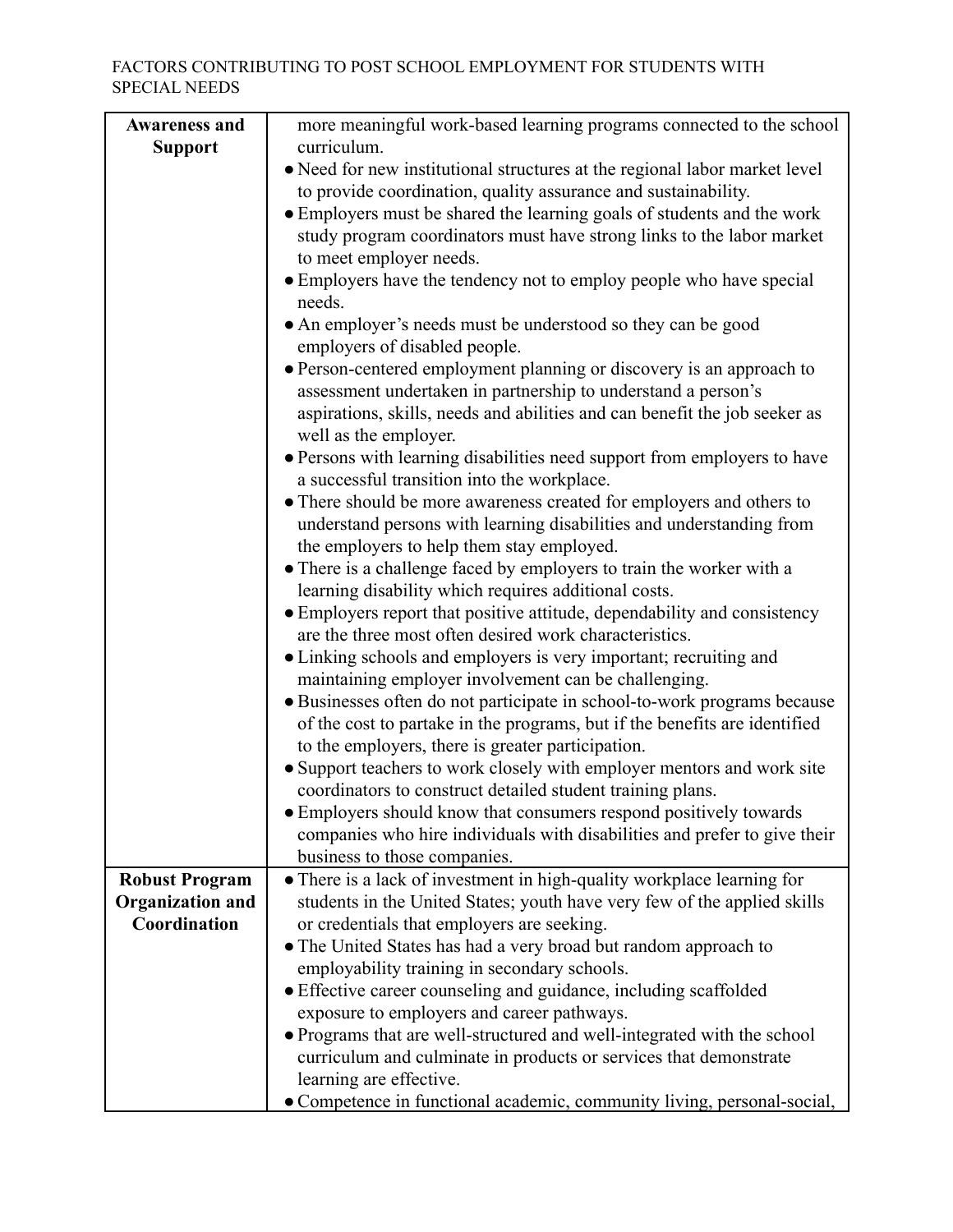| vocational and self-determination contributes to better post-secondary                 |
|----------------------------------------------------------------------------------------|
| employment.                                                                            |
| • Students must have the opportunity to engage in high-quality                         |
| work-based learning experiences in order to be successful and effective.               |
| • Without high structure, student 'buy in" and work attitude cannot be                 |
| developed and lead to low performance.                                                 |
| • Some meaningful opportunities include career exploration (tours), job                |
| shadowing, work sampling, service learning, internships and                            |
| apprenticeships.                                                                       |
| • Transition planning for students with learning disabilities must begin               |
| early, as individuals with special needs often have unrealistic job                    |
| expectations and inappropriate career goals or an awareness of how                     |
| their strengths and weaknesses will affect their lives educationally,                  |
| socially or vocationally.                                                              |
| • A program should provide relevant and effective training in a variety of             |
| job skills, work-related habits, work discipline, and work placement                   |
| experiences taking into account the aptitudes of the individual with                   |
| special needs.                                                                         |
| • More intensive vocational training for students with disabilities is                 |
| needed; components such as social skills, computer training, grooming                  |
| skills and self-advocacy skills.                                                       |
| • Students need self-determination skills in order to have a successful                |
| transition from high school to employment and independent living,                      |
| which includes decision making, problem solving, choice making,                        |
| self-management, self-awareness, self-advocacy and goal setting (these                 |
| are not easily taught as a part of a curriculum and need to be practiced               |
| in real-world experiences).                                                            |
| • Self-determination skills need to be present for students with disabilities          |
| to meet post-secondary goals, such as maintaining employment or                        |
| maintaining a place to live; these skills must be taught in a structured               |
| and realistic way to ensure they become a reality.                                     |
| • Studies show intensive vocational efforts at least a year or two prior to            |
| school exit substantially increases the likelihood of these youth                      |
| acquiring jobs during school and improves the probability of                           |
| employment after school.                                                               |
| • Vocational interventions have the potential to mitigate factors that                 |
| ordinarily would impede student postschool employment success.                         |
| • The success of the students with special needs ability to overcome the               |
| challenges in gaining work experiences in the actual working                           |
| environment not only depends on training in schools, but also the                      |
| commitment of the individuals (employers, co-workers, mentors)                         |
| throughout the experience.                                                             |
| $\bullet$ Competence in areas for the 21 <sup>st</sup> century workforce that includes |
|                                                                                        |
| banking, transportation, self-determination and persistence, in addition               |
| to conducting the proverbial assessment as a starting point for transition             |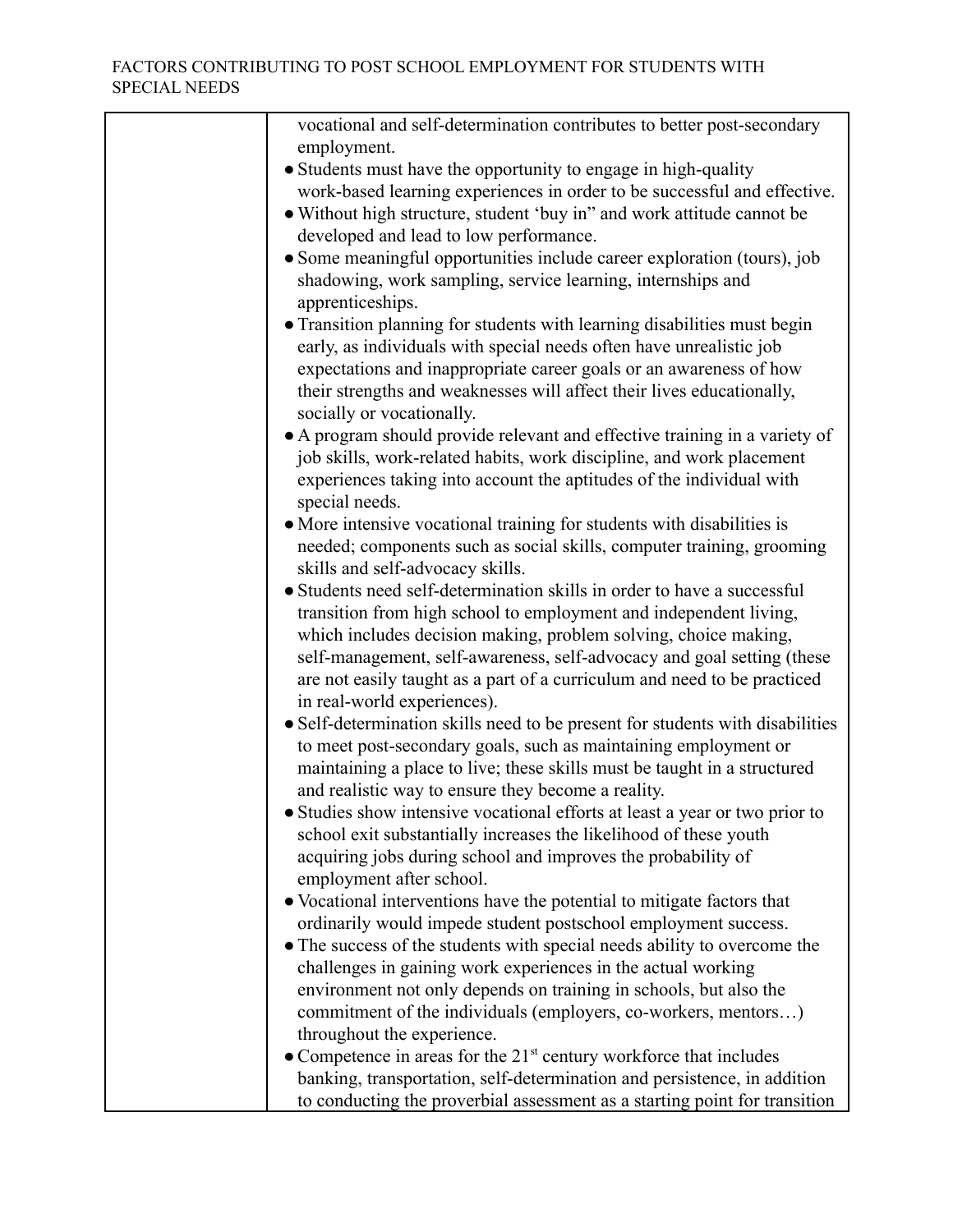| planning.                                                                                                                             |  |  |  |  |
|---------------------------------------------------------------------------------------------------------------------------------------|--|--|--|--|
| • Outcomes that were most important: using IEPs, educating students                                                                   |  |  |  |  |
| along their non-disabled peers and documenting progress in                                                                            |  |  |  |  |
| employment-related skills areas.                                                                                                      |  |  |  |  |
| • Students report that a good support network, particularly in relation to                                                            |  |  |  |  |
| already having friends or siblings doing the same thing (employment,                                                                  |  |  |  |  |
| vocational training, or college), was beneficial.                                                                                     |  |  |  |  |
| • Programs that involve parents or other community members engaged in                                                                 |  |  |  |  |
| transition planning was a predictor category in one study.                                                                            |  |  |  |  |
| • A student's 'sphere of influence' including parental involvement has                                                                |  |  |  |  |
| been identified as a variable related to positive outcomes for students                                                               |  |  |  |  |
| with disabilities as it pertains to school to work programming.                                                                       |  |  |  |  |
| • Students with disabilities and relevant family members that share in the                                                            |  |  |  |  |
| responsibility for career planning is essential.                                                                                      |  |  |  |  |
| • It is important that students with special needs and their families are all<br>active in the process of goal attainment.            |  |  |  |  |
| • Consulting with parents is very important, as parents of children with                                                              |  |  |  |  |
| disabilities have valid concerns regarding their children.                                                                            |  |  |  |  |
| • Parents of students with disabilities need encouragement by school                                                                  |  |  |  |  |
| personnel to help their children develop independence by not                                                                          |  |  |  |  |
| overprotecting them.                                                                                                                  |  |  |  |  |
| • Transportation issues for students with special needs were found                                                                    |  |  |  |  |
| throughout the literature as a barrier to being employed after high                                                                   |  |  |  |  |
| school.                                                                                                                               |  |  |  |  |
| • Parents need information for students who are Supplemental Security                                                                 |  |  |  |  |
| income (SSI) recipients; as many assume they cannot work.                                                                             |  |  |  |  |
| • Best practices in one study showed 90% of students with disabilities                                                                |  |  |  |  |
| perceived family support as a personal resource for successful                                                                        |  |  |  |  |
| transition.                                                                                                                           |  |  |  |  |
| • One study suggested that the lack of parent participation and                                                                       |  |  |  |  |
| involvement may be detrimental to the achievement of successful                                                                       |  |  |  |  |
| transition outcomes for students with special needs.                                                                                  |  |  |  |  |
| • School administrators can help set the tone for parent involvement in                                                               |  |  |  |  |
| their children's career planning, as parents are important members of                                                                 |  |  |  |  |
| the team and should be encouraged to provide input.                                                                                   |  |  |  |  |
| • Create and provide paid internships to help sustain work-based learning                                                             |  |  |  |  |
| designed to enrich and expand classroom learning; this shows students                                                                 |  |  |  |  |
| how their learning is applied in the world outside of school.                                                                         |  |  |  |  |
| • Offer apprenticeships to students to give them access to tools,                                                                     |  |  |  |  |
| equipment, facilities and expertise not available in a school setting.                                                                |  |  |  |  |
| • Implement a school-based enterprise, like a coffee stand; this provides a                                                           |  |  |  |  |
| direct link between students, their curriculum and the world of work.                                                                 |  |  |  |  |
| • Participation in paid work experiences in the community during the last                                                             |  |  |  |  |
| 2 years of high school is a factor that contributes to better<br>post-secondary employment and educational outcomes for students with |  |  |  |  |
|                                                                                                                                       |  |  |  |  |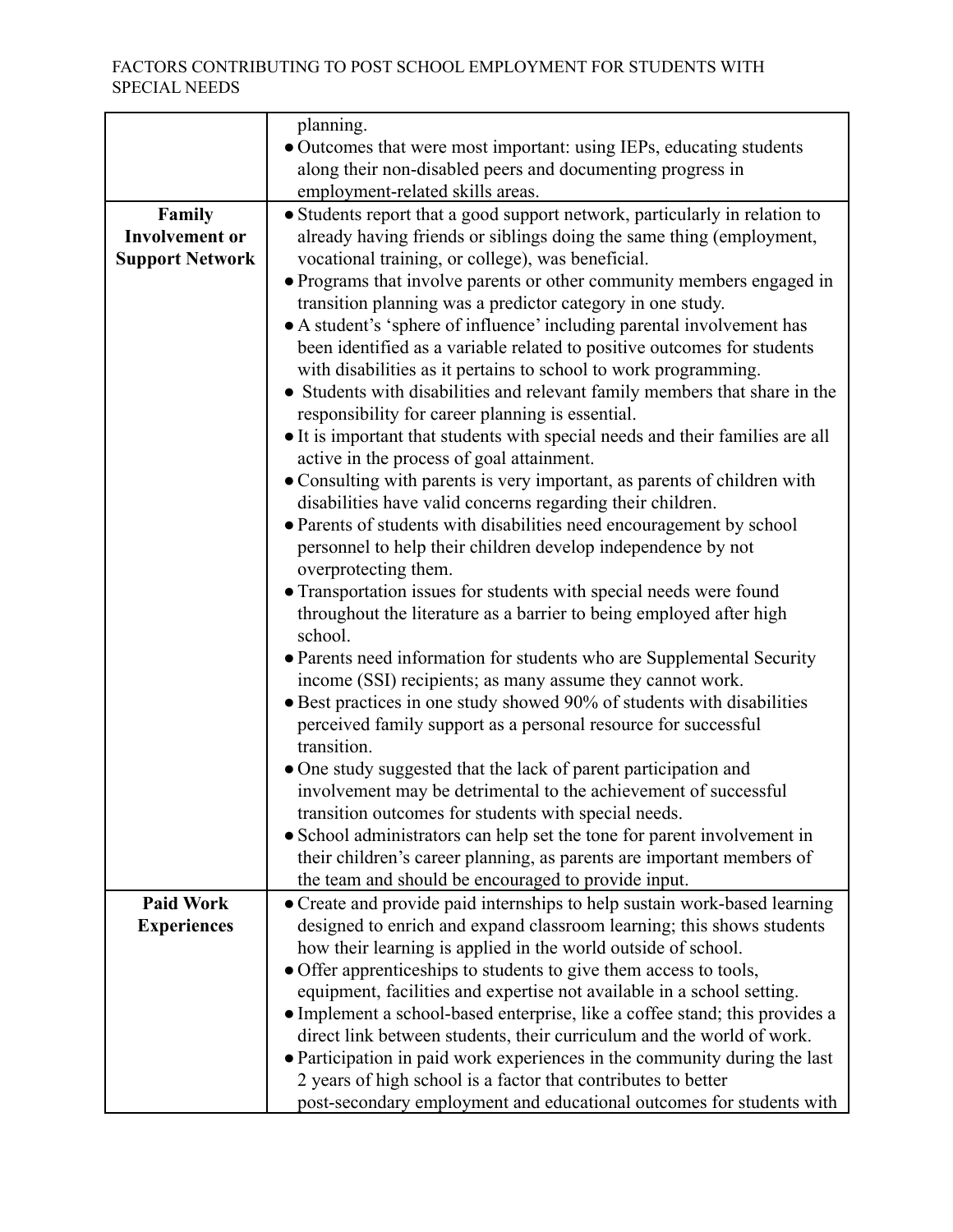|                       | disabilities.                                                             |
|-----------------------|---------------------------------------------------------------------------|
|                       | • Program should include paid job training, help to secure employment     |
|                       | and follow-up services.                                                   |
|                       | • Preparation for the world of work is a key aspect to paid employment    |
|                       | aspirations for students with learning difficulties.                      |
|                       | • Paid work experiences with training and support from the employer is    |
|                       |                                                                           |
|                       | an important finding in the job placement transition process, as well as  |
|                       | follow-along support and tracking of students to ensure that the student  |
|                       | has a productive work experience.                                         |
|                       | • Employment in at least one job before students with disabilities leave  |
|                       | high school may be an integral part of transition support.                |
|                       | · Highly standardized, community-based vocational experiences that        |
|                       | involves paid, competitive employment was shown to be a predictor of      |
|                       | success after high school.                                                |
|                       | • Strong finding of the greater likelihood of competitive employment for  |
|                       | those students with visual impairments who reported earnings before       |
|                       | leaving high school.                                                      |
|                       |                                                                           |
|                       | • Robust predictor of successful post high school employment for youth    |
|                       | with disabilities is having held a paid job during school enrollment.     |
|                       | • Literature points to enhanced outcomes for youth with disabilities who  |
|                       | have participated in paid employment experiences.                         |
|                       | • Work experience and paid employment have been identified as being       |
|                       | highly associated with positive postschool employment outcomes.           |
|                       | • High school students who are involved in meaningful school-to-work      |
|                       | programs and who have the opportunity to work while in school are         |
|                       | more likely to be employed after graduation.                              |
| <b>Well-informed</b>  | • Provide a clear and substantive purpose for teaching employability      |
|                       |                                                                           |
| and Supportive        | skills and state a value for the learning component in the work           |
| <b>State Leaders,</b> | experience.                                                               |
| <b>School</b>         | • Fund work study projects with adequate support and resources.           |
| <b>Districts and</b>  | • Establishment of key positions funded jointly by schools and adult      |
| <b>Administrators</b> | agencies to deliver direct services to students in transition.            |
| and Public            | • Create an actual transition program within the school to improve        |
| <b>Agencies</b>       | participant's postschool goals and to prepare them for meaningful         |
|                       | employment.                                                               |
|                       | • Interagency collaboration plays a critical role in providing transition |
|                       | services to youth with disabilities.                                      |
|                       | • Many school districts have dedicated special education teachers,        |
|                       | counselors and social workers trying to respond to the needs of           |
|                       | individuals with special needs and they have good vocational programs,    |
|                       |                                                                           |
|                       | but much remains to be accomplished-helping these students realize        |
|                       | their potential to achieve a career that will benefit them and their      |
|                       | community.                                                                |
|                       | • There is a need for support from the government to help create a        |
|                       | collaborative support system and it's important for government support    |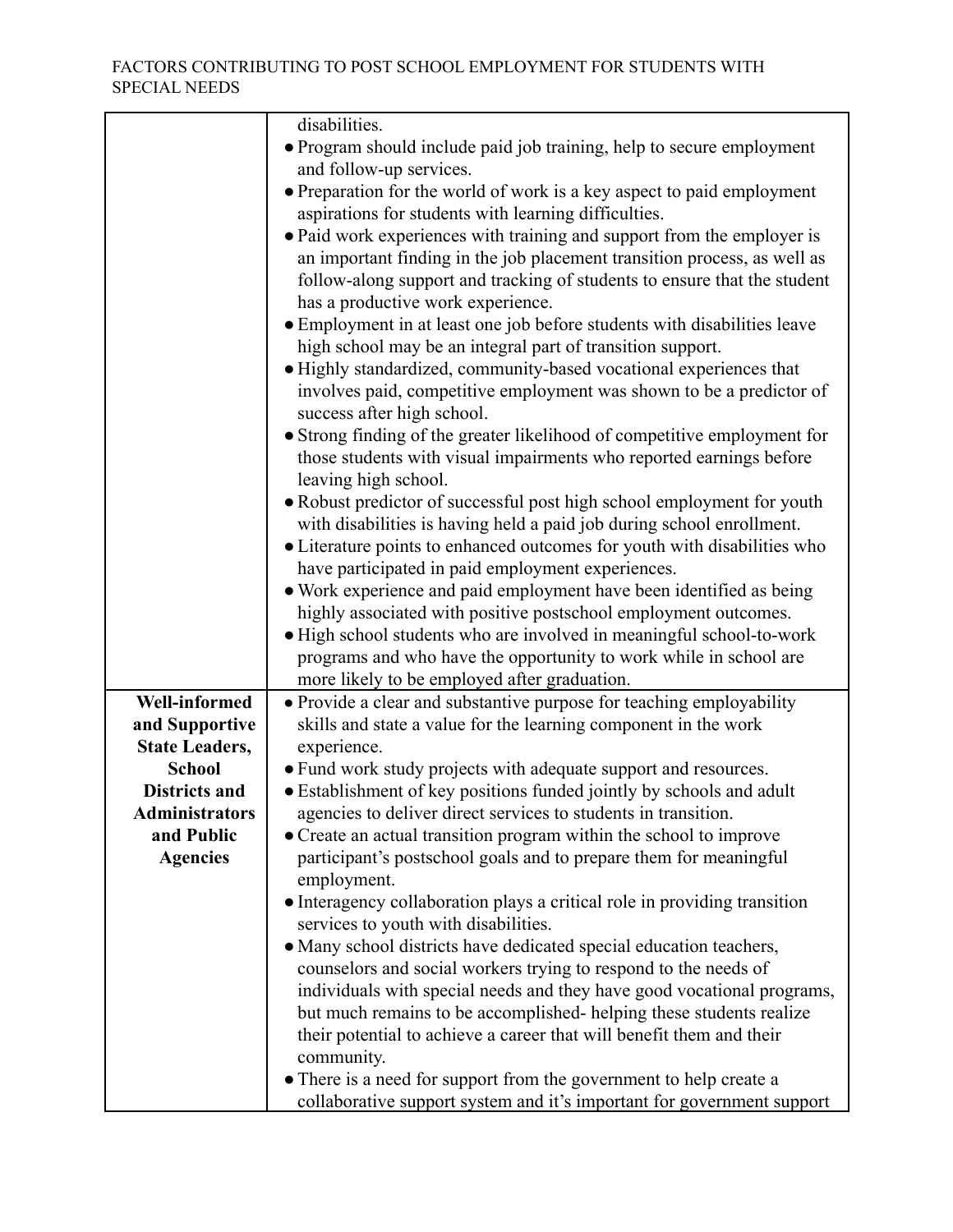|                  | and funding for vocational training centers and facilities.                 |
|------------------|-----------------------------------------------------------------------------|
|                  | • There is sometimes a lack of support from the schools to help search for  |
|                  | services that can meet the transitional needs of the students with          |
|                  |                                                                             |
|                  | learning disabilities.                                                      |
|                  | • Helpful if policymakers are on board to give businesses incentives to     |
|                  | provide employment to youth with disabilities.                              |
|                  | • State and federal legislation can alter the incentive structures for      |
|                  | employers and schools and increase the likelihood of broad employer         |
|                  |                                                                             |
|                  | participation.                                                              |
|                  | • Action by state and federal agencies can facilitate the creation and      |
|                  | diffusion of curriculum, assessment, staff-development and                  |
|                  | credentialing efforts that are far beyond the capacity of any individual    |
|                  | program.                                                                    |
|                  | • Even with all the federal mandates, laws and acts, unless there's         |
|                  |                                                                             |
|                  | administrative efficiency and/or evaluation, the problem is a lack of       |
|                  | program fidelity.                                                           |
|                  | • Federal statutes and current initiatives in educational reform have       |
|                  | reported high quality outcomes, especially the ones that emphasize          |
|                  | improvement of career-related outcomes for all students and the             |
|                  |                                                                             |
|                  | inclusion of youth with disabilities in regular classes.                    |
| <b>Supported</b> | · Job mentors are sometimes needed to provide students with supports        |
| Employment/Job   | and training at their work site, then taper off as natural supports are     |
| Coaching         | developed.                                                                  |
|                  | • Create transition specialist positions who work with the IEP team, have   |
|                  | specific training and operate as a part of the district's special education |
|                  | services collaborating with building staff and community work sites.        |
|                  |                                                                             |
|                  | • Personalized approach to support people with disabilities into real jobs  |
|                  | where they can fulfill their employment aspirations.                        |
|                  | • Individuals get to develop new skills and are included socially and       |
|                  | economically.                                                               |
|                  | • People with disabilities have enhance self-esteem and increased           |
|                  | consumer empowerment with supported employment.                             |
|                  |                                                                             |
|                  | • Support should be built around choice, people choose and regulate their   |
|                  | own employment support to promote career satisfaction.                      |
|                  | • People are supported to be full and active members of their workforce.    |
|                  | and employment support is as unobtrusive as possible and fades over         |
|                  | time (known as 'natural supports').                                         |
|                  | • Support providers are: job coaches, employment advisors, job mentors      |
|                  | or employment consultants.                                                  |
|                  |                                                                             |
|                  | • There is a need for accommodation in the employment environment for       |
|                  | persons with disabilities and a need for job coaching.                      |
|                  | • Job coaching is important for persons with learning disabilities to be    |
|                  | successfully employed; this support helps with the transition to            |
|                  | employment- to follow through from training to employment to job            |
|                  | maintenance (keeping that job).                                             |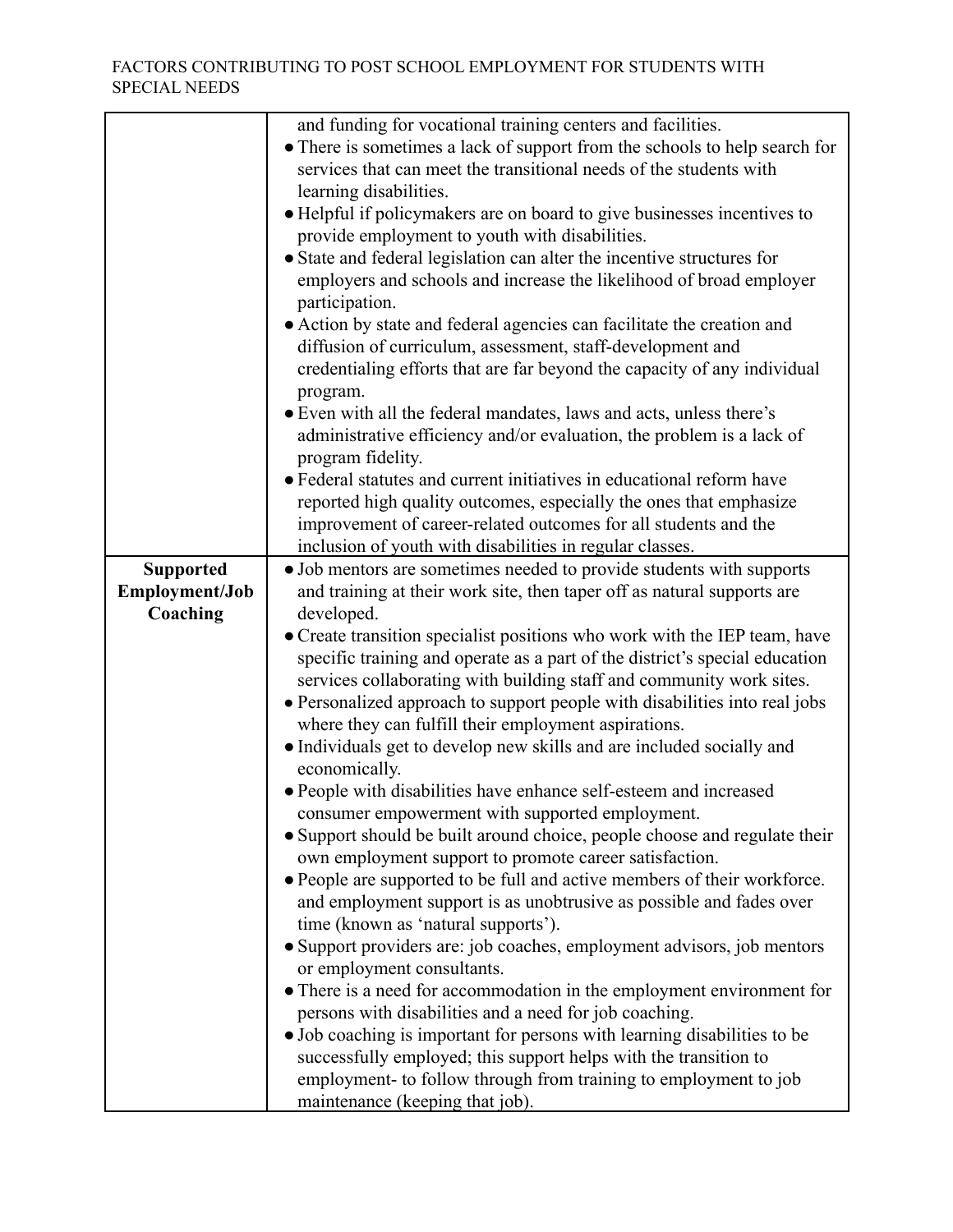| • Students shown to profit from the close monitoring and support of an<br>adult supervisor in their workplace. |
|----------------------------------------------------------------------------------------------------------------|
|                                                                                                                |
| • Youth mentoring efforts in workplace settings are becoming                                                   |
| increasingly prevalent for several reasons, including the perceived                                            |
| limitations of many current mentoring arrangements and active                                                  |
| involvement of many corporations in mentoring outside of the                                                   |
| workplace.                                                                                                     |
| • Job coaches for students with special needs have proved to help with                                         |
| sustaining employment.                                                                                         |
| • Job coaches need professional preparation to understand and respond to                                       |
| the workplace context that their students will be immersed into.                                               |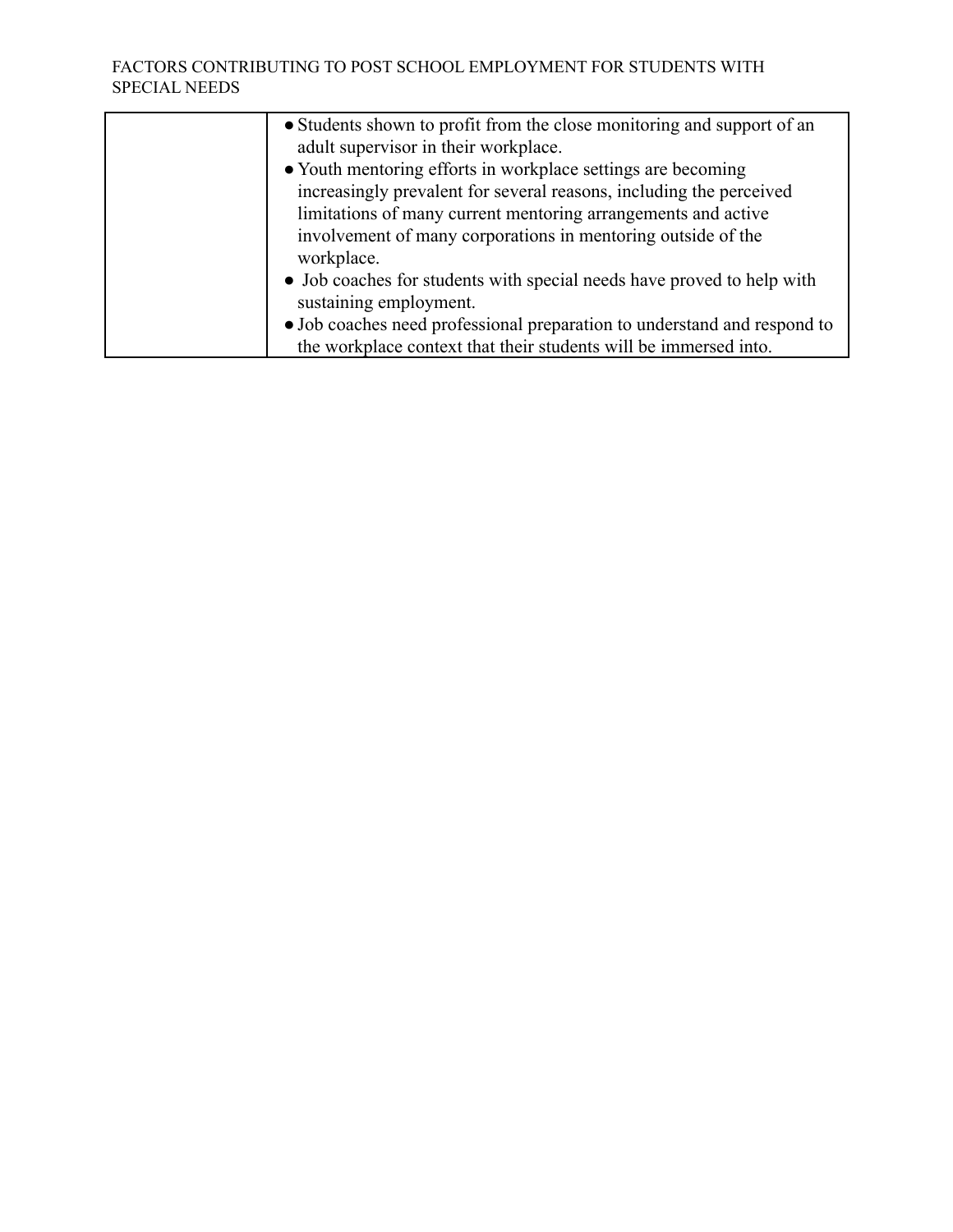#### **4. Discussion**

In this section, I summarized the major themes that emerged from my analysis of the 40 articles included in this meta-synthesis. I then connected these emergent themes to my teaching practice and to my personal and professional experiences.

# *4.1 Staff/parent training*

Throughout my readings of the literature, it was evident that the need for staff (teachers, paraprofessionals, counselors…) to receive training in teaching vocational skills was not only extremely lacking in school programs, but very important. Special education teachers whose job it is to provide their students with employability skills must have some kind of staff development training in order to effectively transmit the information. If nothing else, teachers should be offered resources and curriculum (occupational knowledge, career readiness, vocational education). I am a great example; I was tasked by my district and my administrators to design and implement a work study program for my intensive resource classes. I was given no training or resources with which to do this.

Staff who teach vocational education should know the service and employment agencies available to students with disabilities. I have been teaching work study (vocational education)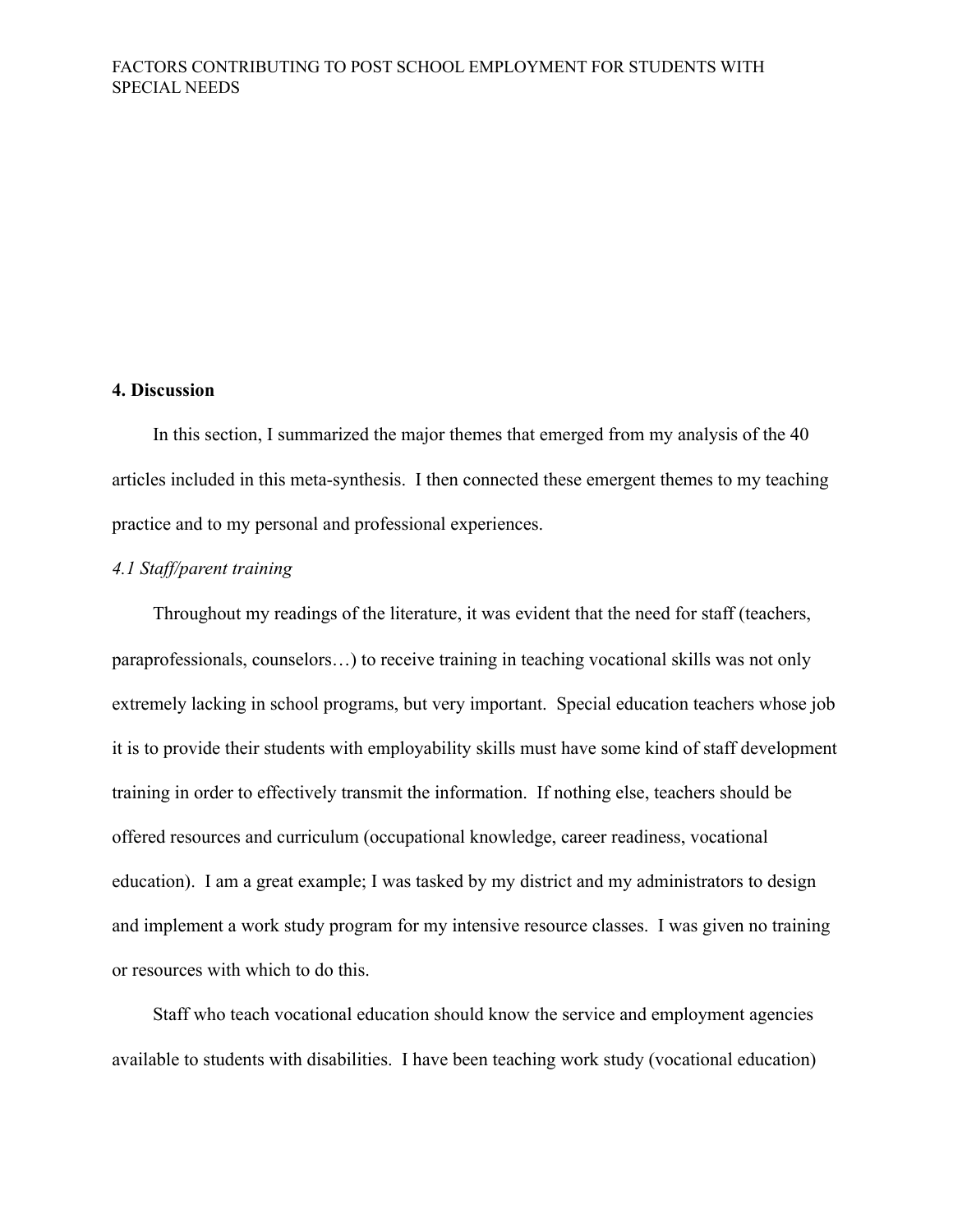for three years now and I have just come from a week-long Transition Camp put on by SERRC (Southeast Regional Resource Center)- it's Alaska's educational resource center that serves students, teachers, families, schools and school districts to help meet our unique educational needs. At this camp, I was exposed to a plethora of programs and services that can serve my students through presentations, tours, brochures and workshops. I am still reeling from this experience, as there are so many terrific opportunities and support available for my students that I am just now aware of. Teachers, counselors and school administrators need to have direct linkages to these programs and do yearly networking as positions and people change. Especially for disadvantaged youth (low-income) and youth with disabilities, the programs out there for them after high school is vast and can only be accessed if there is knowledge of their existence.

In-service training for paraprofessionals and teacher aides is also lacking in the schools. Teacher aides often have more direct contact with students and could benefit from their roles in transition being explained and reviewed. For instance, I knew an aide that was not aware that there are certain classes and credits seniors must have a diploma as opposed to getting a certificate of completion and recommended the wrong classes almost preventing a senior from graduation. I feel this could have been prevented if they had proper transition training.

Parents could also use training regarding employment for their children according to the literature reviewed in this meta-synthesis. Parents of children with special needs could greatly benefit from training in career awareness and planning for their children before they exit high school. Kohler and Chapman (1999) found that family focused training increases parents' knowledge and skills related to advocacy, planning, support and legal issues. Specifically, a great piece of information to be included would be explaining the effect of students working and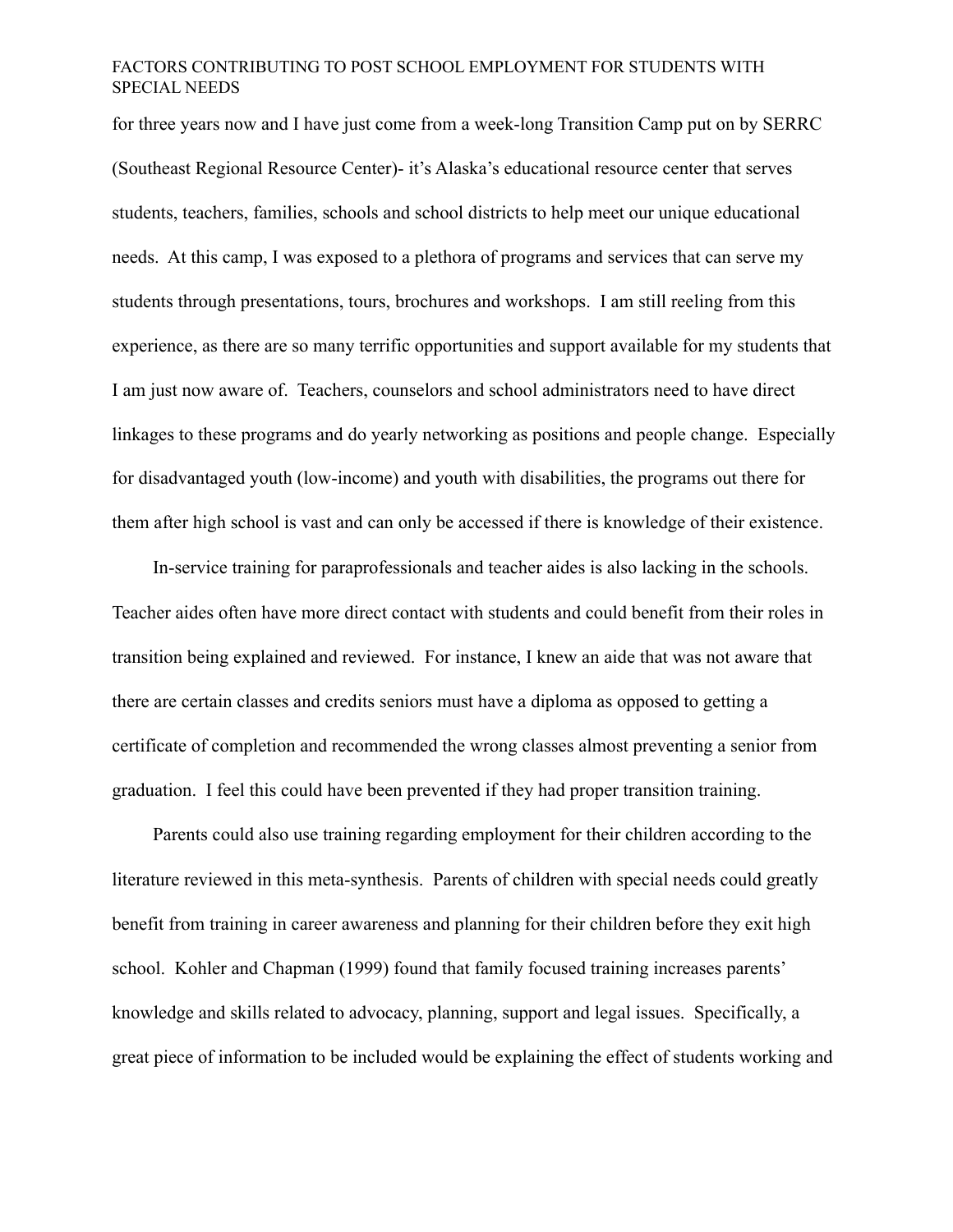getting paid and how that effects Supplemental Security income (SSI) payments. As an example, I recently was able to get awarded a grant through DVR (Department of Vocational Rehabilitation) to get my work study students paid through this state agency. They receive minimum wage and work an average of 4 hours a week. I had three parents wanting to refuse this money because of how this might affect their SSI payments. Parent training would also be beneficial because unfortunately, students with special needs have a hard time communicating with their parents what they learned in school. And the students in my work study program are no exception. As an example, one of my students, after touring Job Corps during the Transition Camp understood she needed information from her mother for the application to prove income because she thought she had to go after high school. When her mother refused, my student ran away from home and the troopers were called (she walked 14 miles from her house to the school that night). It is reasons such as these that parents need more training and involvement once students are beginning to graduate and transition out of school.

#### *4.2 Employer awareness*

My research on this topic was clear that actual work experiences were paramount in teaching employability skills. Additionally, involving employers in providing high quality learning experiences in the workplace for students with special needs was also an emergent theme. To start with employers' needs, then show the benefits of employing youth with disabilities was the progression most mentioned. Recruiting and maintaining meaningful employer involvement was shown to be a real challenge but starting with targeting employers who are most likely to participate seemed to make the most sense. The question of how to get and keep employer involved and how to ensure that their work-based learning provides the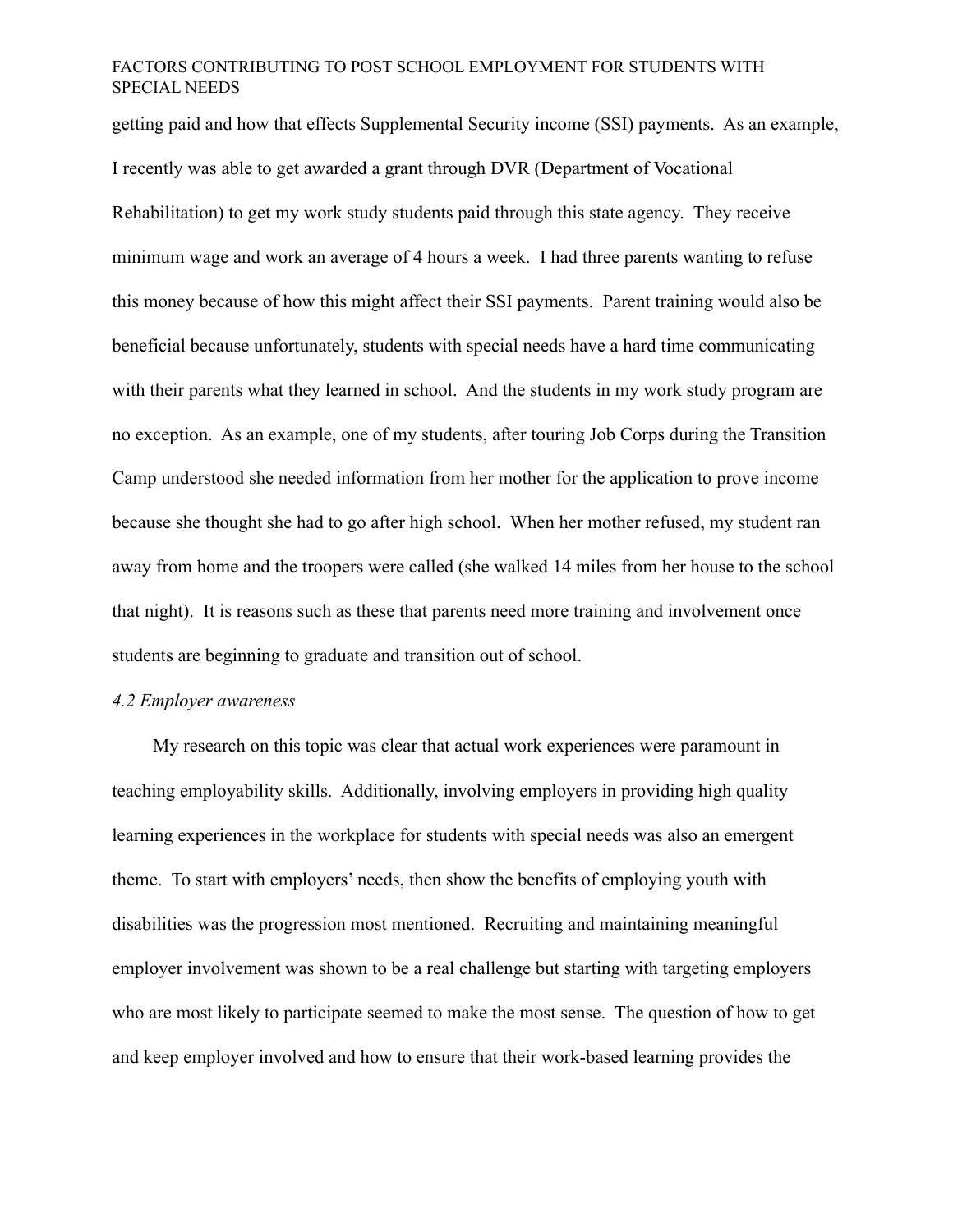maximum value to students is the biggest hurdle.

Goldberger (1994) said:

A successful school-to-work transition program requires strong buy-in from two groups that have often kept their distance from each other: school personnel and employers. This may seem obvious, bit it goes to the heart of what makes these efforts different—and new. You can't link school and work without one or more active business partners willing to commit time and resources and willing to provide work opportunities for program participants. Without work, there is no work-based learning component  $(p.11)$ .

It is because of this trend that our district has created a full-time position and is hiring someone next year to link up with employers to do this very thing.

Creating work-based staff development opportunities for teachers is an idea I read throughout my literature review, where employers can provide workplace experiences to teachers as well as to students. They can then develop lesson plans for teaching academic concepts in more applied contexts. For instance, Ben Davis High School in Indianapolis, Indiana has a Tech Prep program; they visit local high-tech manufacturing plants and observe their approach to solving problems on the job.

#### *4.3 Program organization and coordination*

Levinson & Palmer (2005) said according to the United States Department of Labor in 1991 about half of students leave high school without the knowledge or skills needed to find and maintain a job and according to the United States General Accounting Office in 1993 that one-third of students are not prepared for even entry-level work. I realize that was over 25 years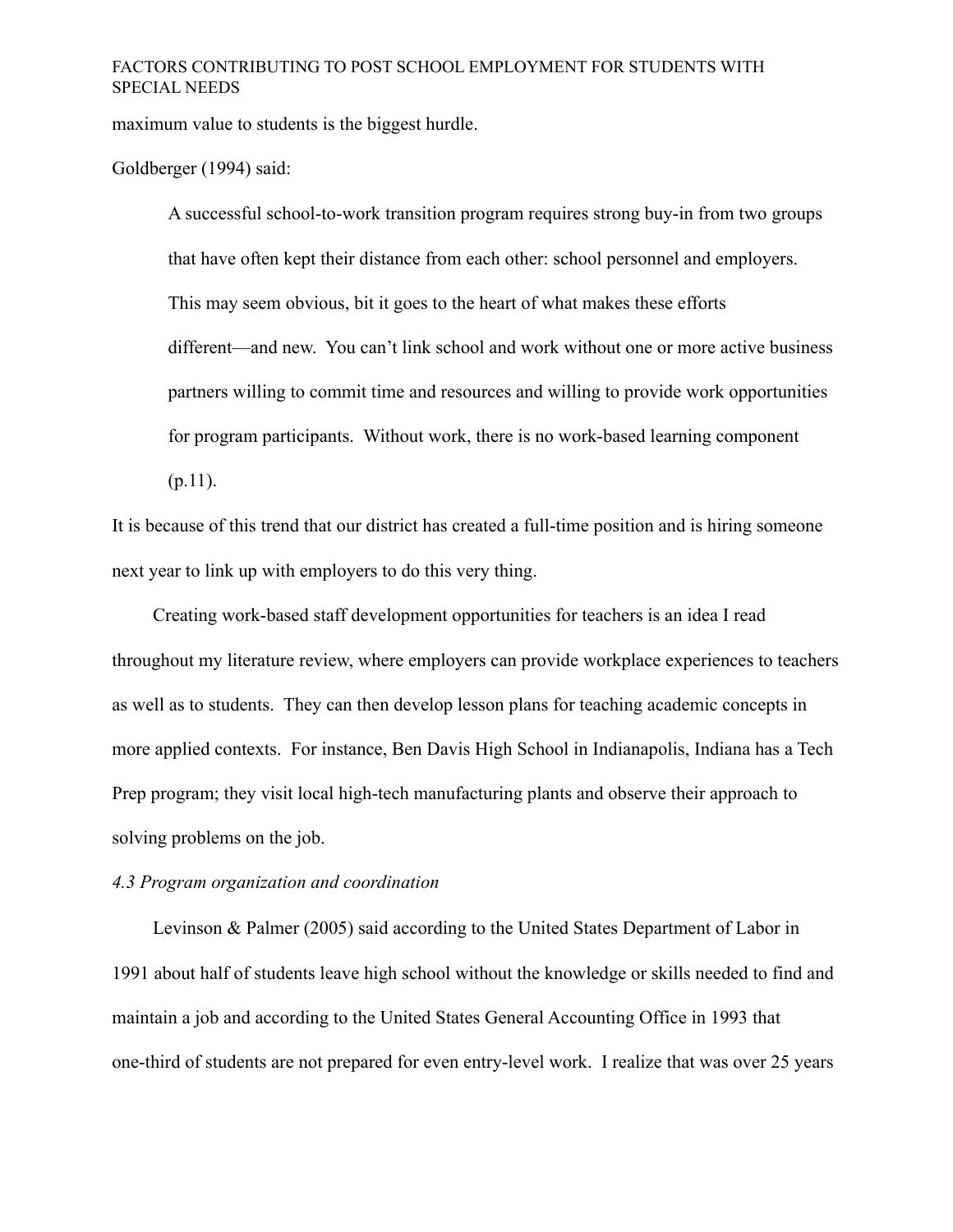ago, but it seems this trend persists with the millennial problem: our current generation of workers known for shying away from physical work. My review of the literature on this topic found the United States lacks the of investment in high-quality workplace learning; youth have very few of the skills employers seek. Additionally, it seems that across the United States, there are many different employability training models depending on what part of the country you're in or what a particular district is doing- it is very broad and random.

As we approach the  $21<sup>st</sup>$  century, our nation's youth are being challenged moving from school to work with any reasonable prospect for long-term productive employment. Our school-to-work transition system is lacking in comprehensiveness and is frustrating students. Additionally, this issue has substantial costs to business and to our economy as a whole. Orr, (1995) said, "A skill-deficient workforce hampers our nation's economic growth, productivity, and ability to compete in an international economy."

Through my literature review, there were many aspects to work study and the different work study curricula. The well-structured programs found the most success; the programs with scaffolded instruction starting with pre-teaching, demonstration and then hands-on learning reported more positive outcomes. Students with disabilities need competence in functional academics as well as soft skills like social and emotional learning, especially as it pertains to the workplace. In my practice, I teach the social and emotional piece throughout the day; as situations arise, we 'stop and talk' and learn from one another. Actual work experiences was another emergent theme and most of the articles referenced students in working real environments. The employability skills I teach and evaluate are: attitude and flexibility, accuracy and quality, rules and safety, communication, work ethic and hygiene- these I stole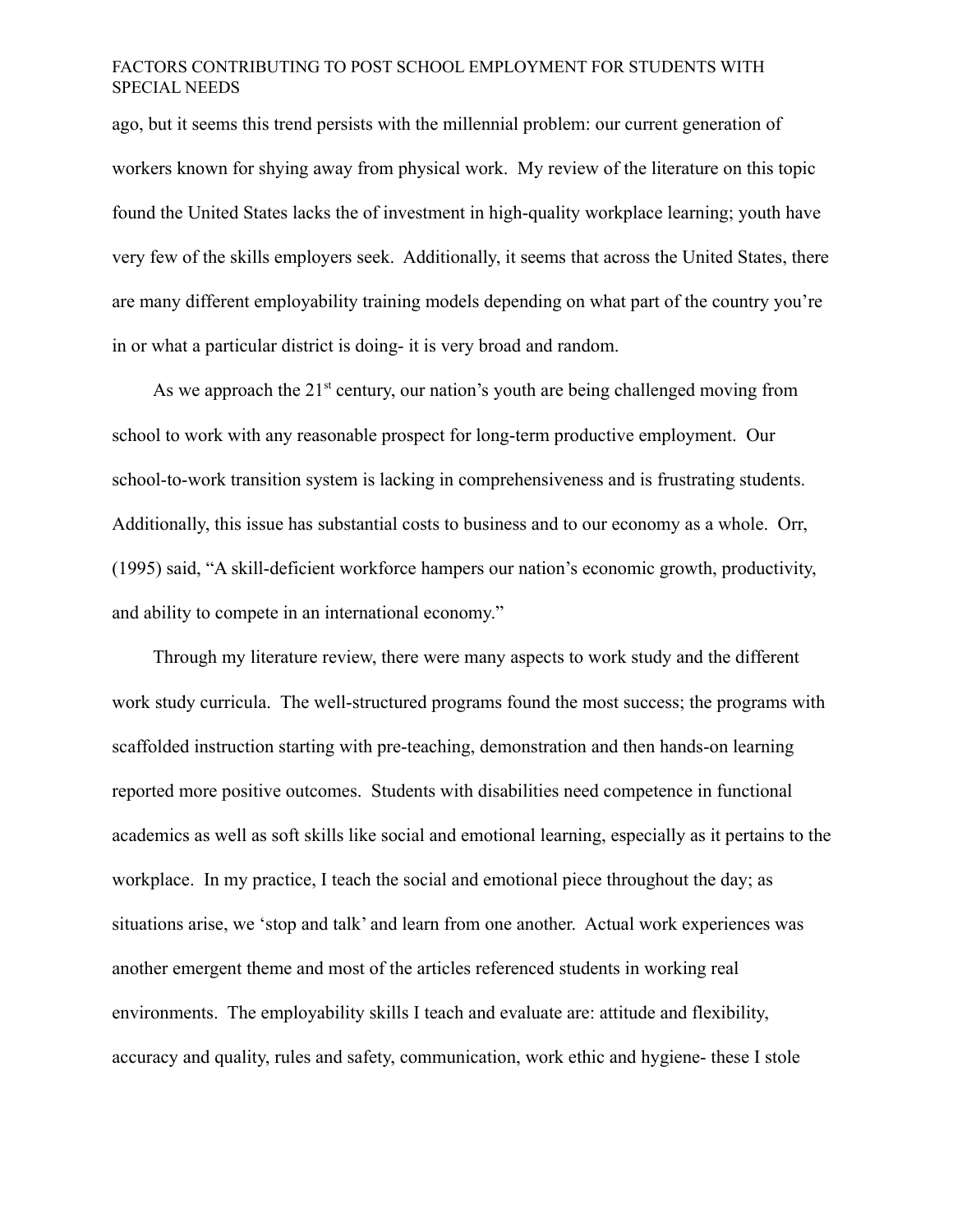from another teacher in the district. These seem to be fairly congruent with the literature I reviewed.

Several other opportunities emerged from the literature to aid in career exploration for students with disabilities, they included job shadowing, work sampling, service learning, internships and apprenticeships. Additionally, creating a resume, practice filling out applications and mock interviewing were some other meaningful pieces to successful vocational programs. Students with disabilities often lack the exposure to these opportunities unless they were enrolled in some kind of vocational skills class. Other elements for structured work experiences include daily living skills (budgeting, buying and preparing meals), personal skills (responsible behavior, pursuing goals), occupational skills (seeking, securing and maintaining employment).

# *4.4 Family involvement or support network*

In my experience over the past 3 years as the work study coordinator at my school, I feel the number one predictor of success and employment after high school is extremely dependent on a student's support system at home. For instance, when I ask students what they will be doing after graduation as it pertains to work, many reply, "I don't know, I'll ask my mom." While reading through my articles I did not consider this a factor, as I had some personal bias and was looking for paid work experiences as a major factor of post school success. It has become abundantly clear, in my practice and in this research, that family plays a huge role in the lives of students with special needs.

In the world of special education, the parents are essential and are always included as a part of the IEP team and invited to all meetings. Parents are the legal guardians and have rights to information and must agree and sign all IEP documents. It was clear in my research of the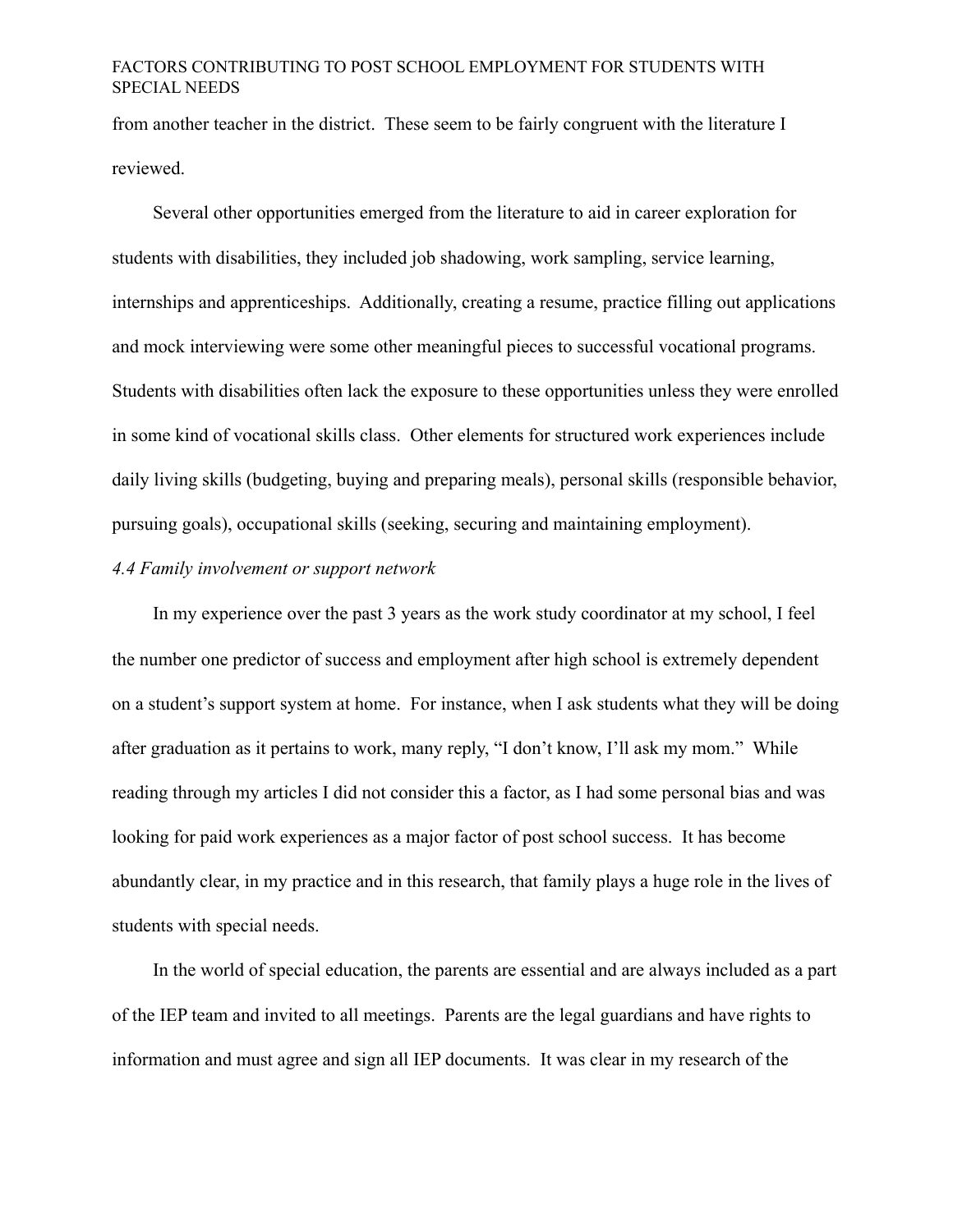literature, that programs that involve parents had more success and that students who had family support were more successful after high school. Only one study, however, mentioned that the lack of parental or guardian support may have adverse effects on successful transition outcomes for students with disabilities. This was interesting and I agree. Most of my students are being raised by people who also have disabilities.

Transportation issues were also an emergent theme in my readings as it pertains to family involvement and support network. Students with disabilities are less likely to drive because they are unable to pass the written or the driving test. The burden is then on the parents or guardians to get their children to work, and this can cause a logistical challenge that a family may not be able to overcome.

#### *4.5 Paid work experiences*

In reviewing the literature on the success factors for students with special needs and employment after high school, having a paid work experience was an emergent theme throughout. Community-based work experiences that were highly standardized and involved competitive pay showed a greater likelihood of success for students with special needs. The research studies reported that having held a paid job during high school was a robust predictor of post school employment.

As stated in my background, my students are now getting paid for the work they do in my work study program. I have two classes of about 10, one is underclassmen and the other are the upperclassmen. Each week a new crew leader is assigned; this person oversees assigning tasks or teams, supervising the work and signing the timecards. Every week one group goes to a local church to clean their activity center, to a nearby school to help out and to the kitchen in the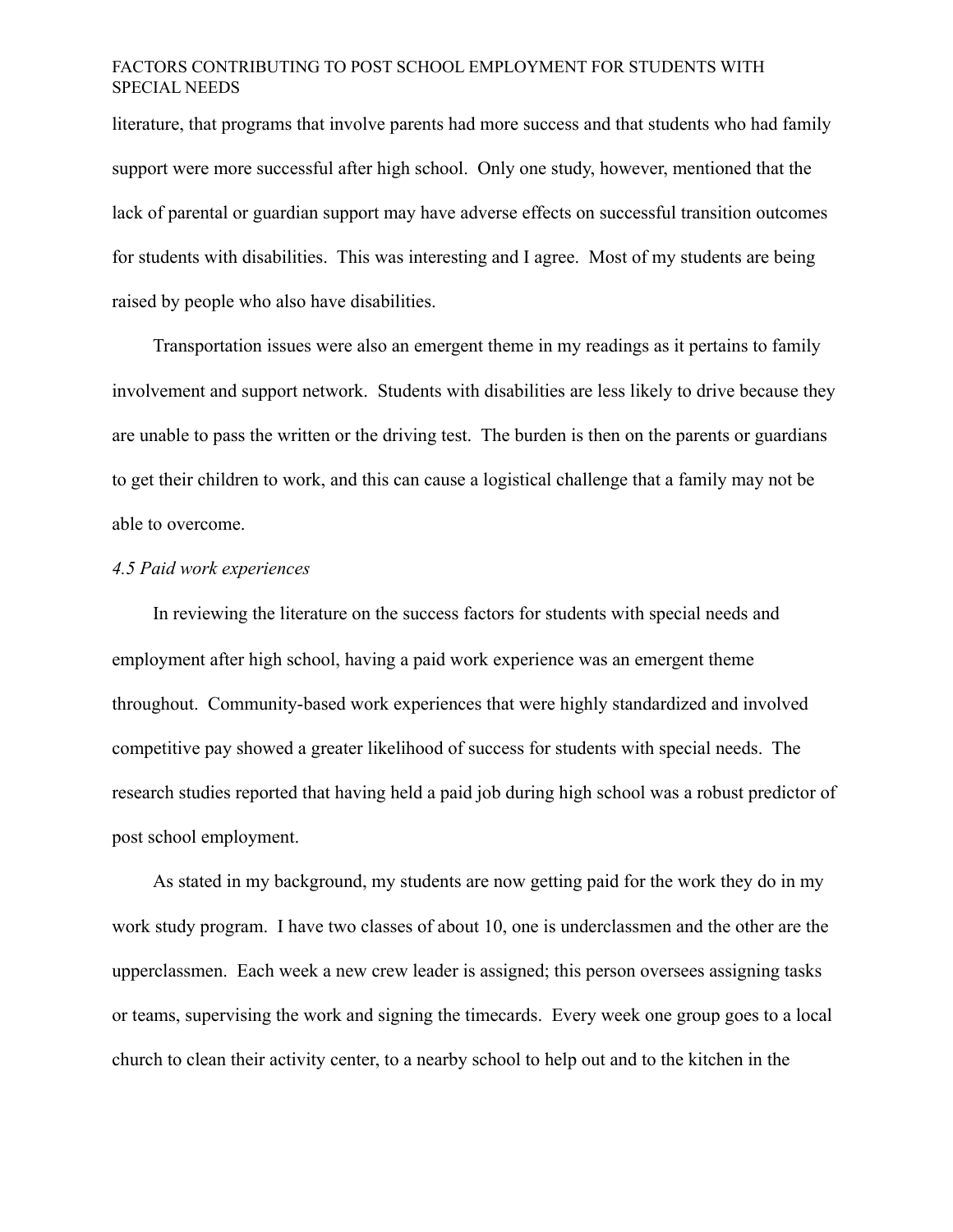school to cook. Every week the other group goes to the Boys and Girls to clean, to the school kitchen to cook and to the city ice rink to clean. Students not only learn how to do dishes, mop the floor, take out the trash, wipe down surfaces and sweep floors, as this is just a vehicle to teach them employability skills. Each student is evaluated on: attitude and flexibility, communication, work ethic, rules and safety, personal care and hygiene and accuracy and quality. Students keep timecards and know when they are 'on the clock.' These timecards are now submitted to our district office and are processed just like a student worker, as we are now getting funds through the Division of Vocational Rehabilitation to pay these students minimum wage for this work. Unfortunately, I cannot speak on how this paid work experience will affect their post school outcomes.

#### *4.6 Well-informed and supportive state leaders, school districts and public agencies*

Without support (money) from state and federal leaders for certain programs that help students with disabilities get and keep jobs, it would be extremely difficult to produce contributing members of society. Funding for work study projects is needed in order to give our youth with special needs the experience they deserve to succeed in the working world. Additionally, support from state and federal leaders to provide incentives to employers for hiring disabled youth was an important theme in the literature on employer perspectives.

Action by state and federal agencies to help facilitate the creation of curriculum and assessment based on best practices, as well as staff development can help give work study programs credence in the overall big picture of producing productive workers. If policymakers are on board to help create collaborative systems and services for these students, then the outcomes are more successful.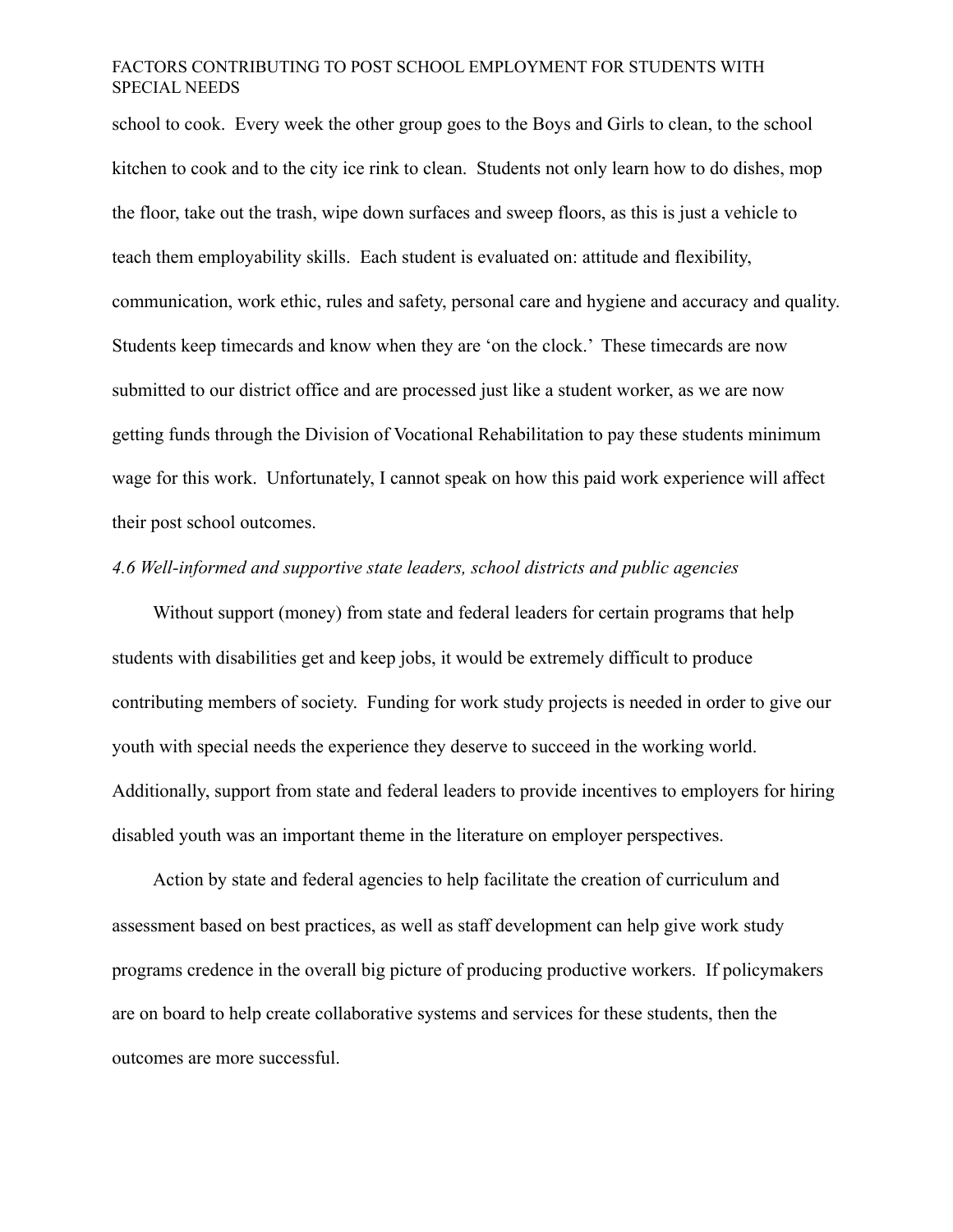I have always been a fiscal conservative and feel capitalism is king. However, I have changed my mind on social programming since starting my current position. Some of our federal tax dollars should go to programs that are needed to enhance our economy and prove they work. Governmental support in the form of establishing laws can help and can sometimes hinder efforts to teach our students with special needs employability skills, as evidenced by our educational reform history.

#### *4.7 Supported employment/job coaching*

Job mentors, teachers' aides, job coaches and youth mentors were found in my literature review to increase self-esteem and longevity in the workplace for disabled youth. This accommodation, however, is extremely expensive as it requires hiring more people, which is the number one expense for any educational institution, agency or business. Supported employment has shown to enhance student empowerment, where they feel full and active members of the workforce.

## **6**. **Conclusion**

I found that there are many different programs and program models out there and many are doing great things for our students with special needs. The emergent themes were very telling in fleshing out the factors contributing to the success of our students in the special education system. What I found in the literature was that support systems (businesses, families, schools, legislatures) are necessary to make these work study programs work.

In my practice, I will continue the work I currently do. In picking this topic, I thought I would find a curriculum model that worked or was best practice. In conducting this review of the current literature on this topic, I've found there is no perfect program. What I did learn is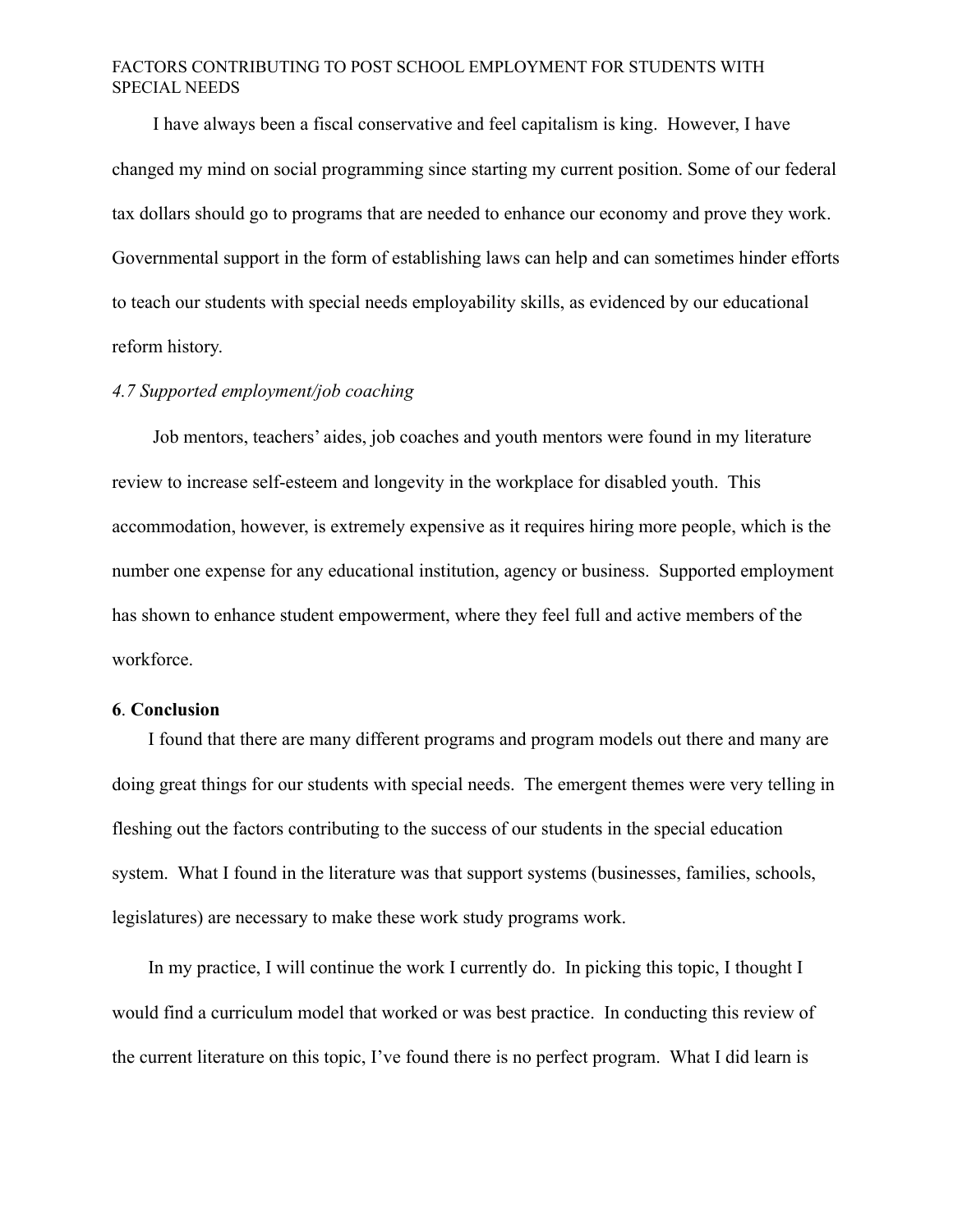that all I can do is provide a great program and teach my students with special needs

employability skills; it is up to the students and their families to make decisions about their lives

as it pertains to employment after school.

## **References**

Alfeld, C., Charner, I., Johnson, L., Watts, E., National Research Center for Career and Technical Education, Academy for Educational Development, N. I. for W. and L., & FHI 360. (2013). Work-Based Learning Opportunities for High School Students. National Research Center for Career and Technical Education. National Research Center for Career and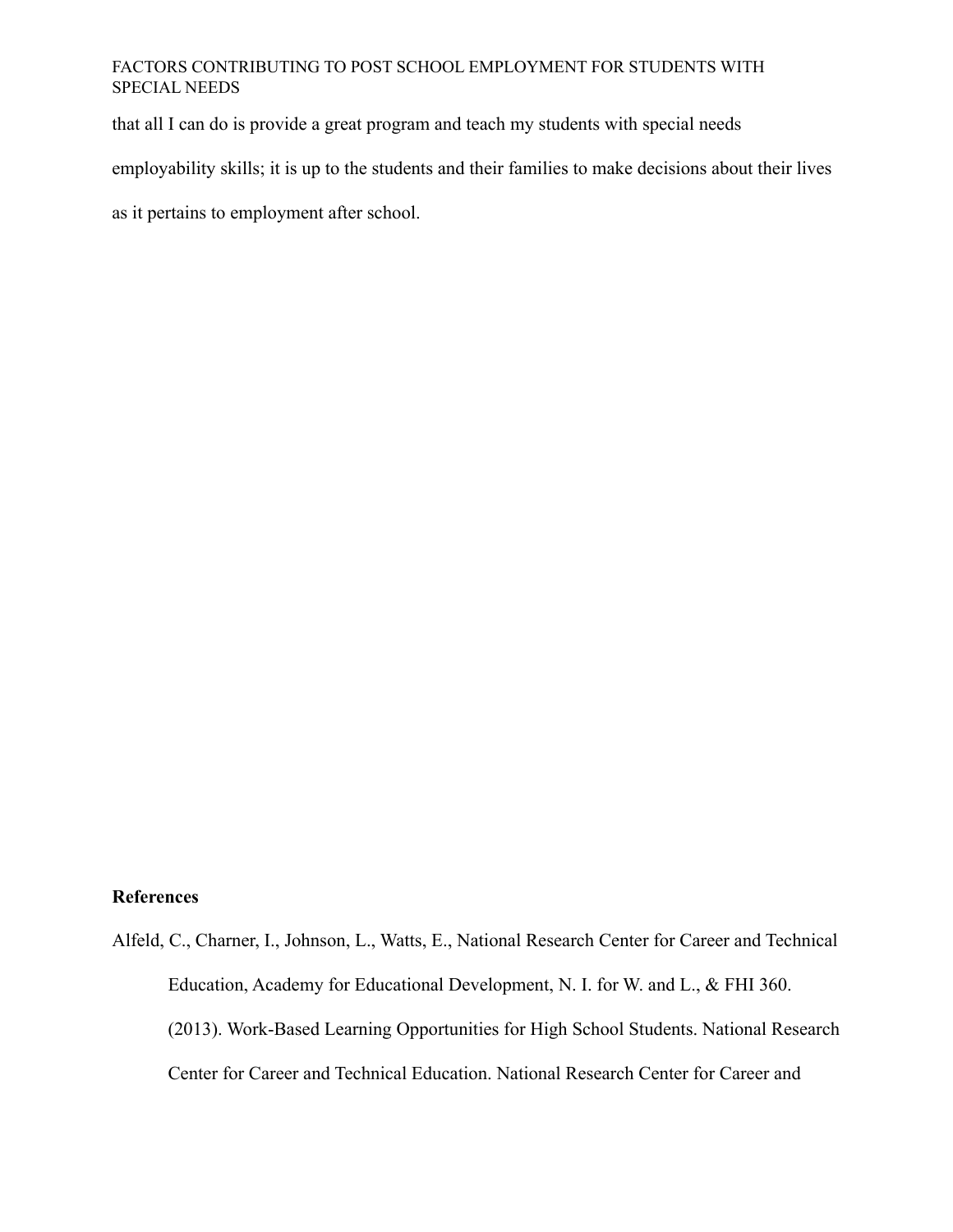Technical Education.

- Alias, A. (2014). Transition Program: The Challenges Faced by Special Needs Students in Gaining Work Experience. International Education Studies, 7(13), 192–196.
- Barnett, E. A., Bork, R. H., Mayer, A. K., Pretlow, J., Wathington, H. D., Weiss, M. J., & National Center for Postsecondary Research (ED). (2012). Bridging the Gap: An Impact Study of Eight Developmental Summer Bridge Programs in Texas. NCPR Brief. National Center for Postsecondary Research. National Center for Postsecondary Research.
- Benz, M. R., Lindstrom, L., & Yovanoff, P. (2000). Improving Graduation and Employment Outcomes of Students with Disabilities: Predictive Factors and Student Perspectives. Exceptional Children, 66(4), 509–29.
- Black, A., & Lawson, H. (2017). Purposes of Education for Young People with Severe Learning Difficulties: Exploring a Vocational Teaching Resource--"A Stepping Stone To…" What? Cambridge Journal of Education, 47(2), 207–226.
- Bunn, H., Davis, D., & Speed, E. (2017). High School Transition--An Intervention That Empowers Children with Special Educational Needs and Improves School Practice. Support for Learning, 32(3), 231–244.
- Beyer, S., & Robinson, C. (2009). HM Government. Valuing People Now-Employment. Supported Employment and Job Coaching: Best Practice Guidelines.
- Case, E. J., & Albuquerque Public Schools, N. (1989). Transition to the World of Work. Evaluation Report.
- Cease-Cook, J., Fowler, C., & Test, D. W. (2015). Strategies for Creating Work-Based Learning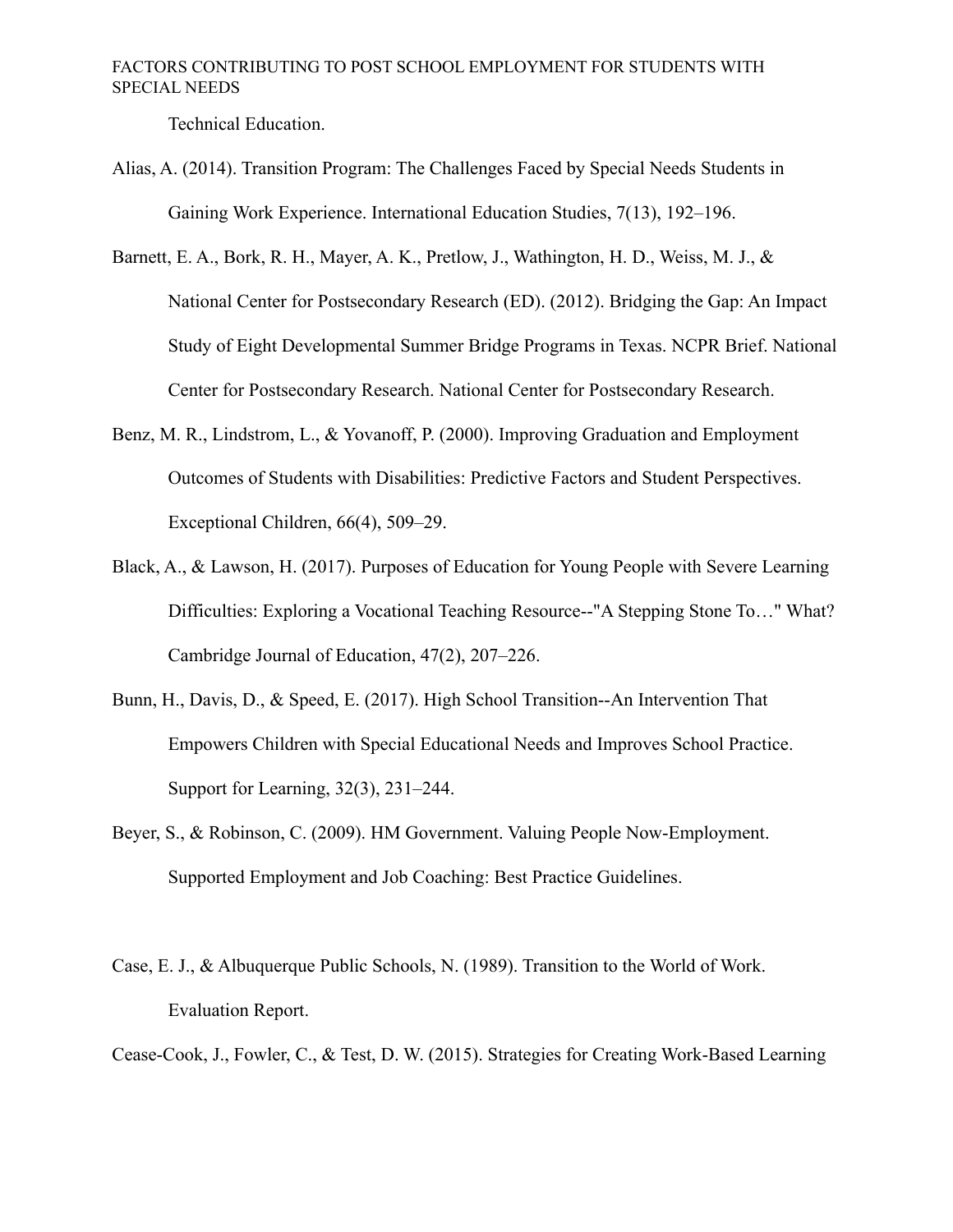Experiences in Schools for Secondary Students with Disabilities. TEACHING Exceptional Children, 47(6), 352–358.

- Cheong, L. S., & Yahya, S. Z. S. (2013). Effective Transitional Plan from Secondary Education to Employment for Individuals with Learning Disabilities: A Case Study. Journal of Education and Learning, 2(1), 104–117.
- Cobb, R. B., Lipscomb, S., Wolgemuth, J., Schulte, T., & National Center for Education Evaluation and Regional Assistance (ED). (2013). Improving Post-High School Outcomes for Transition-Age Students with Disabilities: An Evidence Review. NCEE 2013-4011.
- Dubberly, R. G. (2011). A Multi-Faceted Approach to Successful Transition for Students with Intellectual Disabilities. Journal of the American Academy of Special Education Professionals, 46–51.
- Fabian, E. S., Lent, R. W., & Willis, S. P. (1998). Predicting Work Transition Outcomes for Students with Disabilities: Implications for Counselors. Journal of Counseling & Development, 76(3), 311–16.
- Fish, L., & Smith-Augustine, S., (2015). School Counselors and Vocational Rehabilitation Counselors: Collaborating for High School Students' With Disabilities Success. American Counseling Association. VISTAS Online, ACA Knowledge Center, Article 21.
- Freedman, M., Baker, R., & Academy for Educational Development, W. D. N. I. for W. and L. (1995). Workplace Mentoring for Youth: Context, Issues, Strategies. Education Reform and School-to-Work Transition Series.

Gallagher, T. L., & Bennett, S. M. (2013). School Supported Work Placements for Students with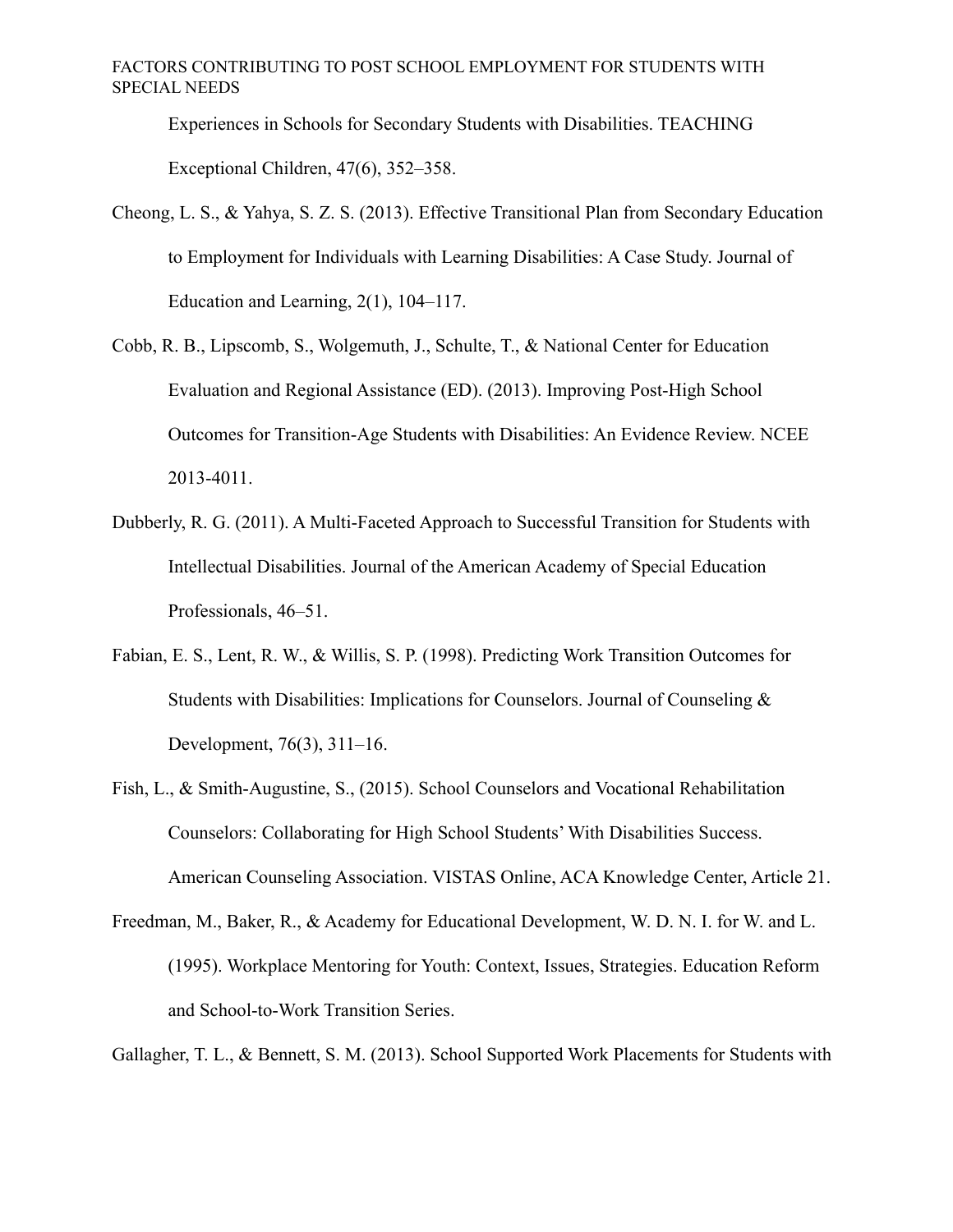Intellectual Disabilities: Why Inclusive Principles/Principals Matter! International Journal for Leadership in Learning, 1(1).

- Giesen, J. M., & Cavenaugh, B. S. (2012). Transition-Age Youths with Visual Impairments in Vocational Rehabilitation: A New Look at Competitive Outcomes and Services. Journal of Visual Impairment & Blindness, 106(8), 475–487.
- Gold, P., Fabian, E., Luecking, R., (2013). Job Acquisition by Urban Youth with Disabilities Transitioning from School to Work. Rehabilitation Counseling Bulletin, XX(X) 1-15.
- Goldberger, S., And Others, & Manpower Demonstration Research Corp., N. Y. N. (1994). Learning through Work: Designing and Implementing Quality Worksite Learning for High School Students. School-to-Work Transition Project.
- Gothberg, J. E., Peterson, L. Y., Peak, M., & Sedaghat, J. M. (2015). Successful Transition of Students with Disabilities to 21st-Century College and Careers. TEACHING Exceptional Children, 47(6), 344–351.
- Kash, K., (2009). School-to-Work Programs Effectiveness. Online Journal of Workforce Education and Development. 3 (4).
- Kohler, P. D., And Others, & Illinois Univ., C. S. T. I. E. I. (1993). Transition from School to Adult Life: Foundations, Best Practices, and Research Directions.
- Kohler, P., & Chapman, S., (1999, March). Literature Review on School-to-Work Transition (NTA). Transition Research Institute, University of Illinois at Urbana-Champaign.
- Levinson, E, & Palmer, E. (2005). Preparing Students with Disabilities for School-to-Work Transition and Postschool Life. Counseling 101: National Association of School Psychologists.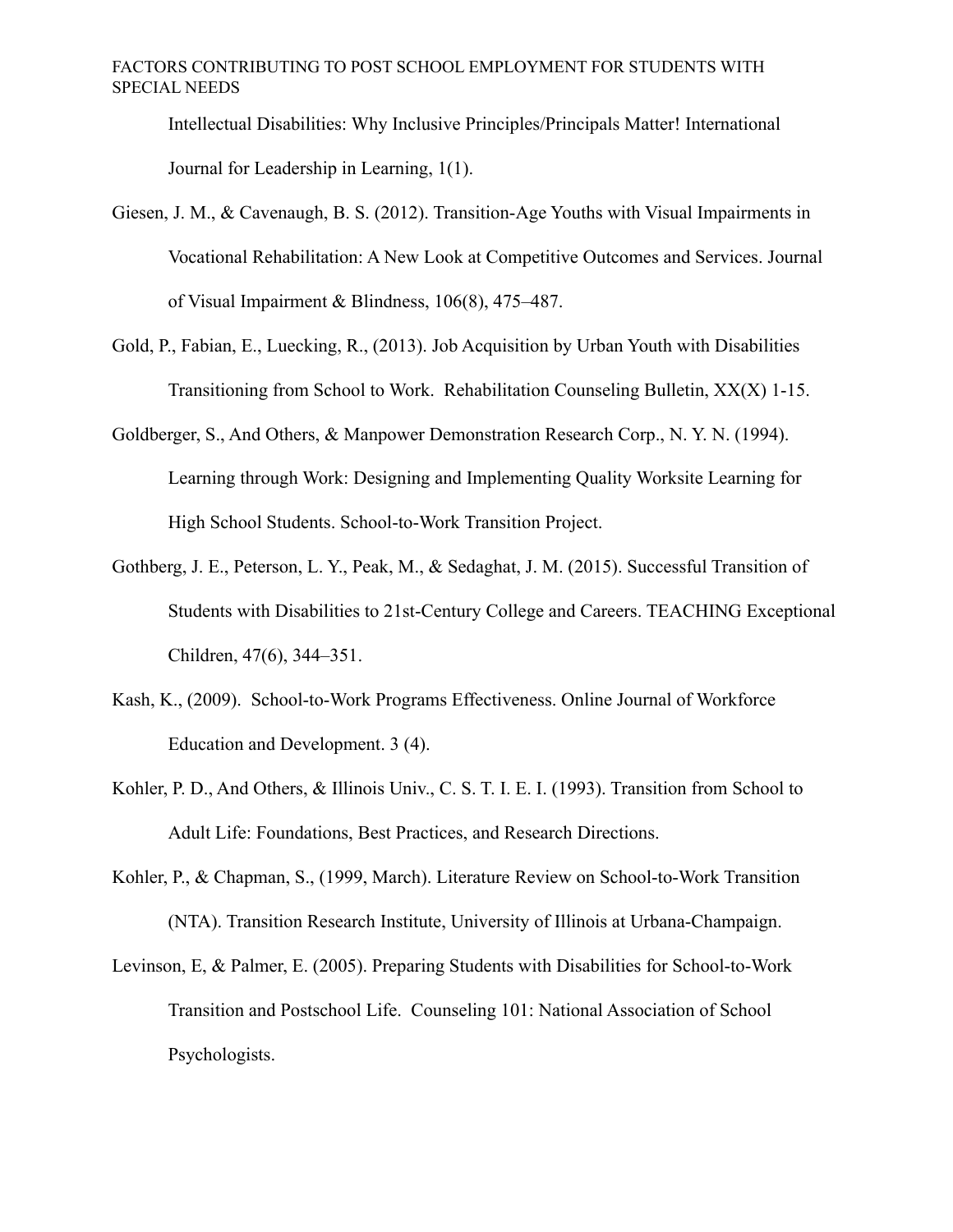Liu, A. Y., Lacoe, J., Lipscomb, S., Haimson, J., Johnson, D. R., Thurlow, M. L., … Mathematica Policy Research. (2018). Preparing for Life after High School: The Characteristics and Experiences of Youth in Special Education. Findings from The National Longitudinal Transition Study 2012. Volume 3: Comparisons over Time. Executive Summary. NCEE 2018-4008. National Center for Education Evaluation and Regional Assistance. National Center for Education Evaluation and Regional Assistance.

- Luecking, D. M., & Luecking, R. G. (2015). Translating Research into a Seamless Transition Model. Career Development and Transition for Exceptional Individuals, 38(1), 4–13.
- Mazzotti, V., & Rowe, D., (2015). Meeting the Transition Needs of Students with Disabilities in the 21st Century. Counsel of Exceptional Children, 47(6), 298-300.
- Moon, S., Simonsen, M. L., & Neubert, D. A. (2011). Perceptions of Supported Employment Providers: What Students with Developmental Disabilities, Families, and Educators Need to Know for Transition Planning. Education and Training in Autism and Developmental Disabilities, 46(1), 94–105.
- O'Connor, M. P. (2009). Service Works! Promoting Transition Success for Students with Disabilities through Participation in Service Learning. TEACHING Exceptional Children, 41(6), 13–17.
- Orr, M. T., & Academy for Educational Development, W. D. N. I. for W. and L. (1995). Evaluating School-to-Work Transition. Education Reform and School-to-Work Transition Series.
- Özbek, A. B., Girli, A., & Öztürk, H. (2017). Investigating the Opinions of Teachers on the Processes of Vocational Counselling, Training and Employment of Special Needs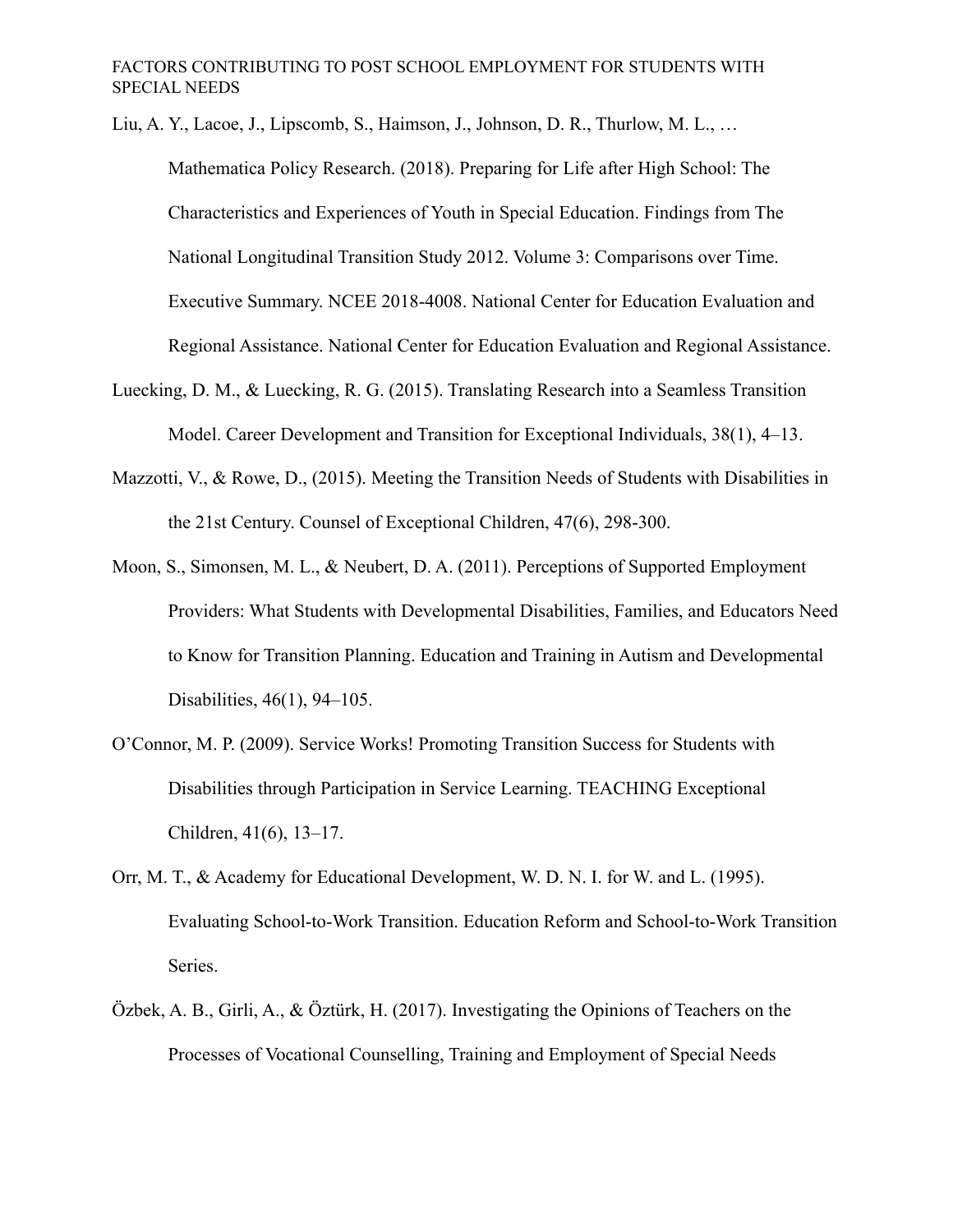Students. Journal of Education and Training Studies, 5(12), 41–50.

- Pan, C.-C. (2011). Exploring Transition Education and Community-Based Instruction for High School Students with Disabilities: A Practice in Taiwan. Journal of the American Academy of Special Education Professionals, 41–55.
- Patton, J. R., Cronin, M. E., & Jairrels, V. (1997). Curricular Implications of Transition: Life Skills Instruction as an Integral Part of Transition Education. Remedial and Special Education, 18(5), 294–306.
- Phelps, L. A., & Hanley-Maxwell, C. (1997). School-to-Work Transitions for Youth with Disabilities: A Review of Outcomes and Practices. Review of Educational Research, 67(2), 197–226.
- Rowe, D. A., Mazzotti, V. L., Hirano, K., & Alverson, C. Y. (2015). Assessing Transition Skills in the 21st Century. TEACHING Exceptional Children, 47(6), 301–309.
- Sabbatino, E. D., & Macrine, S. L. (2007). Start on Success: A Model Transition Program for High School Students with Disabilities. Preventing School Failure, 52(1), 33–39.
- Scholl, L., & Mooney, M. (2004). Youth with Disabilities in Work-Based Learning Programs: Factors that Influence Success. Journal for Vocational Special Needs Education, 26(1),  $4-16.$
- Siperstein, G. N., Romano, N., Mohler, A., & Parker, R. (2006). A national survey of consumer attitudes towards companies that hire people with disabilities. Journal of Vocational Rehabilitation.
- Walker, A. R., Uphold, N. M., Richter, S., & Test, D. W. (2010). Review of the Literature on Community-Based Instruction across Grade Levels. Education and Training in Autism